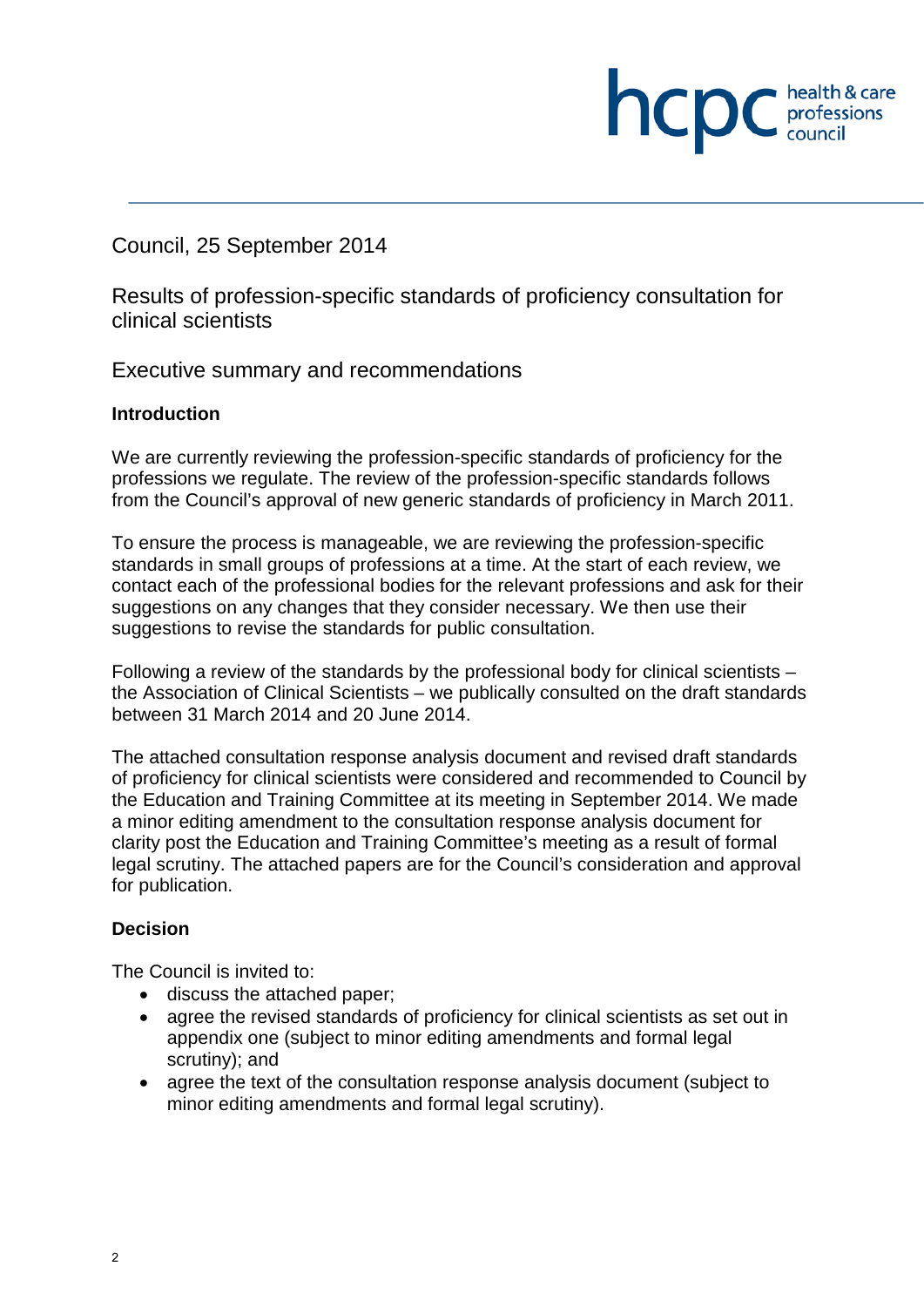#### **Background information**

- Paper for Education and Training Committee, 6 March 2014, (enclosure 4 at www.hpc-uk.org/aboutus/committees/archive/index.asp?id=661)
- Paper agreed by Council, 27 March 2014, (enclosure 8 at www.hpcuk.org/aboutus/committees/archive/index.asp?id=665)
- Paper for Education and Training Committee, 11 September 2014, (enclosure 9 at www.hcpc-

uk.org/aboutus/committees/educationandtraining/index.asp?id=676)

#### **Resource implications**

The resource implications of this round of consultation are accounted for in the Policy and Standards Department planning for 2014/15. The resource implications of the ongoing process of review and eventual publication of the revised standards of proficiency have been taken into account in the Policy and Standards work plan for 2014/15, and will continue to be taken into account in future years.

#### **Financial implications**

The financial implications include the costs associated with a series of public consultations on new draft standards and publication of new standards for 15 professions. These costs are accounted in department planning for 2014/15. We anticipate further costs in 2015/16 for further consultations and publication of further revised standards.

#### **Appendices**

- Appendix one: Revised standards of proficiency for clinical scientists following the consultation
- Appendix two: List of additional standards suggested by respondents to the consultation
- Appendix three: List of amendments to the standards suggested by respondents to the consultation

#### **Date of paper**

11 September 2014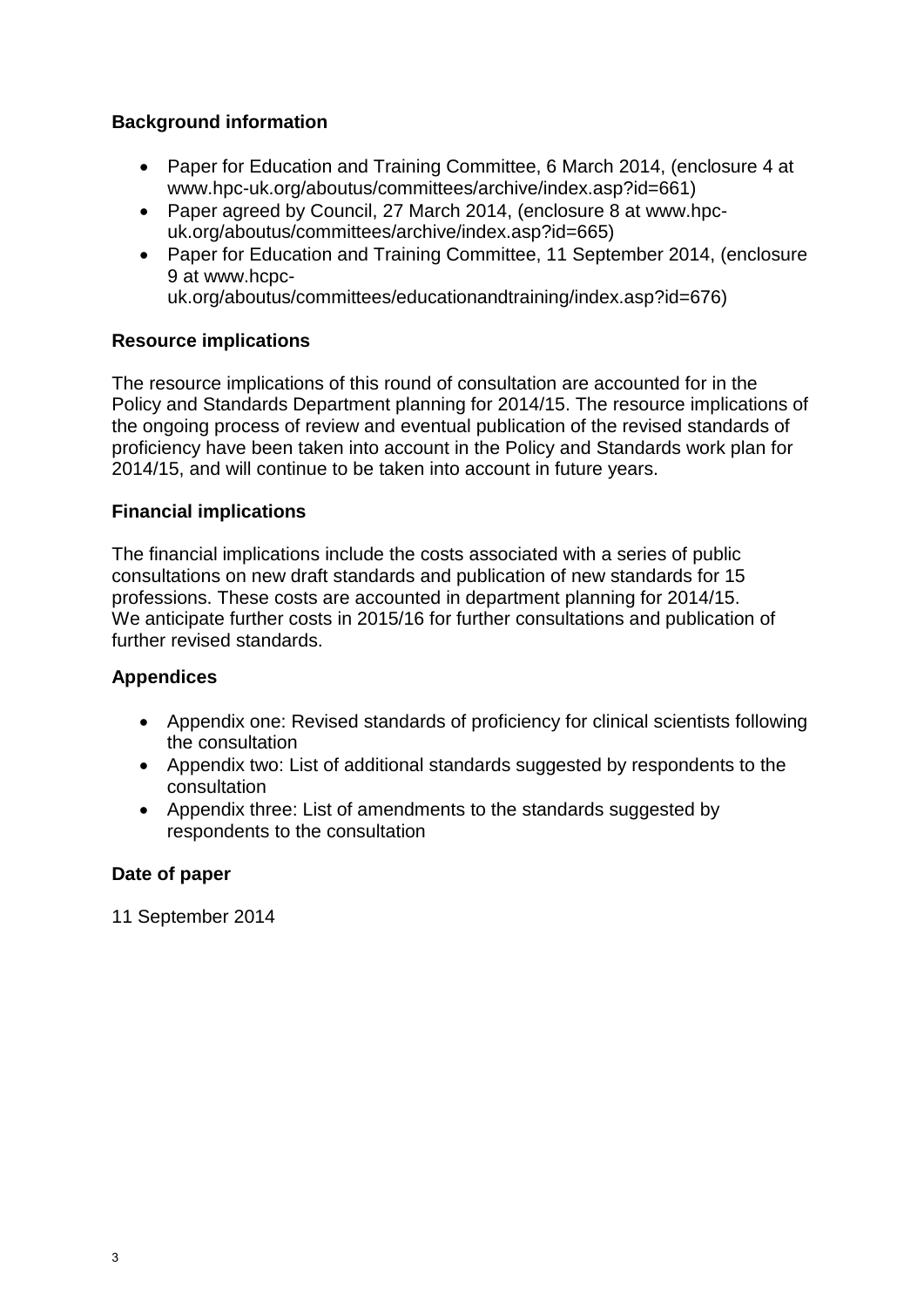# hcpc health & care

## **Consultation on changes to the profession-specific standards of proficiency for clinical scientists**

Analysis of responses to the consultation on proposed profession-specific standards of proficiency for clinical scientists, and our decisions resulting from responses received

| Appendix 1: Draft standards of proficiency for clinical scientists19 |  |
|----------------------------------------------------------------------|--|
|                                                                      |  |
| Appendix 3: Detailed comments on the draft standards32               |  |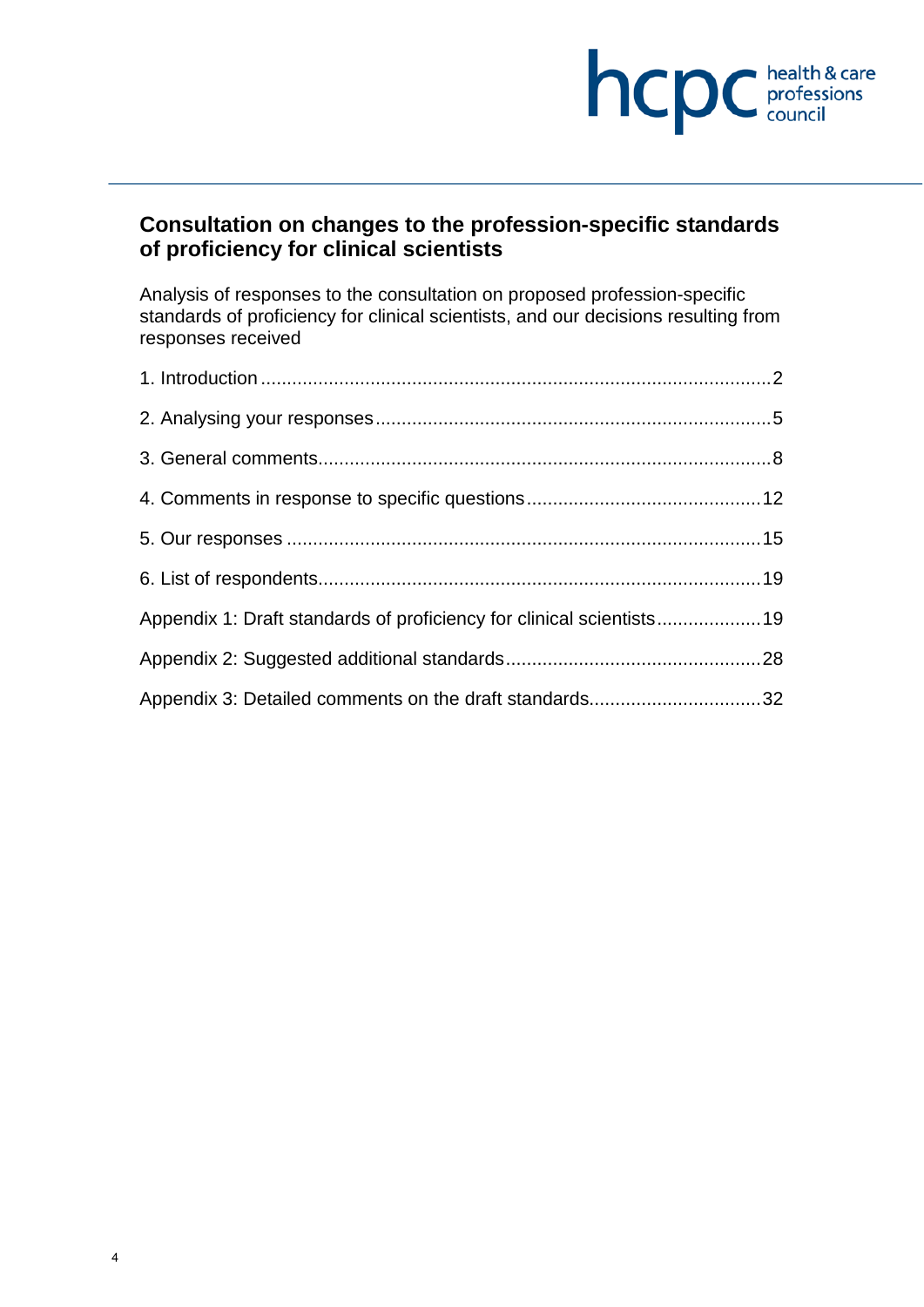# **1. Introduction**

#### **About the consultation**

- 1.1 We consulted between 31 March 2014 and 20 June 2014 on proposed changes to the profession-specific standards of proficiency for clinical scientists.
- 1.2 The standards of proficiency set out what we expect professionals on our Register—known as 'registrants'—to know, understand, and be able to do when they apply to join our Register. We consulted on proposed changes to the standards as part of our regular periodic review of the standards.
- 1.3 We informed a range of stakeholders about the consultation including professional bodies, employers, and education and training providers, advertised the consultation on our website, and issued a press release.
- 1.4 We would like to thank all those who took the time to respond to the consultation document. You can download the consultation document and a copy of this responses document from our website: www.hcpc-uk.org/aboutus/consultations/closed.

#### **About us**

- 1.5 We are a regulator and were set up to protect the public. To do this, we keep a register of health and care professionals who meet our standards for their professional skills and behaviour. Individuals on our register are called "registrants".
- 1.6 We currently regulate 16 health and care professions:
	- Arts therapists
	- Biomedical scientists
	- Chiropodists / podiatrists
	- Clinical scientists
	- Dietitians
	- Hearing aid dispensers
	- Occupational therapists
	- Operating department practitioners
	- Orthoptists
	- Paramedics
	- Physiotherapists
	- Practitioner psychologists
	- Prosthetists / orthotists
	- Radiographers
	- Social workers in England
	- Speech and language therapists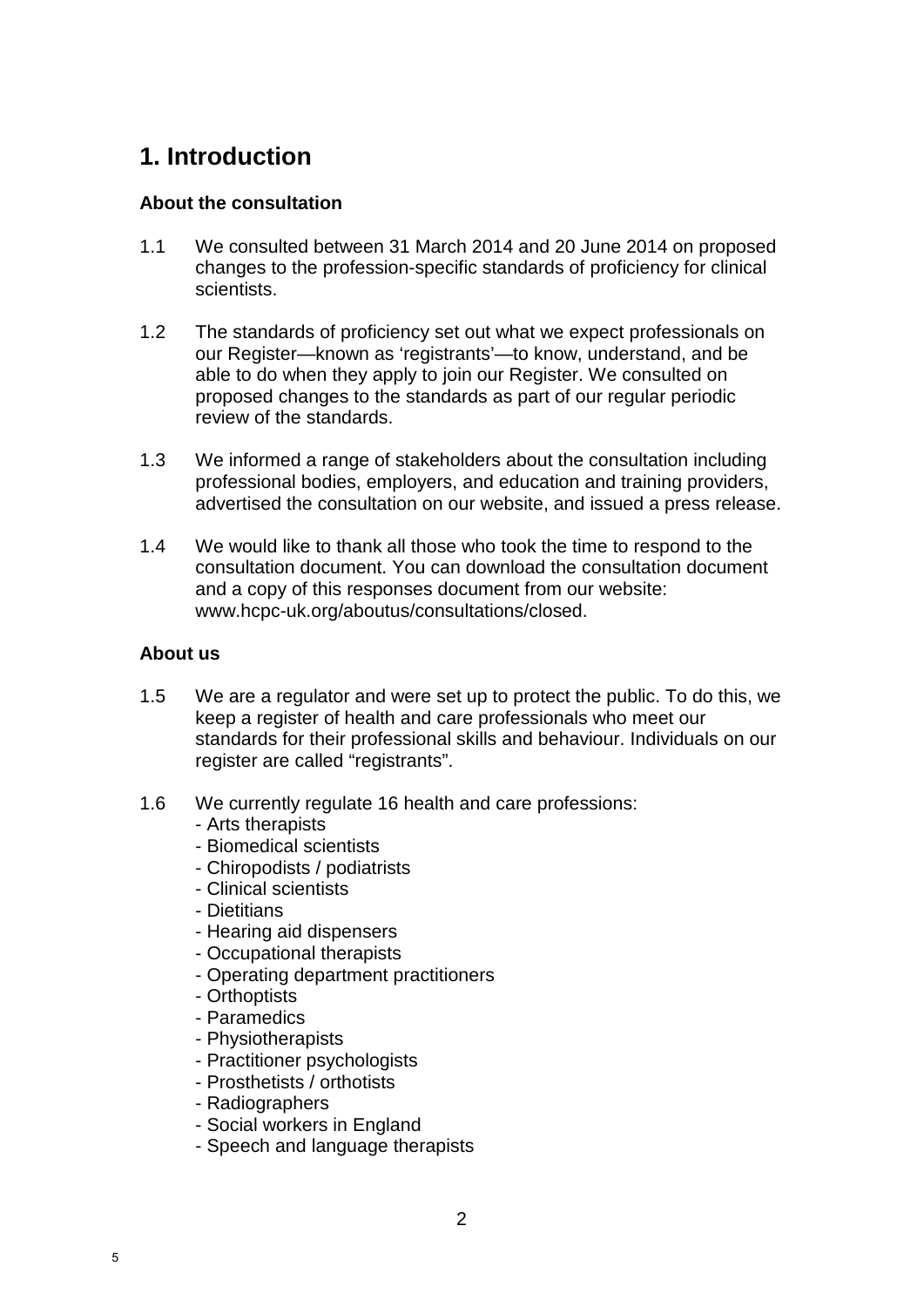#### **Reviewing the standards of proficiency**

- 1.7 The standards of proficiency for clinical scientists set standards for the safe and effective practice of the profession. They do so by describing what professionals must know, understand, and be able to do in order to apply to join our Register.
- 1.8 The standards play an important role in public protection. When a professional applies for or renews their registration, or if concerns are raised about their competence while they are registered with us, we use the standards of proficiency in checking whether they have the necessary knowledge and skills to be able to practise their profession safely and effectively.
- 1.9 The standards are divided into generic standards, which apply to all the professions on our Register, and standards specific to each individual profession. Under the new structure, most of the standards of proficiency will be profession-specific, listed under 15 new generic standards.
- 1.10 The purpose of the generic standards is to recognise commonality across all the professions that we regulate, while the purpose of the profession-specific standards is to set out additional standards for clinical scientists related to the generic standard.
- 1.11 We consulted on changes to the generic standards of proficiency between July and October 2010.<sup>1</sup> The new generic standards have now been agreed by our Council and were not the subject of this consultation.
- 1.12 The review of the profession-specific standards is an opportunity to make sure the standards of proficiency are relevant to each profession. We regularly review the standards of proficiency to:
	- reflect current practice or changes in the scope of practice of each profession;
	- update the language where needed to ensure it is relevant to the practice of each profession and to reflect current terminology;
	- reflect the standard content of pre-registration education programmes;
	- clarify the intention of existing standards; and
	- correct omissions or avoid duplication.
- 1.13 Our initial revision of the profession-specific standards was informed by discussions with the professional body for clinical scientists – the Association of Clinical Scientists. We then consulted on these draft revisions.

 $\mathbf{1}$ <sup>1</sup> You can find more information about the consultation on our website here: www.hcpc-uk.org/aboutus/consultations/closed/index.asp?id=110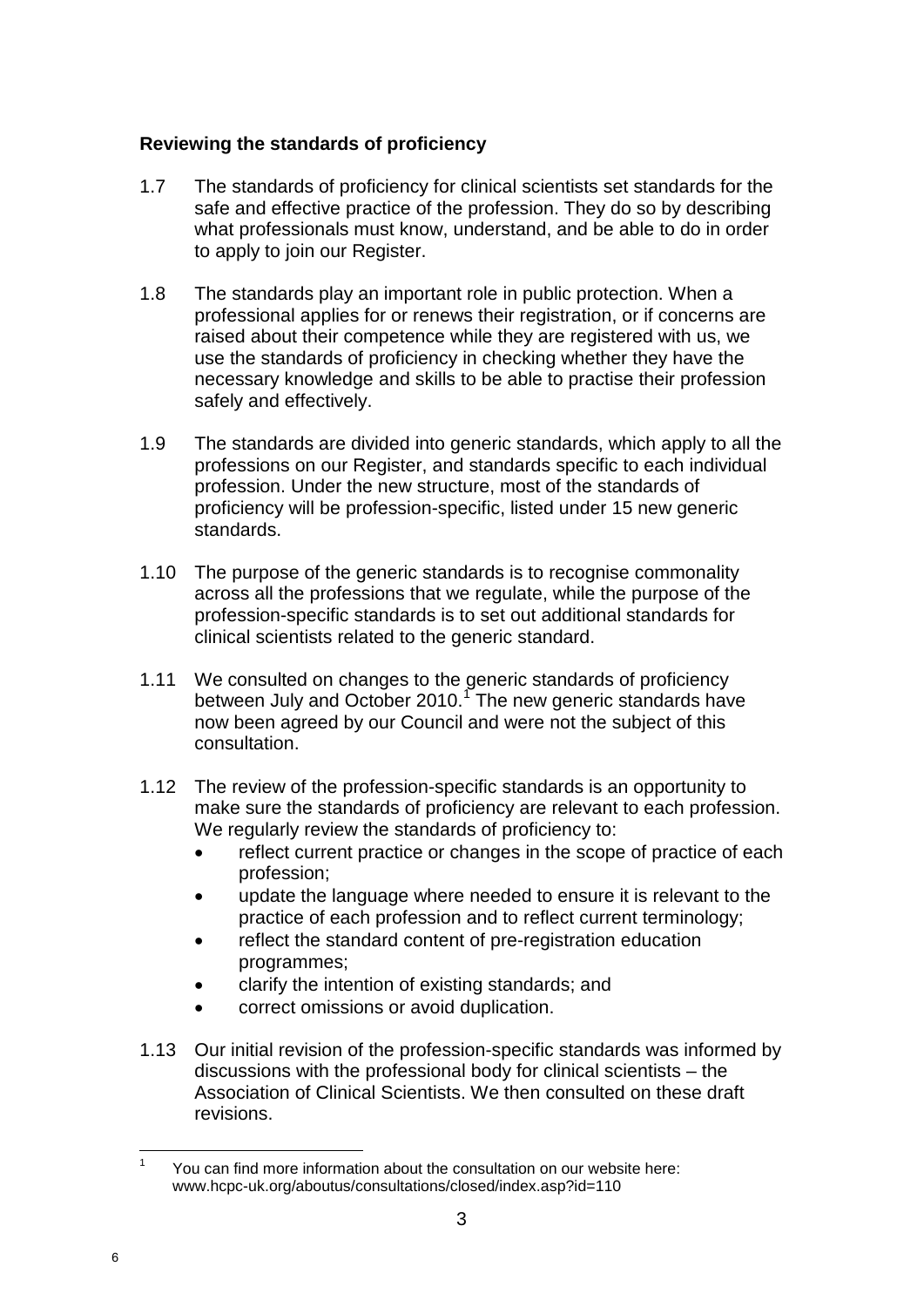- 1.14 In consulting on proposed changes to the standards, we asked our stakeholders to consider whether the changes we have suggested to the profession-specific standards of proficiency for each profession are appropriate, and whether other changes are necessary. We have used the responses we received to help us decide if any further amendments are needed.
- 1.15 Once the final sets of standards are approved, they will be published and become effective. We will then work with education providers to implement the new standards after they are published.

#### **About this document**

- 1.16 This document summarises the responses we received to the consultation. The results of this consultation have been used to revise the proposed standards of proficiency for clinical scientists.
- 1.17 The document is divided into the following sections.
	- **Section two** explains how we handled and analysed the responses we received, providing some overall statistics from the responses.
	- **Section three** summarises the general comments we received in response to the consultation.
	- **Section four** outlines the comments we received in relation to specific questions within the consultation.
	- **Section five** outlines our responses to the comments we received and the changes we are making as a result.
	- **Section six** lists the organisations which responded to the consultation.
- 1.18 This paper also has three appendices.

7

- Appendix one lists the standards after consultation (subject to minor editing amendments and legal scrutiny).
- Appendix two lists all the comments we received suggesting additional standards.
- Appendix three lists all the comments we received suggesting amendments to the draft standards.
- 1.19 In this document, 'you' or 'your' is a reference to respondents to the consultation, 'we', 'us' and 'our' are references to the HCPC.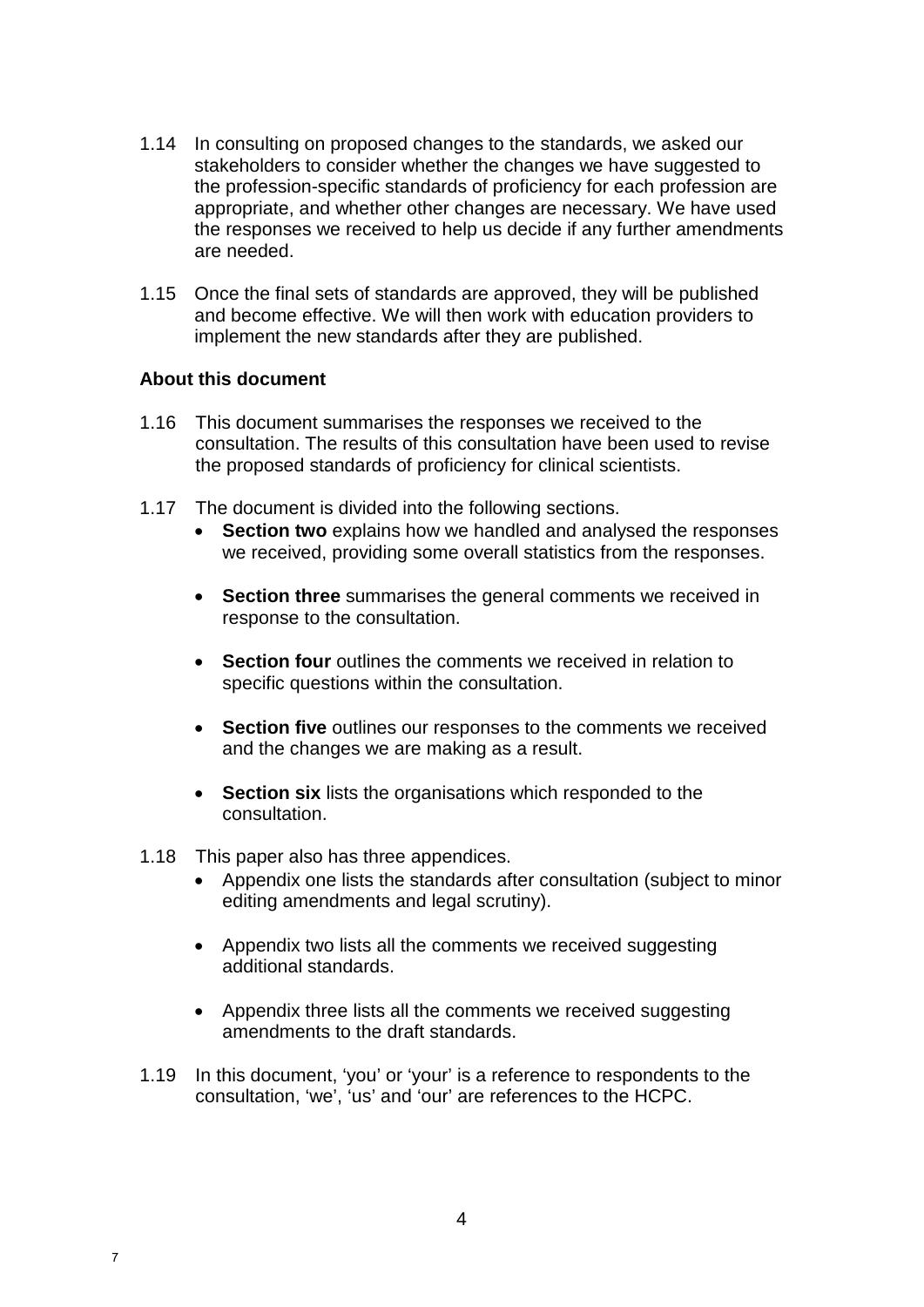# **2. Analysing your responses**

2.1 Now that the consultation has ended, we have analysed all the responses we received. Whilst we cannot include all of the responses in this document, a summary of responses can be found in sections three and four.

#### **Method of recording and analysis**

- 2.2 The majority of respondents used our online survey tool to respond to the consultation. They self-selected whether their response was an individual or an organisation response, and, where answered, selected their response to each question (eg yes; no; partly; don't know). Where we received responses by email or by letter, we recorded each response in a similar manner.
- 2.3 When deciding what information to include in this document, we assessed the frequency of the comments made and identified themes. This document summarises the common themes across all responses, and indicates the frequency of arguments and comments made by respondents.

#### **Statistics**

- 2.4 We received 46 responses to the consultation. 30 (65 per cent) of responses were received from individuals and 16 (35 per cent) from organisations. Of the 30 individual responses, 24 (80 per cent) were from HCPC registered professionals.
- 2.5 The breakdown of respondents and of responses to each question is shown in the graphs and tables which follow.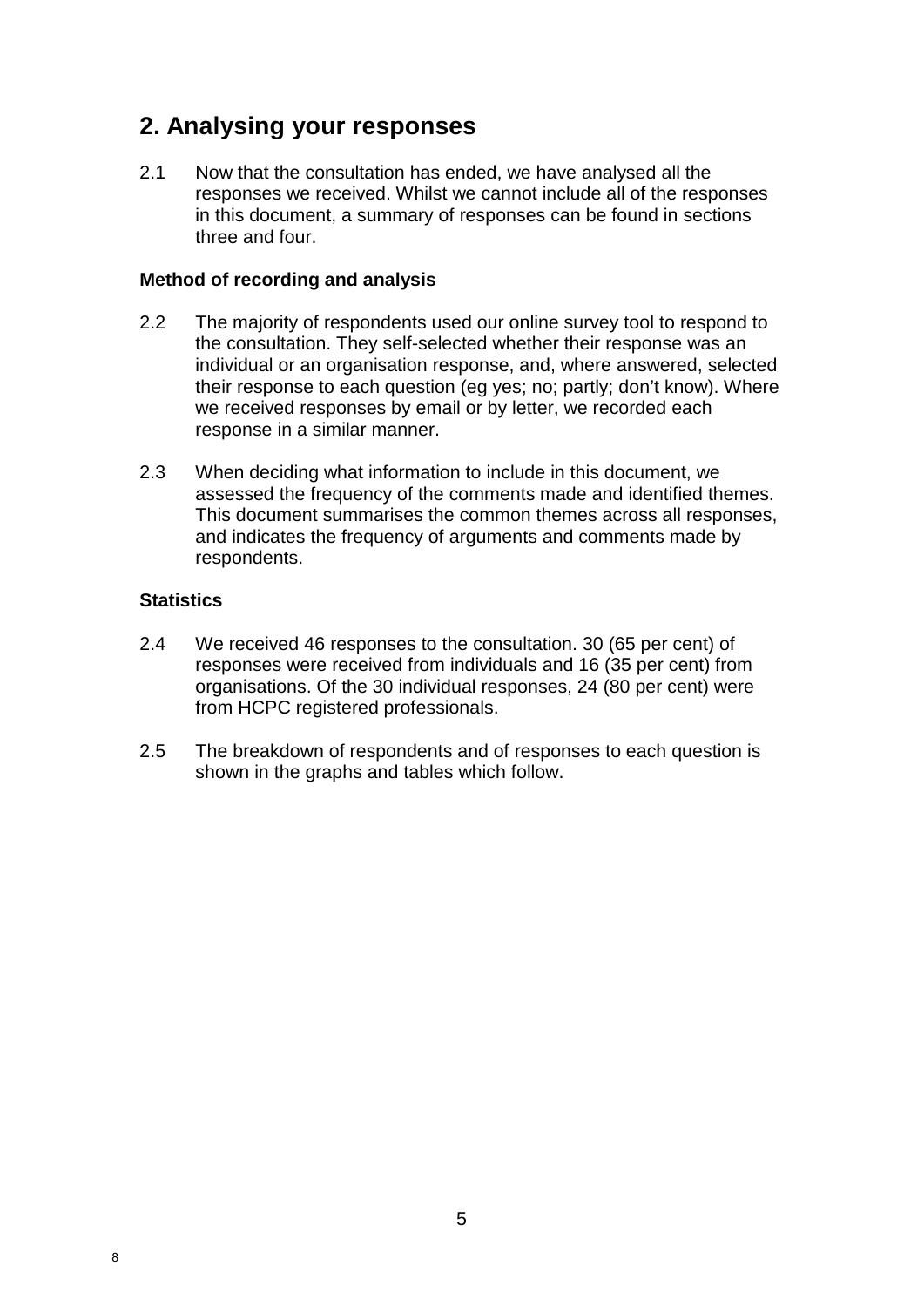

**Graph 1 – Breakdown of individual responses** 

**Graph 2 – Breakdown of organisation responses**

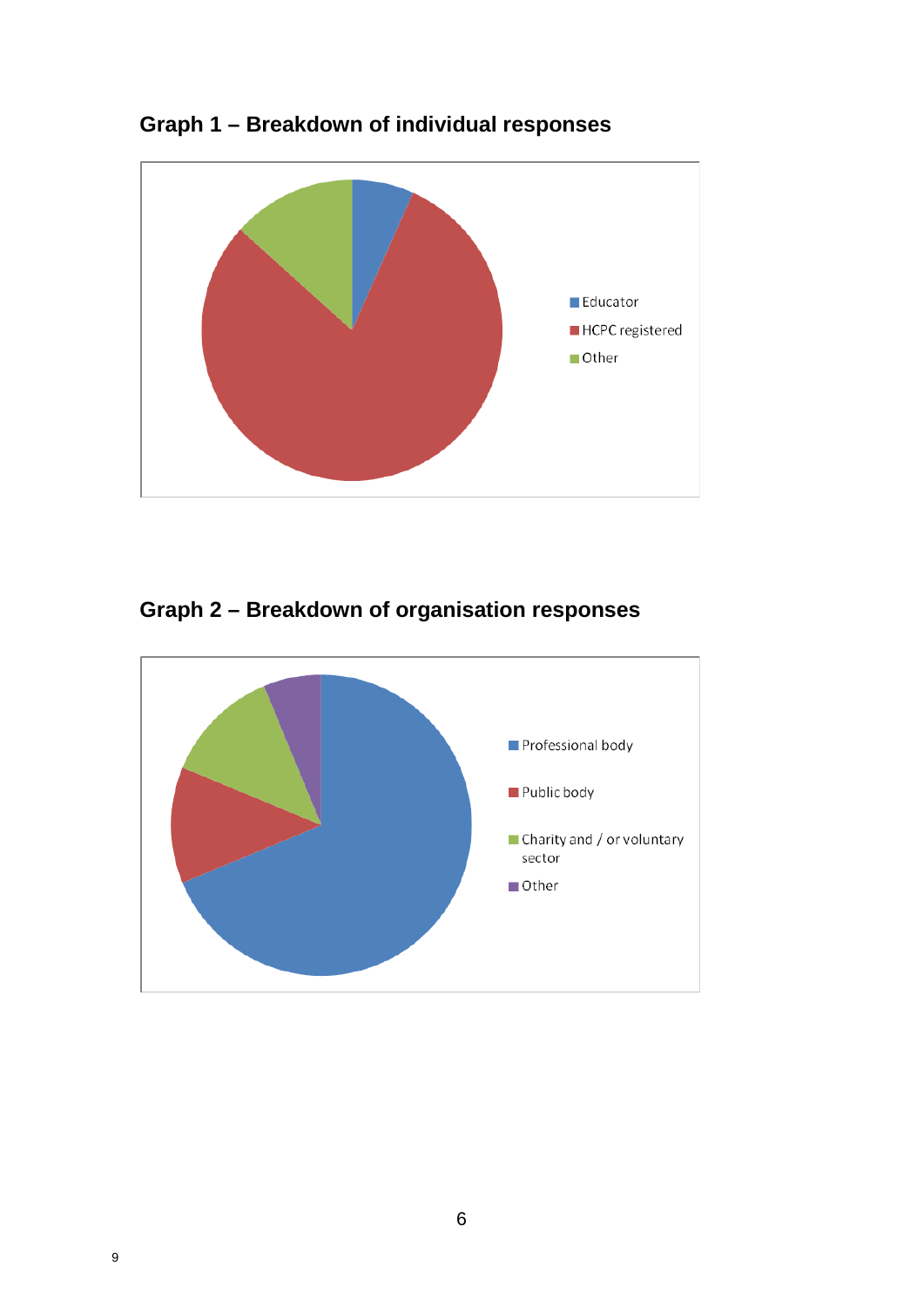| Table 1 – Breakdown of responses to each question |  |  |  |
|---------------------------------------------------|--|--|--|
|---------------------------------------------------|--|--|--|

| <b>Questions</b>                                                                                        | <b>Yes</b>               | <b>No</b>              | <b>Partly</b> | Don't<br>know |
|---------------------------------------------------------------------------------------------------------|--------------------------|------------------------|---------------|---------------|
| 1. Do you think the standards are at a<br>threshold level necessary for safe<br>and effective practice? | 39<br>(85%)              | $\overline{2}$<br>(4%) | 4<br>(9%)     | (2%)          |
| 2. Do you think any additional standards<br>are necessary?                                              | 12 <sub>2</sub><br>(26%) | 32<br>(70%)            | N/A           | 2<br>(4%)     |
| 3. Do you think there are any standards<br>which should be reworded or<br>removed?                      | 20<br>(43%)              | 21<br>(46%)            | N/A           | 5<br>$(11\%)$ |
| 4. Do you have any comments about<br>the language used in the standards?                                | 9<br>(20%)               | 36<br>(78%)            | N/A           | (2%)          |

## **Table 2 – Breakdown of responses by respondent type**

|            | <b>Individuals</b> |                        |               | <b>Organisations</b> |             |             |               |                         |
|------------|--------------------|------------------------|---------------|----------------------|-------------|-------------|---------------|-------------------------|
|            | <b>Yes</b>         | <b>No</b>              | <b>Partly</b> | Don't<br><b>Know</b> | Yes         | <b>No</b>   | <b>Partly</b> | Don't<br><b>Know</b>    |
| Question 1 | 24<br>(80%)        | $\overline{2}$<br>(7%) | 4<br>(13%)    | O)<br>(0%)           | 15<br>(94%) | 0<br>(0%)   | 0<br>(0%)     | (6%)                    |
| Question 2 | 4<br>(13%)         | 25<br>(83%)            | N/A           | (3%)                 | 8<br>(50%)  | (44%)       | N/A           | (6%)                    |
| Question 3 | 10<br>(33%)        | 17<br>(57%)            | N/A           | 3<br>(10%)           | 10<br>(63%) | 4<br>(25%)  | N/A           | $\overline{2}$<br>(13%) |
| Question 4 | 4<br>(13%)         | 26<br>(87%)            | N/A           | 0<br>(0%)            | 5<br>(31%)  | 10<br>(63%) | N/A           | (6%)                    |

- Percentages in the tables above have been rounded to the nearest whole number and therefore may not add to 100 per cent.
- Question five invited any further comments rather than a 'yes' or 'no' answers so it is not included in the above tables.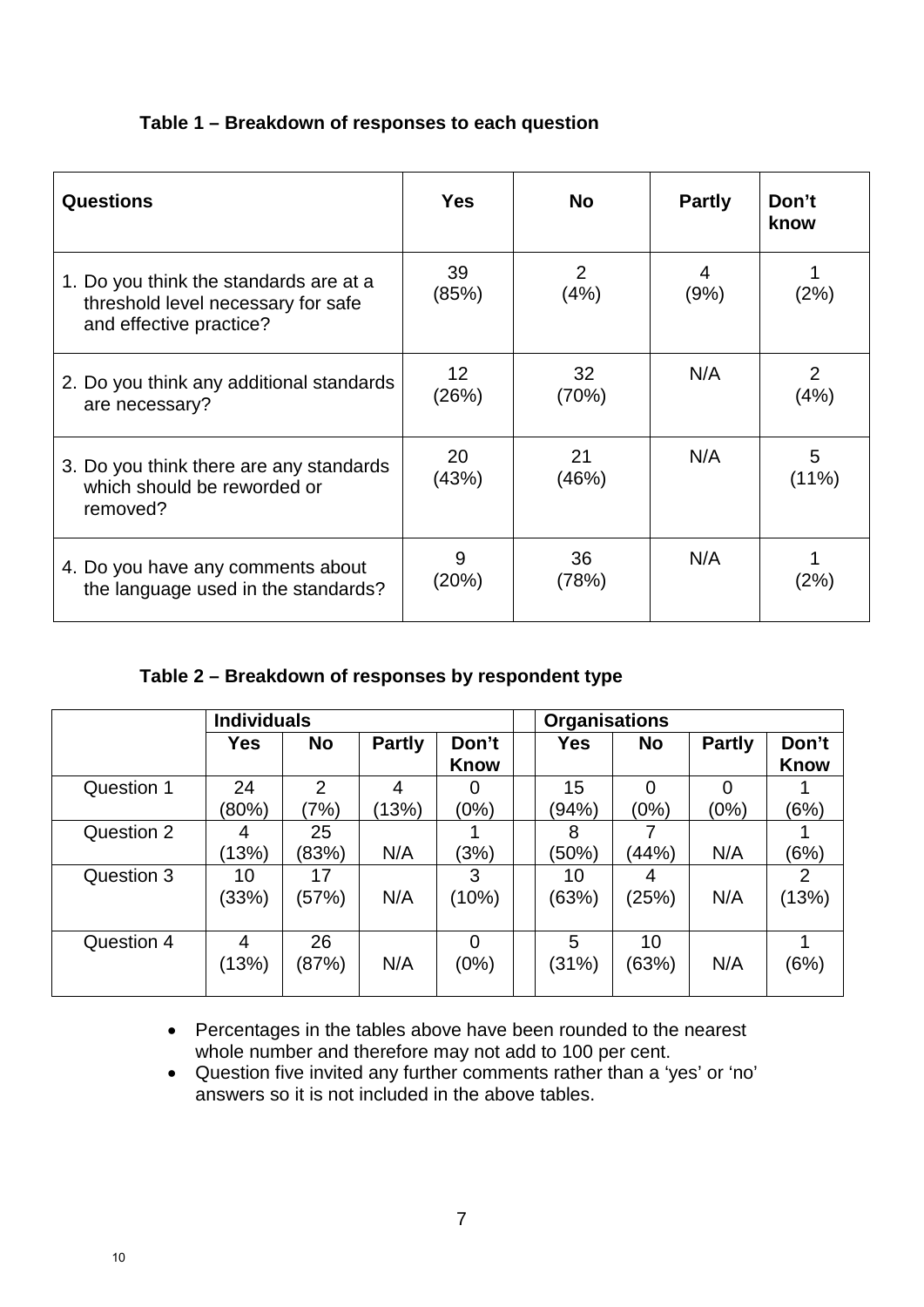# **3. General comments**

3.1 This section outlines the general themes that arose from the responses we received to the consultation.

## **Interaction with other frameworks**

- 3.2 A few respondents mentioned other frameworks which outline recommendations and good practice for both clinical scientists and other healthcare professionals. They subsequently sought some reference to these in the revised standards. These included:
	- the International Organisation for Standardization's standards and terminology (including ISO 15189);
	- Health Education England's (HEE) research and innovation strategy:
	- the Department of Health and National Health Service (NHS) Commission Board's Compassion in Practice – Our Culture of Compassionate Care (6 C's) guidelines;
	- the NHS Scientist Training Programme's (STP) curricula;
	- wider regulatory bodies' standards and compliance with them for example the Medicines and Healthcare Products Regulatory Agency (MHRA); and
	- the Academy for Healthcare Science's *Good Scientific Practice*  document which summarises professional standards across healthcare science.
- 3.3 On the other hand, one respondent commented that our proposed standards already met the requirements of other organisations and their standards, such as the Human Fertilisation and Embryology Authority's (HFEA) code of practice.

#### **Content of individual standards**

- 3.4 Several respondents were concerned about the content of individual standards and / or pointed to possible omissions. The following provides an overview of some of the main concerns voiced by respondents.
- 3.5 A few respondents commented on communication issues within the standards. There was general support for strengthening the communication requirements in a number of spheres. These included:
	- reference to co-morbidity, its impact on communication and placing an onus on registrants to assist further with individual communication requirements;
	- communicating with colleagues both within and outside of their profession;
	- communicating the outcome of investigations to service users and others;
	- utilising assistive technology to aid communication;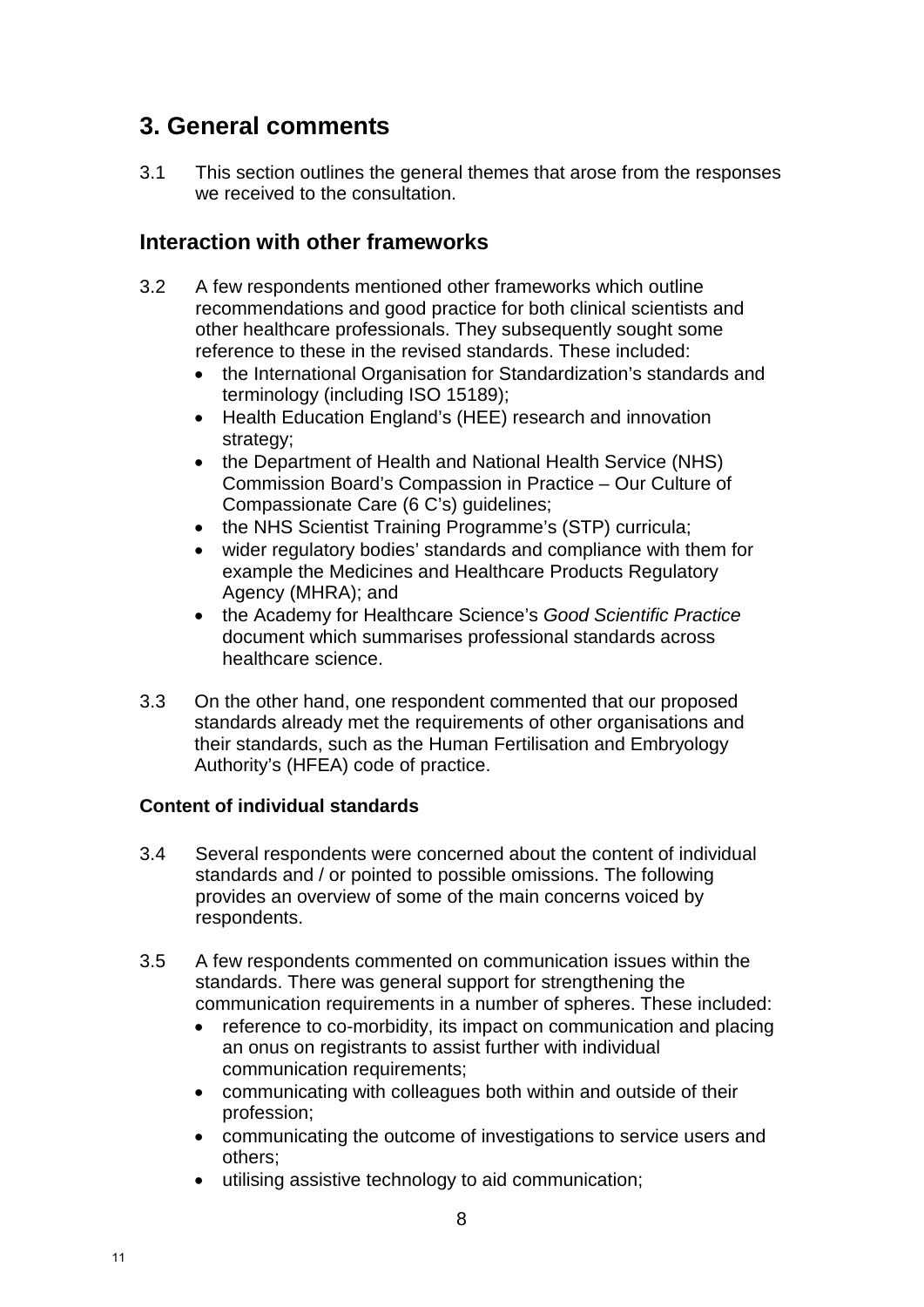- adapting communication requirements to take account of sensory loss;
- communicating with carers and relatives; and
- extending our English language competency requirements to all registrants and service users.
- 3.6 Other respondents sought to strengthen the requirements for registrants in a number of spheres. These included:
	- practising in a non-discriminatory manner;
	- assuring the quality of their practice; and
	- adhering to a duty of candour.
- 3.7 Some respondents also sought additional profession-specific detail in the standards. These included:
	- referring to additional terms and specialisms;
	- record keeping; and
	- strengthening the learning requirements for registrants (including reference to inter-professional learning) in the standards.
- 3.8 One respondent sought the inclusion of additional standards which had been contained or derived from the proposed standards for biomedical scientists. These included:
	- be able to assess the significance of British, European and International standards of practice; and
	- be able to assess and communicate the impact of the modality's clinical services on the patient pathway.

#### **'Be able to' / 'understand' etc**

- 3.9 Whilst some respondents supported and acknowledged the rationale behind the use of such phrases as 'know', 'be able to', 'be aware of' and 'understand' which made the standards more accessible and usable, a number of other respondents were concerned about this choice of construction. There was a variety of views on this point.
- 3.10 Concerns voiced by respondents about this wording and construction of the standards included:
	- questioning how we would measure this requirement;
	- questioning whether the current wording made for safe and effective practice;
	- pointing to the tension between understanding a competency and actually applying it in practice;
	- supporting stronger reference to compliance; and
	- substituting this requirement with a stronger expectation.
- 3.11 A stronger application / requirement was sought by some respondents in the following standards:
	- Standard 2 be able to practise within the legal and ethical boundaries of their profession;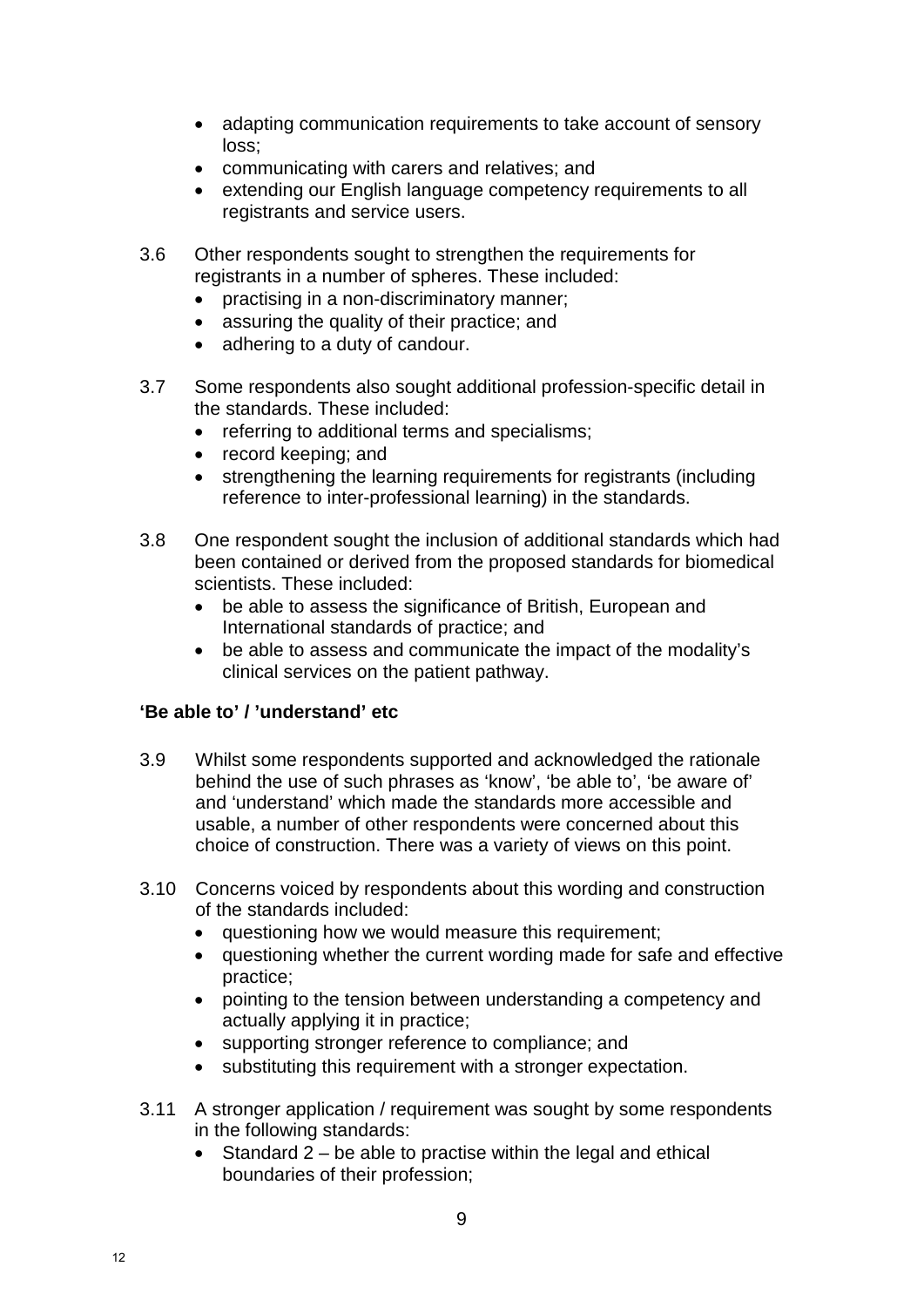- Standard 4.4 be able to initiate resolution of problems and be able to exercise personal initiative;
- Standard 12.10 recognise the need to be aware of emerging technologies and new developments;
- Standard 13.3 recognise the role of other professions in health and social care; and
- Standard 14.20 be able to critically evaluate research and other evidence to inform their own practice.
- 3.12 Whereas another respondent suggested compiling two sets of standards, one for education requirements and the other for practice requirements, in order to overcome difficulties with the wording and to clarify our expectations for both perspective registrants and registrants.

## **Employer tensions, nature of the role and meeting the standards**

- 3.13 A few respondents were concerned about the ability of all registrants to meet the standards of proficiency and provide evidence for this. These concerns included:
	- questioning the applicability of the standards for all registrants; and
	- arguing that the nature of the role of a clinical scientist did not cater for much direct patient contact.
- 3.14 Several respondents commented on the issue of informed consent. There was a disparity of views with regard to the importance and relevance of obtaining informed consent for all registrants. Some respondents:
	- supported registrants checking if informed consent had been obtained by another healthcare professional;
	- supported registrants having an understanding of current legislation on this issue; and
	- supported extending the requirement for a registrant to obtain informed consent when undertaking fundamental research.
- 3.15 Other respondents, meanwhile, questioned the applicability of a variety of standards and / or terminology used therein for registrants. These included:
	- Standard 4.6 be able to make and receive appropriate referrals;
	- Standard 11.2 recognise the value of case conferences and other methods of review;
	- Standard 13.2 be aware of the principles and applications of scientific enquiry, including the evaluation of treatment efficacy and the research process;
	- Standard 14.3 know how to position or immobilise service users for safe and effective interventions; and
	- $\bullet$  the profession-specific standards under generic standard 15 understand the need to establish and maintain a safe practice environment.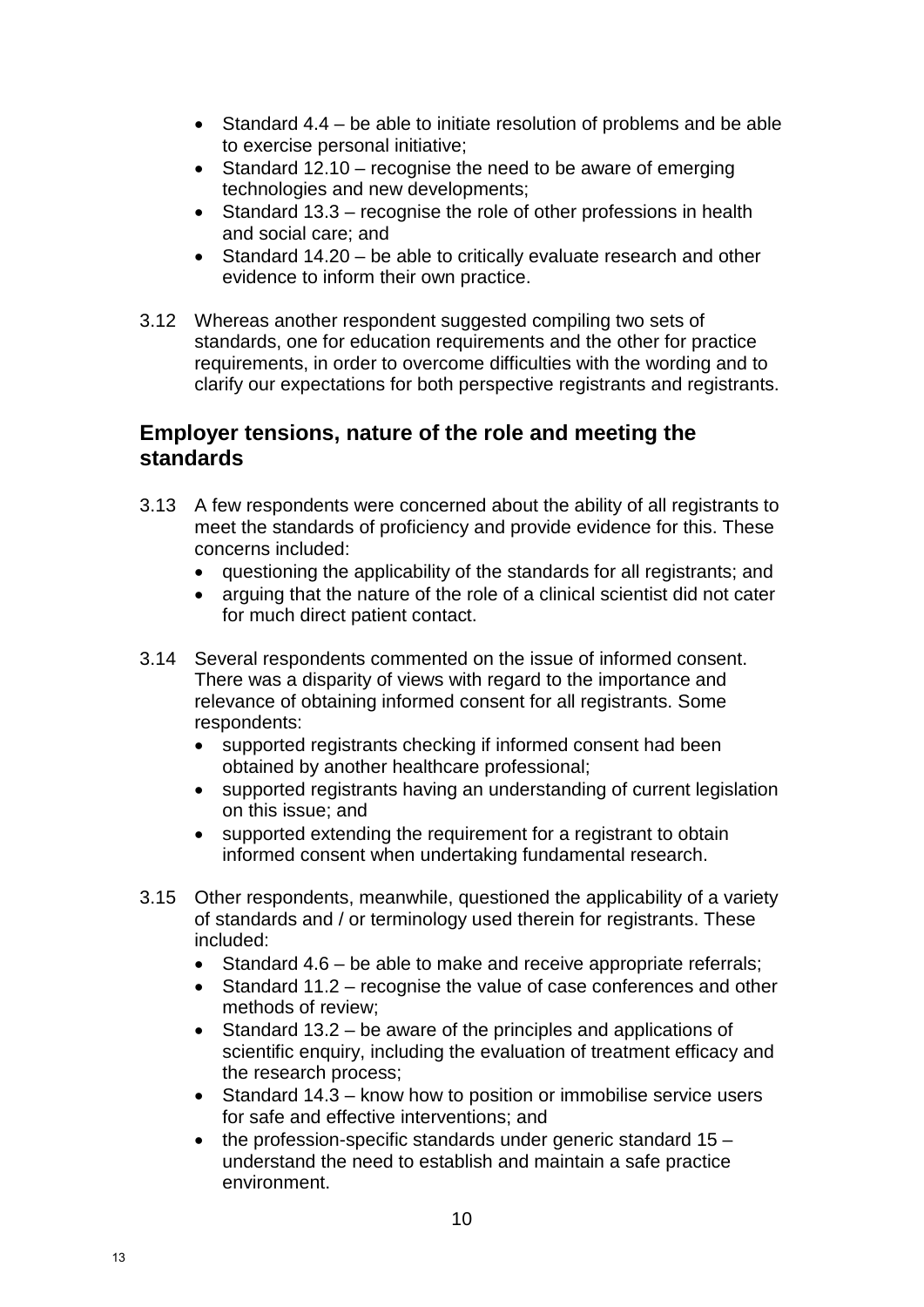- 3.16 Other suggestions for improving the applicability of the standards to all registrants included:
	- reducing the number of standards to a core set of standards which would be applicable for all registrants; and
	- combining or ensuring that the standards of proficiency for both biomedical scientists and clinical scientists were as similar as possible.
- 3.17 In relation to the latter point, one respondent expressed particular concern about the perceived absence of the practical component of clinical science (including for those registrants who work outside of a pathology laboratory setting) in the draft standards. They argued that the practical component was more evident in the draft standards of proficiency for biomedical scientists and recommended its inclusion in the draft standards for clinical scientists. They argued that the draft standards:
	- under-represent the clinical aspects of a registrant's role;
	- under-represent the role of assessing the implications for dealing with issues such as errors and problems, research and clinical literature and guidelines; and
	- fail to recognise the skills necessary for effective participation in clinical audit and clinical service assessment and improvement.
- 3.18 In contrast another respondent pointed to the draft standards of proficiency for clinical scientists being wider than those standards proposed for biomedical scientists although both groups of registrants often work in similar or complimentary roles.
- 3.19 One respondent voiced some unease about the interaction between our standards and an employer's expectations and requirements. They were concerned that the requirement for registrants to adhere to our standards of proficiency could result in some tensions with their employer, particularly in relation to standard 4.4 – be able to initiate resolution of problems and be able to exercise personal initiative.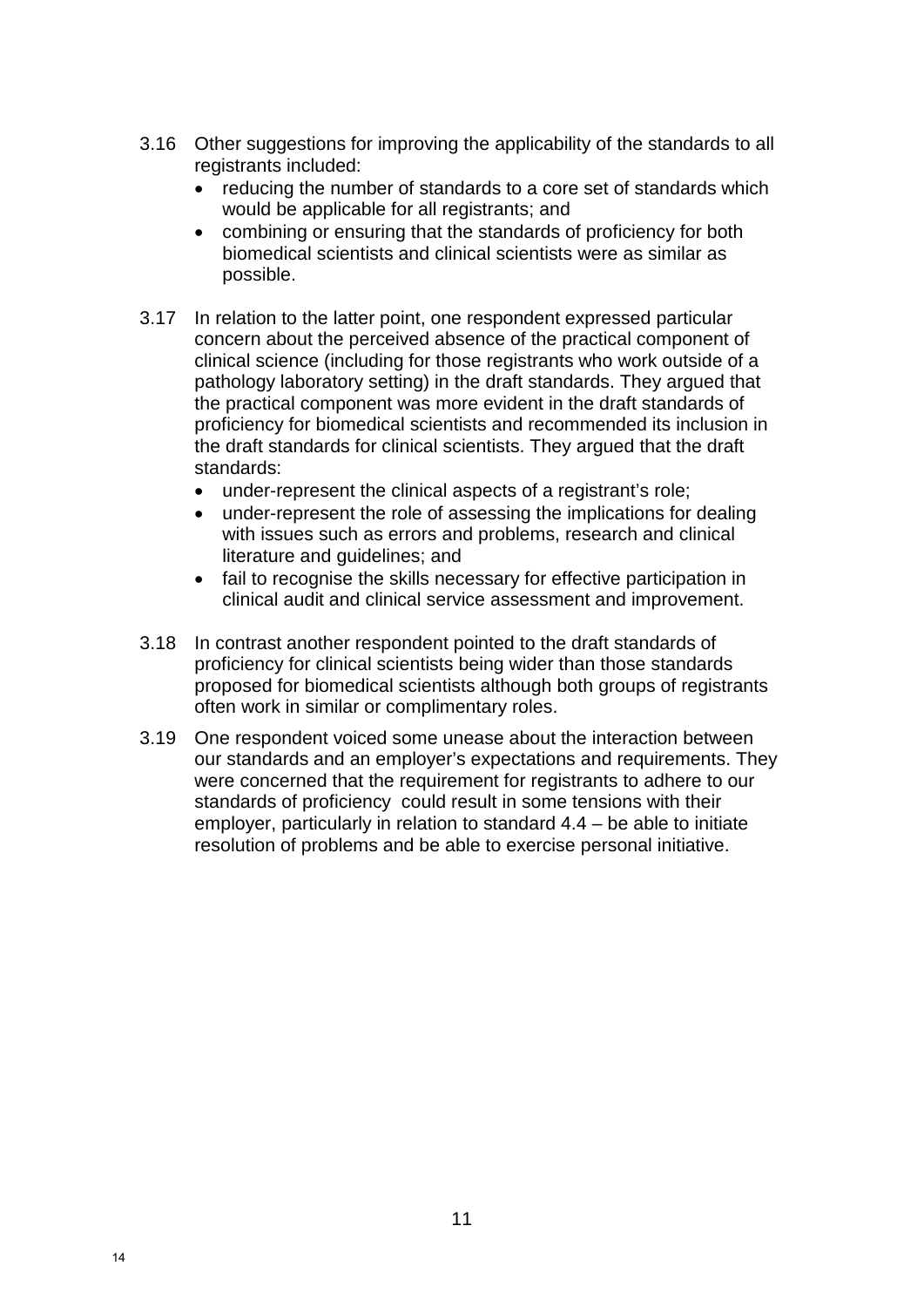# **4. Comments in response to specific questions**

4.1 This section contains comments made in response to specific questions within the consultation document.

#### **Question 1. Do you think the standards are at a threshold level necessary for safe and effective practice?**

- 4.2 The vast majority of respondents (85 per cent) agreed that the proposed standards were set at a threshold level necessary for safe and effective practice.
- 4.3 Some of these respondents commented that the standards:
	- demonstrated the role of the clinical scientist in delivering positive outcomes for service users, members of the public, or patients;
	- were detailed and covered all aspects of a health professional's work as part of a multidisciplinary team;
	- were set at a high level and represented the knowledge and skills derived at pre-registration training;
	- described the minimum set of requirements to practise safely;
	- were set at the level necessary for registration as a clinical scientist: and
	- were thorough, clear, comprehensive and fitted with other frameworks.
- 4.4 Two respondents suggested that the standards were possibly set at a higher level than the threshold for safe and effective practice. This included:
	- a concern that the competencies had been set at too high a level and were too experience-orientated; and
	- a concern that some students who completed their education and training via a more academic route would be required to obtain the same level of competence and practical skills over a short period of time as their full-time vocational student counterparts would develop over a more extended period.
- 4.5 A number of respondents **did not** or only **partly** agreed that the standards were set at a threshold level necessary for safe and effective practice (four and nine per cent respectively).
- 4.6 Some of these respondents proposed further areas for consideration in order to strengthen the standards. These included:
	- clarifying the role of the standards of proficiency including our expectations for both registrants and potential registrants; and
	- ensuring that the standards are relevant for all disciplines within clinical science and for all registrants.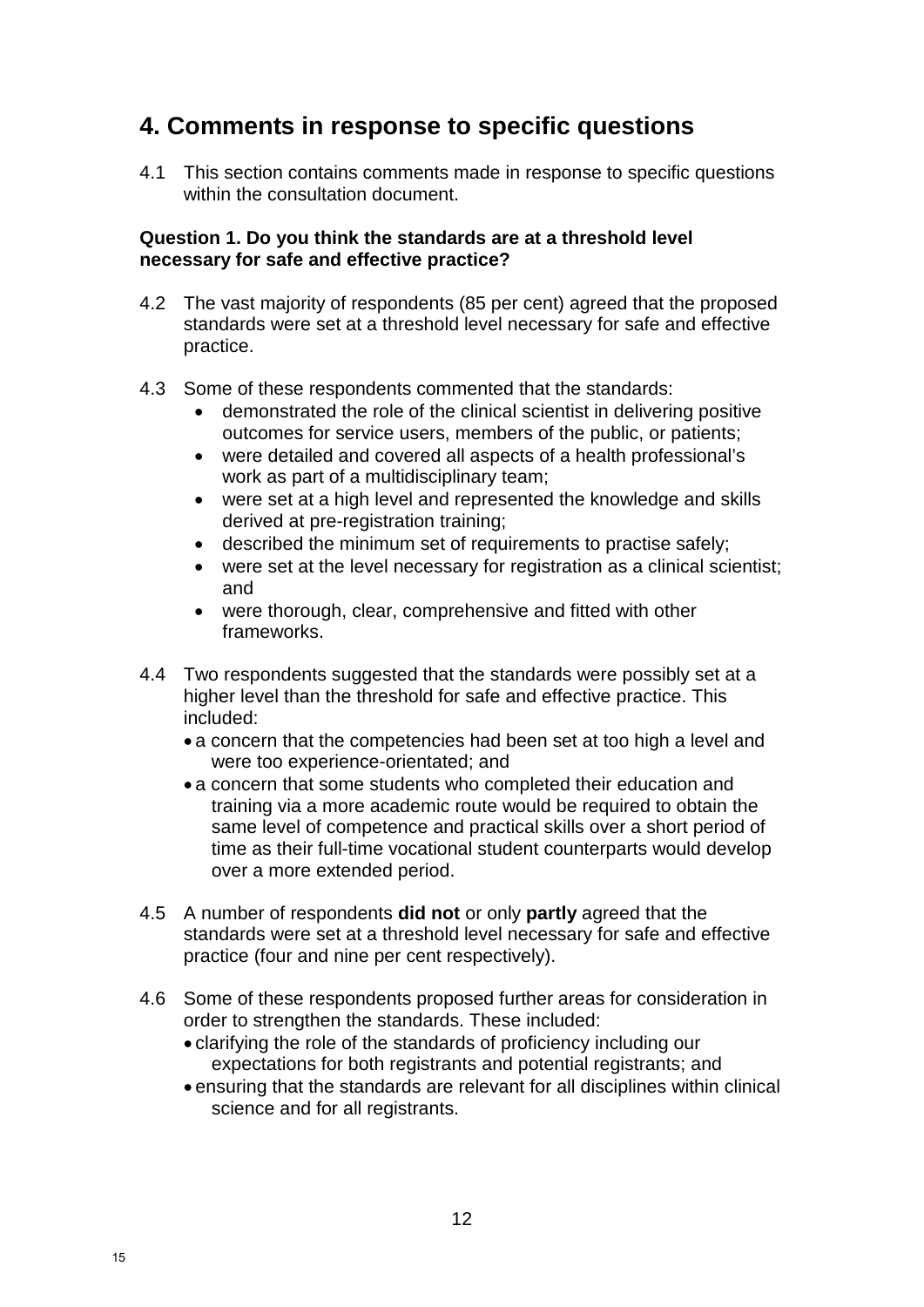#### **Question 2. Do you think any additional standards are necessary?**

- 4.7 The majority of respondents did not think that any additional standards were necessary, with 70 per cent stating this to be the case, as opposed to 26 per cent stating that additional standards were necessary.
- 4.8 There was a disparity of views among respondents on the inclusion of additional standards. One respondent was concerned that the inclusion of additional standards would detract students from the vocational skills they need to develop and increase the academic burden. In contrast a second respondent welcomed the introduction of several new standards and areas of consideration in the standards including the reference to leadership and a broadening of the communication requirements.
- 4.9 A minority of respondents (26 per cent) suggested that additional standards were necessary. 50 per cent of organisations who responded thought that additional standards were necessary, but only 13 per cent of individual respondents thought additional standards were necessary.
- 4.10 There were a number of reasons proposed by respondents for including additional standards. These included:
	- to refine and clarify the intention and requirement of different standards;
	- to reflect a broadening of job roles and specialisms; and
	- to address the fact that the current scope of the standards was inadequate.
- 4.11 All of the additional standards suggested by respondents are set out in appendix two. The main areas suggested by respondents including additional standards relating to:
	- learning from colleagues and other health and care professionals;
	- our expectations with regard to confidentiality and safeguarding issues;
	- duty of candour;
	- proactively seeking to change and review not only a registrant's own practice but supporting the changes in practice of colleagues and others in order to improve outcomes; and
	- providing additional profession-specific detail in a number of spheres including protocols on carrying out research and / or other clinical investigations.

#### **Question 3. Do you think there are any standards which should be reworded or removed?**

- 4.12 46 per cent of respondents did not think that any standards needed to be reworded or removed. However, a significant minority of respondents (43 per cent) thought that some standards needed to be reworded or removed.
- 4.13 One respondent observed that the standards were reasonable and worked well generally over a wide range of disciplines.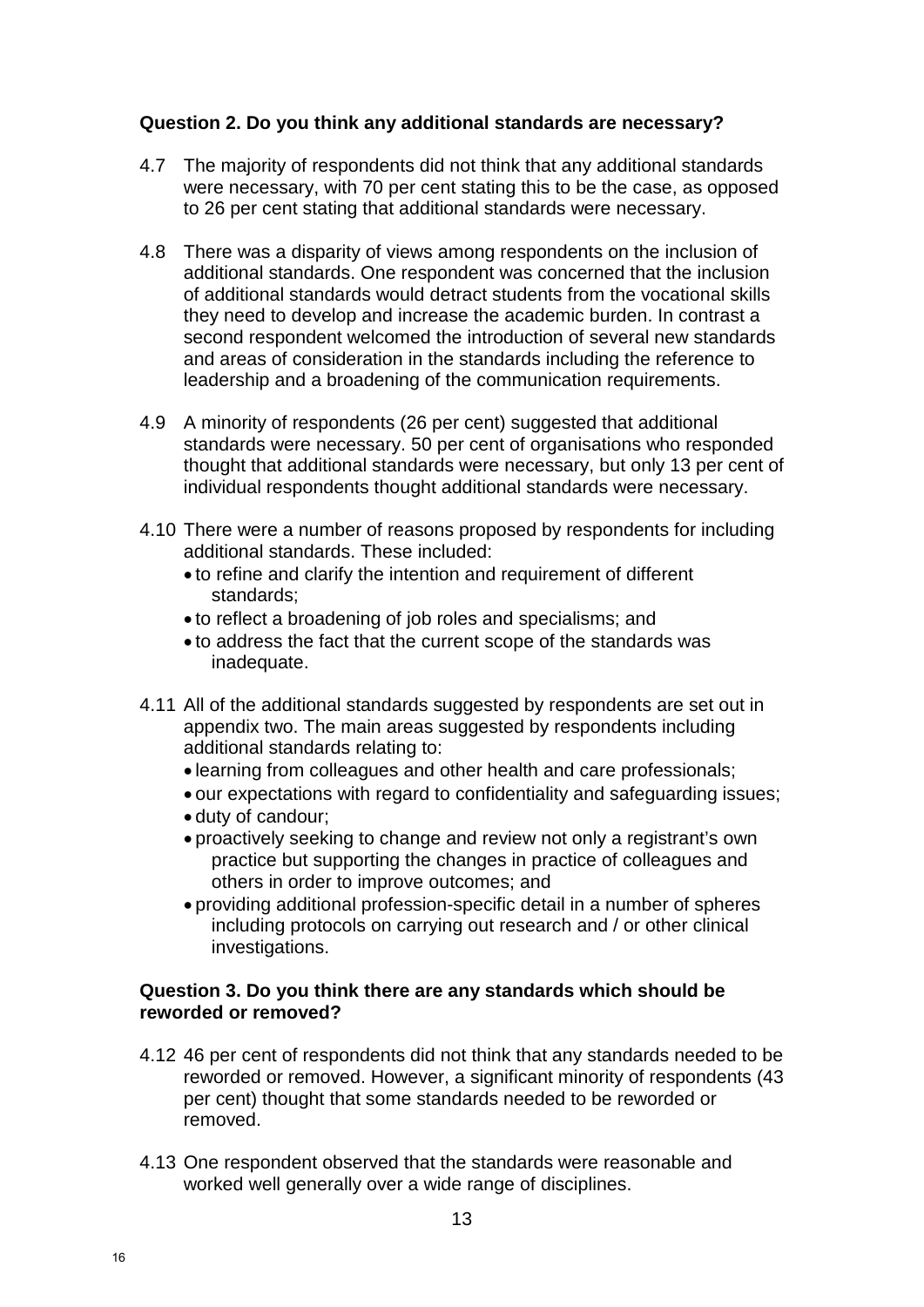- 4.14 Some of the suggestions we received were based on concerns about the general use of language in the standards, these concerns have been summarised in response to question four below.
- 4.15 We have listed all the proposed amendments to the standards in appendix three. Respondents suggested changes to the standards for a number of reasons. However, these were mainly aimed at clarifying our intentions or requirements in the standards and / or to provide additional profession-specific detail in a number of spheres.

#### **Question 4. Do you have any comments about the language used in the standards?**

- 4.16 The majority of respondents (78 per cent) indicated that they had no comments to make about the language used in the standards.
- 4.17 There was a noticeable difference in the responses we received, in that only 13 per cent of individual respondents commented on the use of language, as opposed to 31 per cent of organisations who responded.
- 4.18 Those respondents who commented on this issue were generally supportive of the language used in the standards. They observed that the language used:
	- was accessible, appropriate, clear, comprehensible and user friendly;
	- effectively outlined our expectations;
	- saw the adoption of strengthened terminology and the removal of some unambiguous phrases from the standards; and
	- marked an improvement on previous versions.
- 4.19 Other respondents suggested that the language used in the standards could be further improved. These suggestions included:
	- strengthening the requirement / expectation contained in some standards; and
	- providing additional terminology.

### **Question 5: Do you have any other comments on the standards?**

- 4.20 Several respondents indicated that they had other comments to make regarding the standards. To avoid duplication, some of those comments have not been included here if they have been addressed elsewhere in this document. Some respondents:
	- commended the important role played by the Institute of Biomedical Science (IBMS) in setting standards for its members over many years; and
	- suggested greater involvement of other stakeholders connected with the profession in the pre-review process.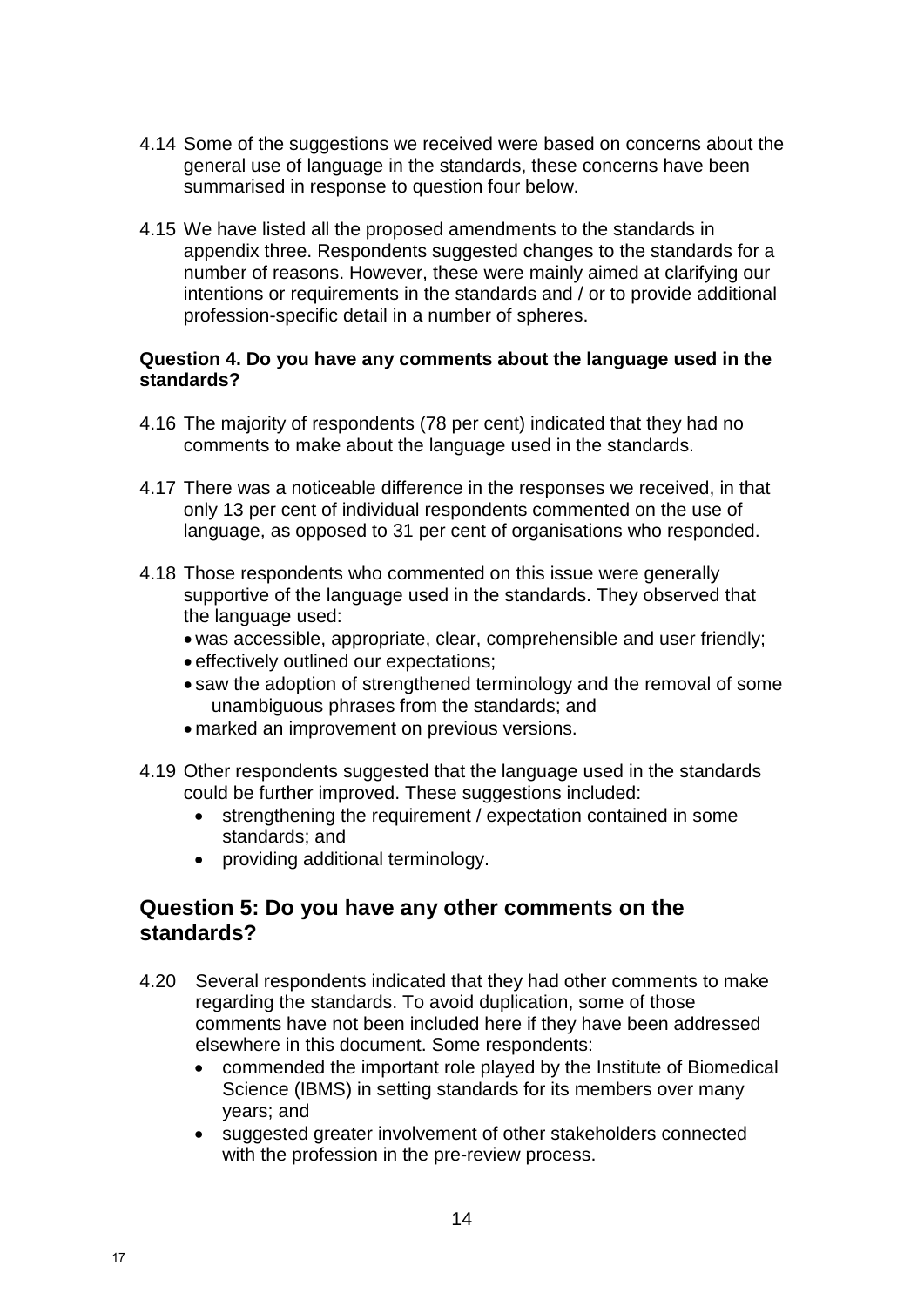# **5. Our responses**

5.1 We received a range of comments about the standards during the consultation process, including suggested amendments and possible additional standards, which we have carefully considered. The following section outlines our responses to these comments and suggestions including the changes we will make to the draft standards.

#### **Level of detail in the standards**

- 5.2 A number of comments we received suggested additional standards and amendments to provide more prescriptive detail about the requirements for registrant clinical scientists.
- 5.3 We considered the following in deciding whether we should make suggested changes or amendments:
	- Is the standard necessary for safe and effective practice?
	- Is the standard set at the threshold level for entry to the Register?
	- Does the standard reflect existing requirements for clinical scientists on entry into the profession?
	- Does the standard reflect existing education and training?
	- Is the standard written in a broad and flexible way so that it can apply to the different environments in which clinical scientists might practise or the different groups that they might work with?
- 5.4 The standards set out the proficiencies necessary to practise the profession. However, the standards are not a curriculum document nor are they intended to be a list of activities which registrants must undertake in any situation. For example, a registrant needs to 'be able to maintain confidentiality' on entry to the Register. However, this is an ability and does not mean that there will not be situations where information might need to be shared with, or disclosed to others for the benefit of service users or in the public interest.
- 5.5 Part of our focus for the review of the standards is to ensure that the standards are relevant to the scope of practice of the clinical scientist profession. When making decisions about whether to make changes to the standards, we must therefore consider whether the changes would make the standards too specific or would limit the scope of the standards.
- 5.6 We also aim to avoid duplication in the standards, to ensure they are clearly worded, and maintain consistency between different professions' standards wherever possible and appropriate.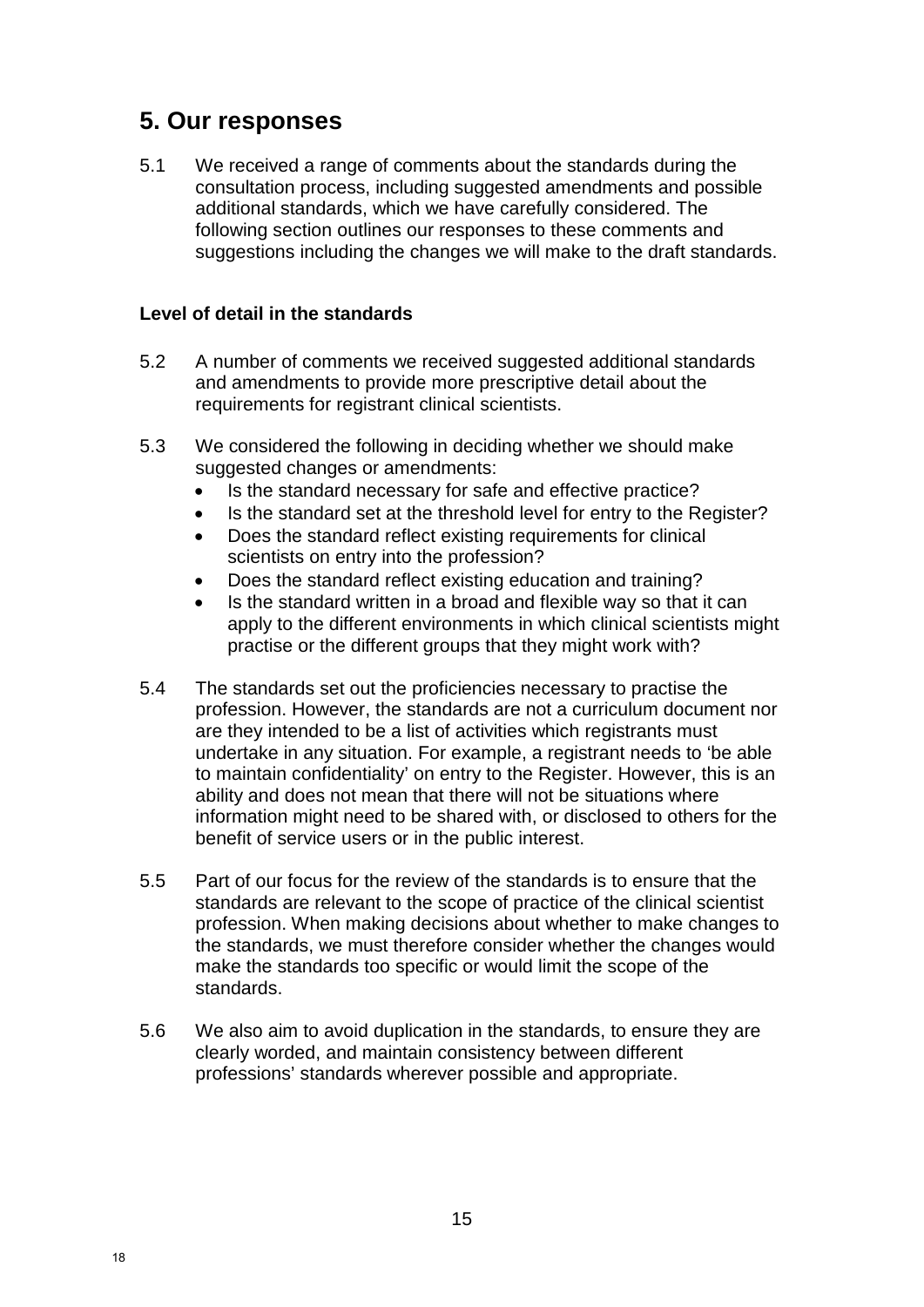## **The standards and scope of practice**

- 5.7 Some respondents sought further reference to scope of practice in the standards and clearer guidance for more experienced registrants who have specialised in a particular area of practice who may or may not be able to meet all of the standards of proficiency.
- 5.8 The standards set out the threshold proficiencies required of applicants when they first apply to join the Register. Once on the Register, every time registrants renew their registration, they are asked to confirm that they continue to meet the standards of proficiency that apply to their own scope of practice – the area of their profession in which they have the knowledge, skills and experience to practise safely and effectively.
- 5.9 We recognise that a registrant's scope of practice will change over time and that the practice of experienced registrants may become more focused and specialised than that of newly registered colleagues. However, the standards are intended to set the threshold knowledge, understanding and skills required by a registrant for entry to our Register. Therefore, we do not outline or stipulate competencies above a threshold level.

#### **Use of 'be able to' and 'understand' etc**

- 5.10 We intentionally use phrases such as 'understand', 'know', 'be aware of' and 'be able to' rather than 'must'. This is so the standards remain applicable to current registrants in maintaining their fitness to practise, as well as prospective registrants who have not yet started practising and are applying to be registered for the first time. It also makes sure that the standards are written in a similar way to the learning outcomes set for pre-registration education programmes.
- 5.11 It is important to note the current standards of proficiency use verbs and starting phrases in the same way as the revised professionspecific standards of proficiency. We have not experienced any difficulty in applying the current wording of the standards of proficiency in the way some respondents have anticipated.

## **Comments on specific standards**

- 5.12 We have noted the comments we received for strengthening the communication requirements for registrants in a number of spheres. .
- 5.13 We have noted the concern expressed by some respondents on the ability of all registrants to meet the standards of proficiency due the nature of the role and / or questioning their applicability and relevance for an individual registrant's scope of practice.
- 5.14 We acknowledge that employers and other organisations such as the International Organisation for Standardisation (ISO) produce specific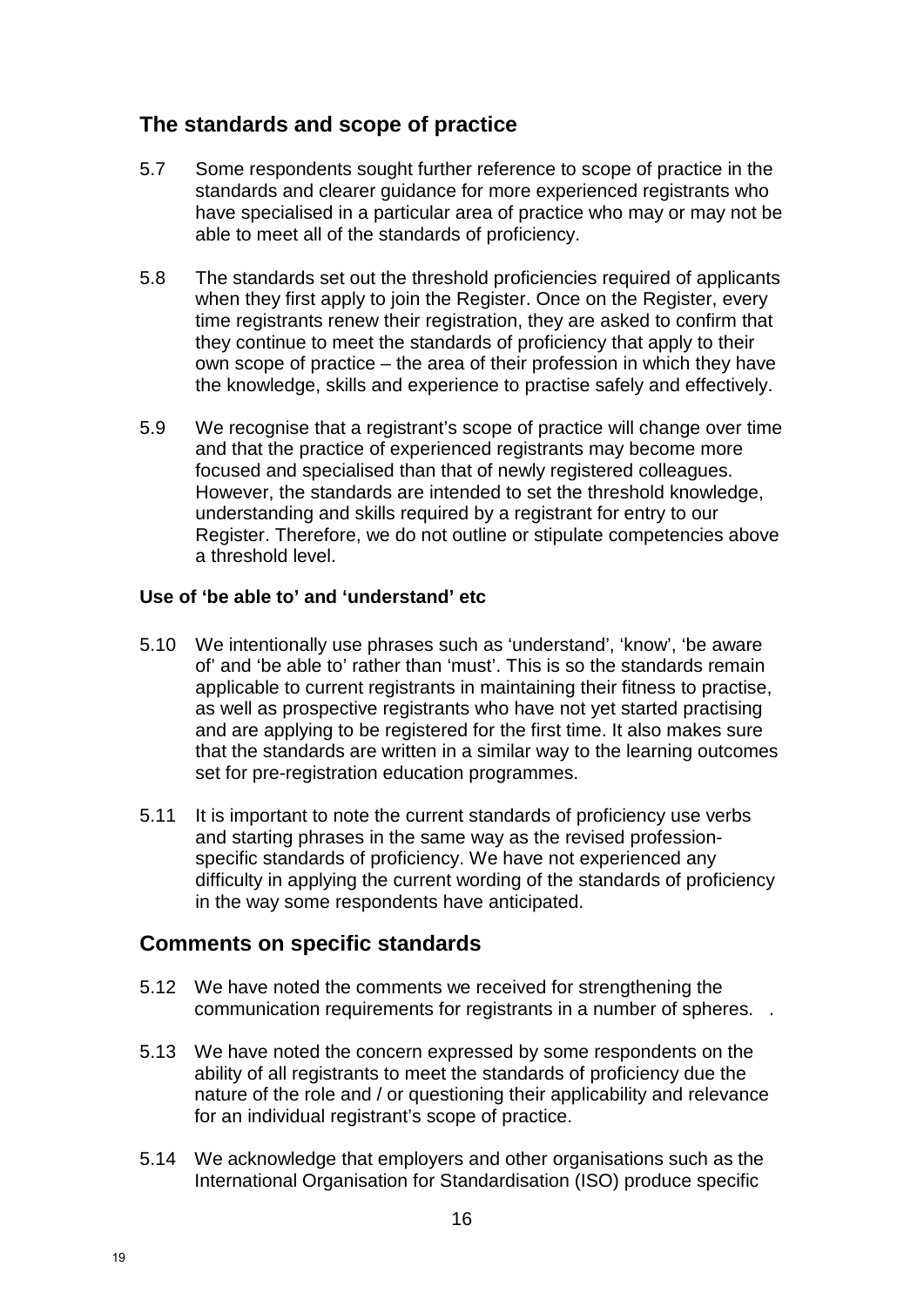guidance and policies in a number of spheres which can be used in conjunction with our standards.

5.15 We have carefully considered and noted the comments above. However, we have concluded that, on balance, we are satisfied that the revised standards do reflect the threshold entry requirements for entry to the Register as a clinical scientist.

## **Our decisions**

- 5.16 The proposed standards had a very high approval rating overall among respondents which included 85 per cent of respondents indicating that they were set at a threshold level necessary for safe and effective practice.
- 5.17 Also, some of the changes suggested by respondents were not included because we felt that they would duplicate content already contained within the standards we set, or they would not make our requirements clearer.
- 5.18 We have made one change to the standards based on the comments we received in consultation as summarised below. The draft revised standards following consultation can be found in appendix one.
	- We have made a minor amendment to standard 14.3 to clarify the requirement for registrants to position or immobilise their service users for safe and effective interventions appropriate to their particular modality. We have made this change due to the frequency of comments received from respondents who questioned this standard's applicability for all the modalities of clinical science practice.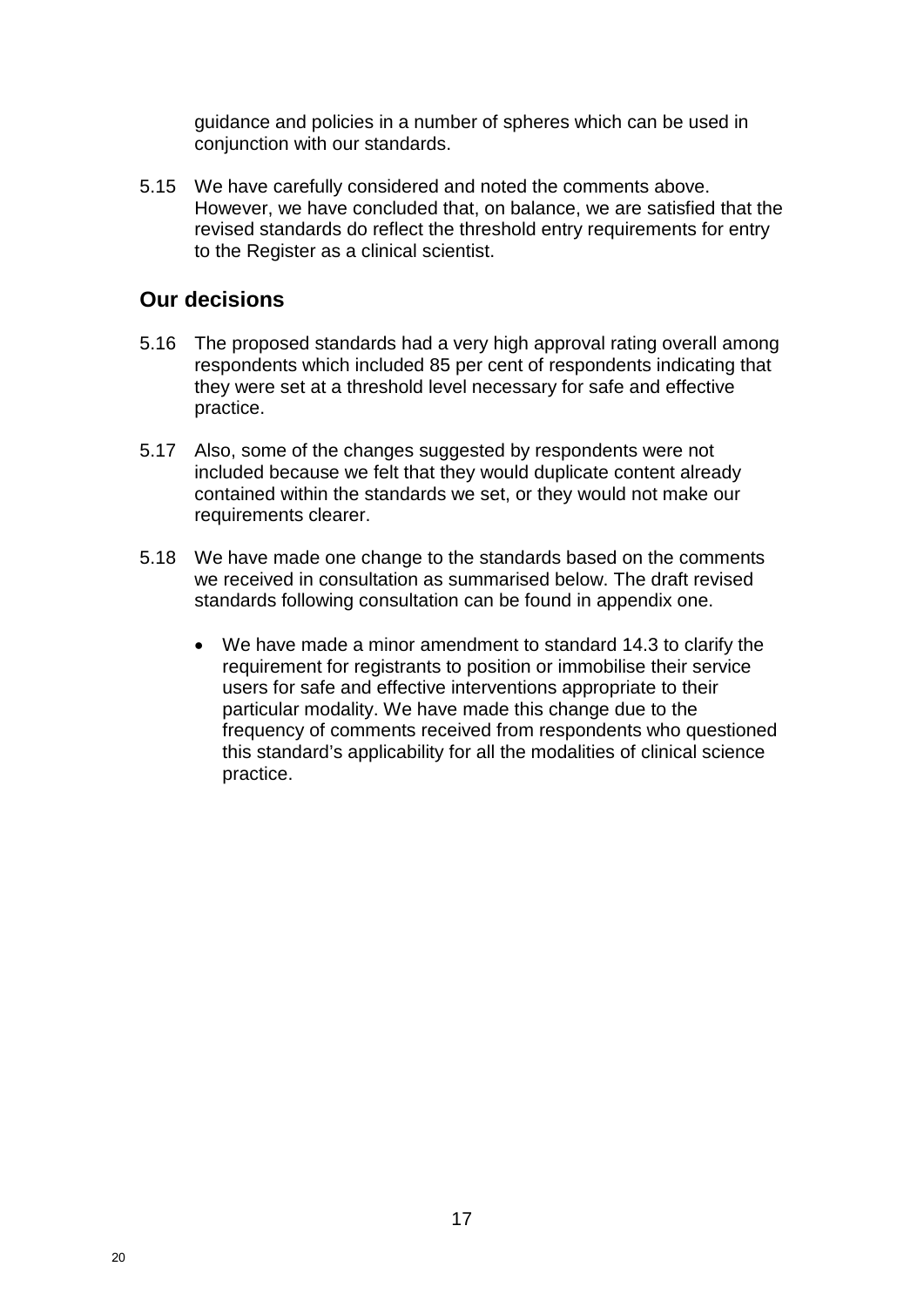## **6. List of respondents**

Below is a list of all the organisations that responded to the consultation.

Academy for Healthcare Science Association for Biochemistry and Laboratory Medicine Association for Clinical Embryologists Association for Clinical Genetic Science British Academy of Audiology British Blood Transfusion Society British Society for Clinical Electrophysiology of Vision (BriSCEV) Centre for the Advancement of Interprofessional Education (CAIPE) Council of Healthcare Science in Higher Education Federation of Clinical Scientists (FCS) Institute of Biomedical Science (IBMS) NHS Education for Scotland Public Health England The Royal College of Pathologists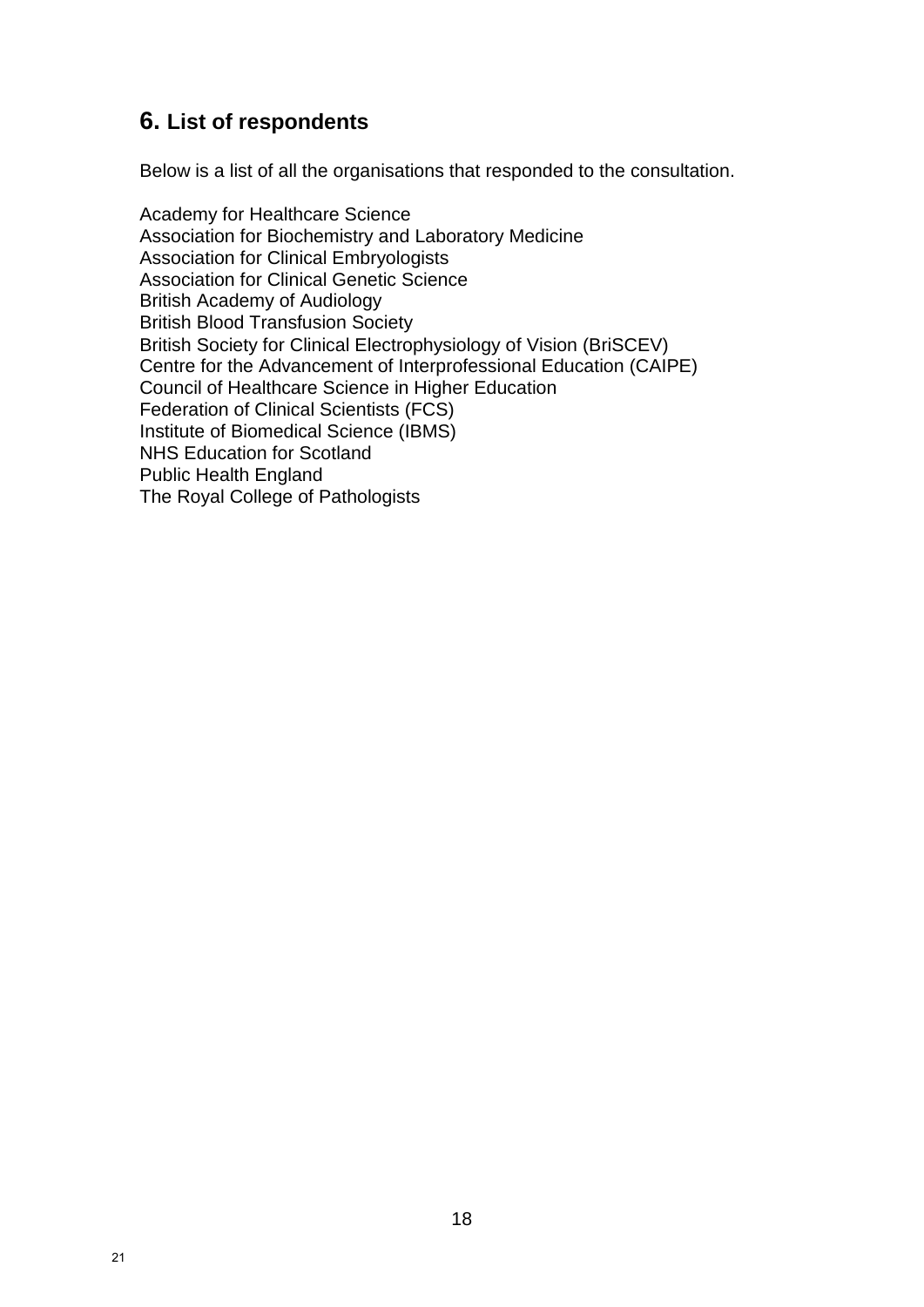# **Appendix 1: Draft standards of proficiency for clinical scientists**

New standards and amendments to standards are shown in **bold and underlined**. Deletions are shown in strikethrough. The standards in this section are subject to legal scrutiny and may be subject to minor editing amendments prior to publication.

| No.            | <b>Standard</b>                                                                                                                                                                                                |
|----------------|----------------------------------------------------------------------------------------------------------------------------------------------------------------------------------------------------------------|
| $\mathbf 1$    | be able to practise safely and effectively within their scope of practice                                                                                                                                      |
| 1.1            | know the limits of their practice and when to seek advice or refer to another professional                                                                                                                     |
| 1.2            | recognise the need to manage their own workload and resources effectively and be able to practise accordingly                                                                                                  |
| 2 <sup>1</sup> | be able to practise within the legal and ethical boundaries of their profession                                                                                                                                |
| 2.1            | understand the need to act in the best interests of service users at all times                                                                                                                                 |
| 2.2            | understand what is required of them by the Health and Care Professions Council                                                                                                                                 |
| 2.3            | understand the need to respect and uphold the rights, dignity, values, and autonomy of service users including their role in<br>the diagnostic and therapeutic process and in maintaining health and wellbeing |
| 2.4            | recognise that relationships with service users should be based on mutual respect and trust, and be able to maintain high<br>standards of care even in situations of personal incompatibility                  |
| 2.5            | know about current legislation applicable to the work of their profession                                                                                                                                      |
| 2.6            | understand the importance of and be able to obtain informed consent                                                                                                                                            |
| 2.7            | be able to exercise a professional duty of care                                                                                                                                                                |
| 3              | be able to maintain fitness to practise                                                                                                                                                                        |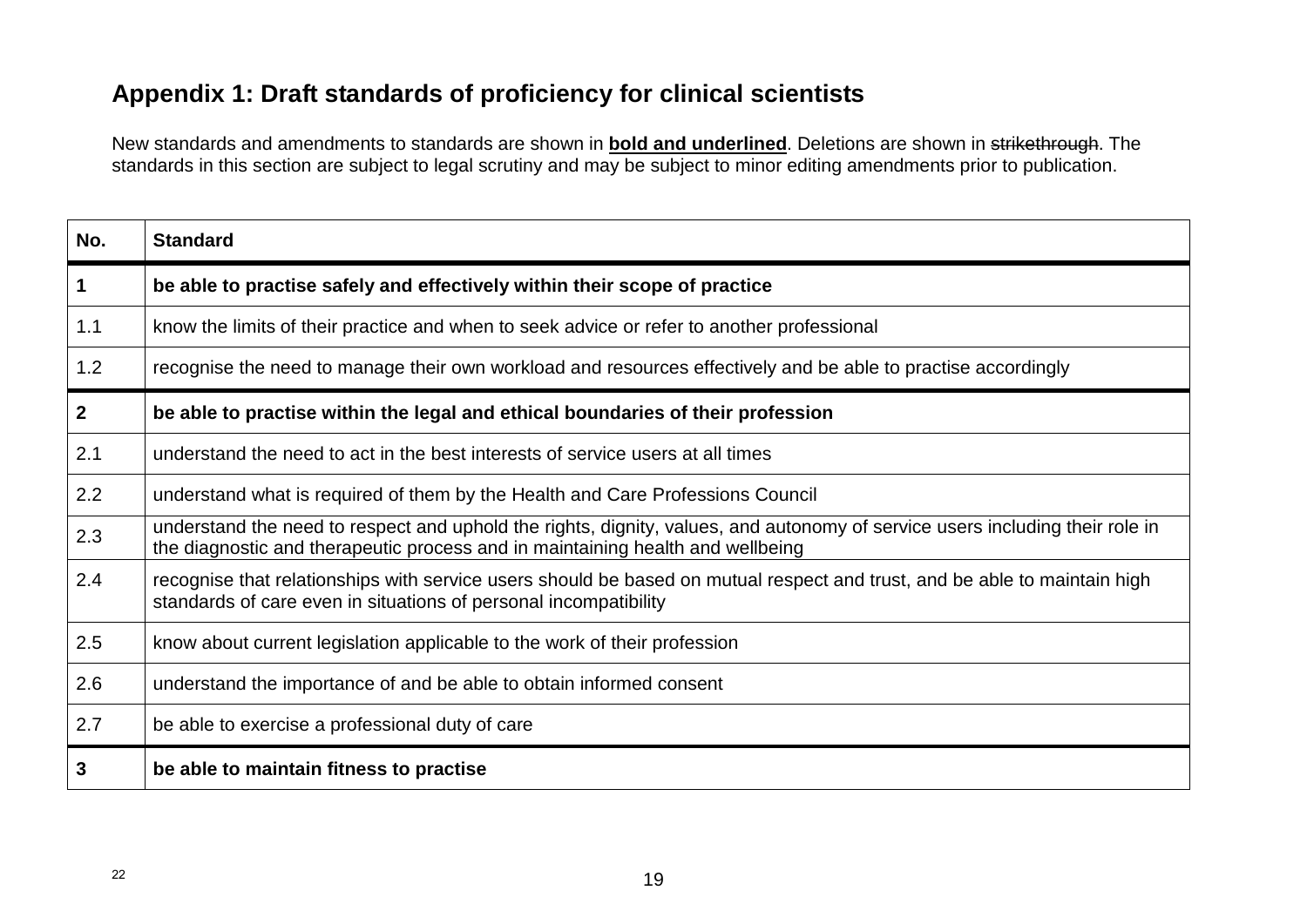| 3.1            | understand the need to maintain high standards of personal and professional conduct                                                                                                 |
|----------------|-------------------------------------------------------------------------------------------------------------------------------------------------------------------------------------|
| 3.2            | understand the importance of maintaining their own health                                                                                                                           |
| 3.3            | understand both the need to keep skills and knowledge up to date and the importance of career-long learning                                                                         |
| 4              | be able to practise as an autonomous professional, exercising their own professional judgement                                                                                      |
| 4.1            | be able to assess a professional situation, determine the nature and severity of the problem and call upon the required<br>knowledge and experience to deal with the problem        |
| 4.2            | be able to make reasoned decisions to initiate, continue, modify or cease treatment or the use of techniques or procedures,<br>and record the decisions and reasoning appropriately |
| 4.3            | be able to make judgements on the effectiveness of procedures                                                                                                                       |
| 4.4            | be able to initiate resolution of problems and be able to exercise personal initiative                                                                                              |
| 4.5            | recognise that they are personally responsible for and must be able to justify their decisions                                                                                      |
| 4.6            | be able to make and receive appropriate referrals                                                                                                                                   |
| 4.7            | understand the importance of participation in training, supervision and mentoring                                                                                                   |
| 5              | be aware of the impact of culture, equality and diversity on practice                                                                                                               |
| 5.1            | understand the requirement to adapt practice to meet the needs of different groups and individuals                                                                                  |
| 6              | be able to practise in a non-discriminatory manner                                                                                                                                  |
| $\overline{7}$ | understand the importance of and be able to maintain confidentiality                                                                                                                |
| 7.1            | be aware of the limits of the concept of confidentiality                                                                                                                            |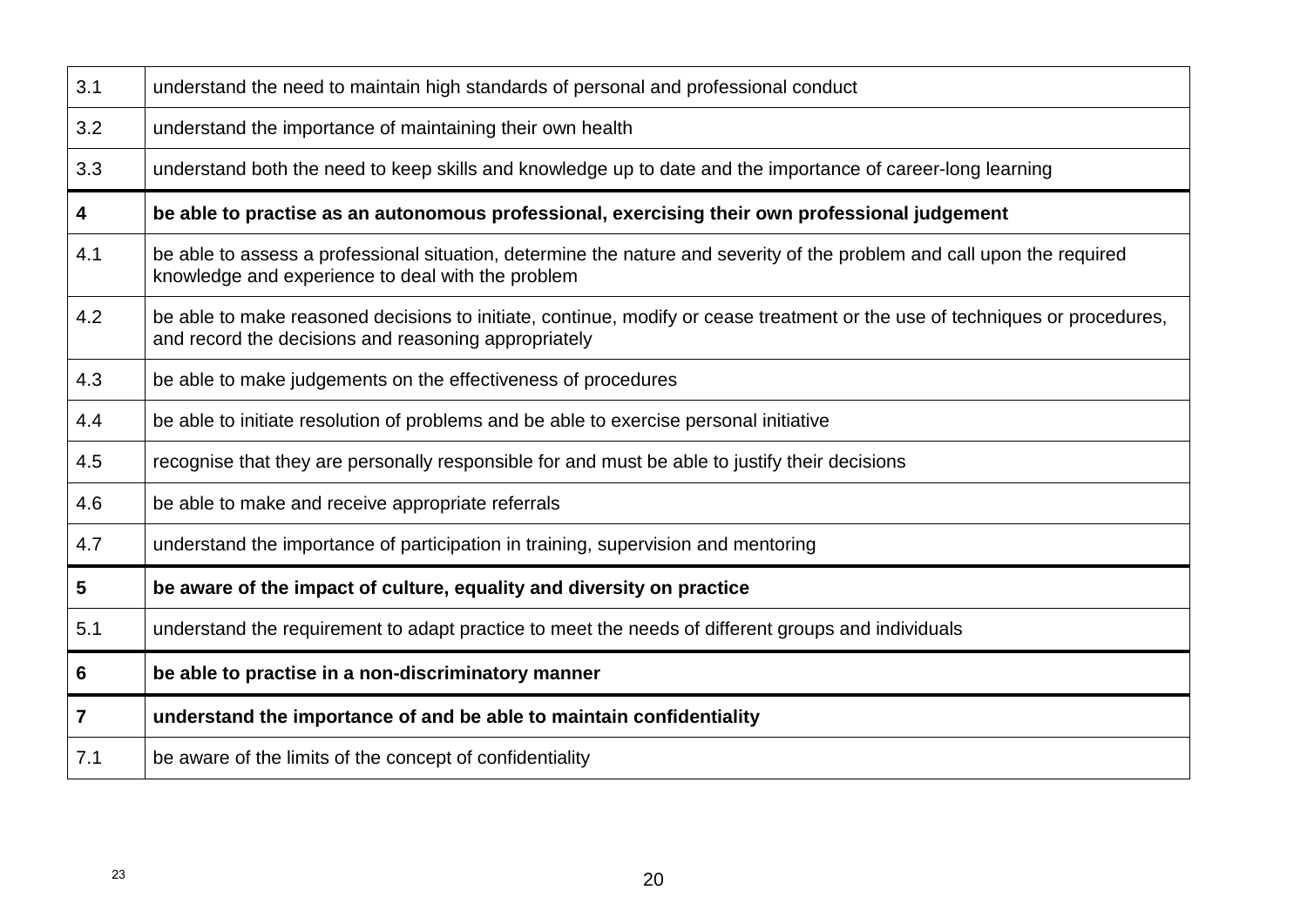| 7.2 | understand the principles of information governance and be aware of the safe and effective use of health and social care<br>information                                                                                                                      |
|-----|--------------------------------------------------------------------------------------------------------------------------------------------------------------------------------------------------------------------------------------------------------------|
| 7.3 | be able to recognise and respond appropriately to situations where it is necessary to share information to safeguard service<br>users or the wider public                                                                                                    |
| 8   | be able to communicate effectively                                                                                                                                                                                                                           |
| 8.1 | be able to demonstrate effective and appropriate verbal and non-verbal skills in communicating information, advice,<br>instruction and professional opinion to service users, colleagues and others                                                          |
| 8.2 | be able to communicate in English to the standard equivalent to level 7 of the International English Language Testing<br>System, with no element below $6.5^2$                                                                                               |
| 8.3 | understand how communication skills affect assessment of, and engagement with, service users and how the means of<br>communication should be modified to address and take account of factors such as age, capacity, learning ability and<br>physical ability |
| 8.4 | be able to select, move between and use appropriate forms of verbal and non-verbal communication with service users and<br>others                                                                                                                            |
| 8.5 | be aware of the characteristics and consequences of verbal and non-verbal communication and how this can be affected by<br>factors such as age, culture, ethnicity, gender, socio-economic status and spiritual or religious beliefs                         |
| 8.6 | understand the need to provide service users or people acting on their behalf with the information necessary to enable them<br>to make informed decisions                                                                                                    |
| 8.7 | understand the need to assist the communication needs of service users such as through the use of an appropriate<br>interpreter, wherever possible                                                                                                           |

 $\overline{a}$ 

 $^2$  The International English Language Testing System (IELTS) tests competence in the English language. Applicants who have qualified outside of the UK, whose first language is not English and who are not nationals of a country within the European Economic Area (EEA) or Switzerland, must provide evidence that they have reached the necessary standard. Please visit our website for more information.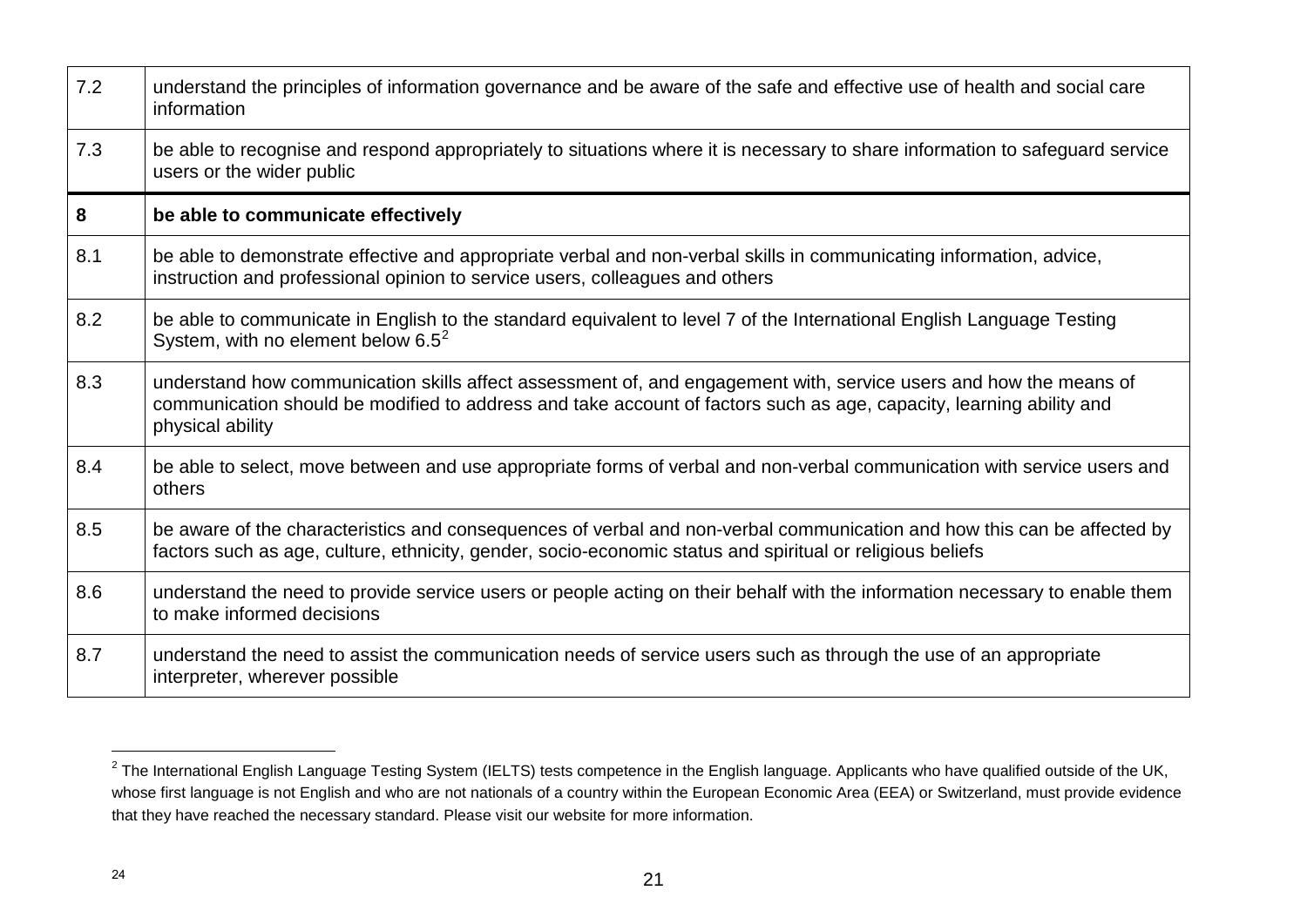| 8.8             | recognise the need to use interpersonal skills to encourage the active participation of service users                                                        |
|-----------------|--------------------------------------------------------------------------------------------------------------------------------------------------------------|
| 8.9             | be able to communicate the outcome of problem solving and research and developmental activities                                                              |
| 8.10            | be able to summarise and present complex scientific ideas in an appropriate form                                                                             |
| 9               | be able to work appropriately with others                                                                                                                    |
| 9.1             | be able to work, where appropriate, in partnership with service users, other professionals, support staff and others                                         |
| 9.2             | understand the need to build and sustain professional relationships as both an independent practitioner and collaboratively<br>as a member of a team         |
| 9.3             | understand the need to engage service users and carers in planning and evaluating diagnostics, treatments and<br>interventions to meet their needs and goals |
| 9.4             | be able to contribute effectively to work undertaken as part of a multi-disciplinary team                                                                    |
|                 |                                                                                                                                                              |
| 10              | be able to maintain records appropriately                                                                                                                    |
| 10.1            | be able to keep accurate, comprehensive and comprehensible records in accordance with applicable legislation, protocols<br>and guidelines                    |
| 10.2            | recognise the need to manage records and all other information in accordance with applicable legislation, protocols and<br>guidelines                        |
| 11              | be able to reflect on and review practice                                                                                                                    |
| 11.1            | understand the value of reflection on practice and the need to record the outcome of such reflection                                                         |
| 11.2            | recognise the value of case conferences and other methods of review                                                                                          |
| 12 <sub>2</sub> | be able to assure the quality of their practice                                                                                                              |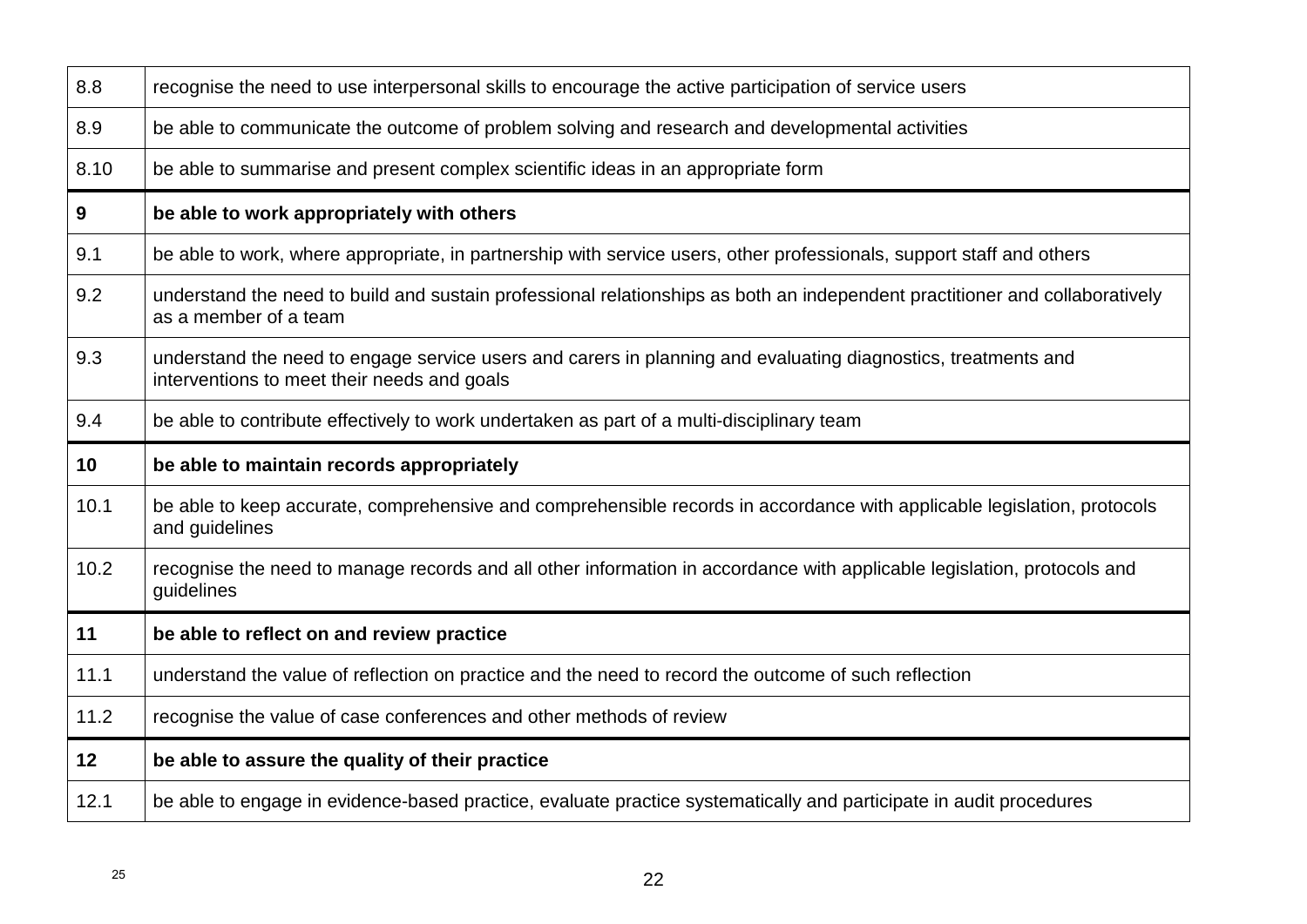| 12.2  | be able to gather information, including qualitative and quantitative data, that helps to evaluate the responses of service<br>users to their care                             |
|-------|--------------------------------------------------------------------------------------------------------------------------------------------------------------------------------|
| 12.3  | be aware of the role of audit and review in quality management, including quality control, quality assurance and the use of<br>appropriate outcome measures                    |
| 12.4  | be able to maintain an effective audit trail and work towards continual improvement                                                                                            |
| 12.5  | be aware of, and be able to participate in, quality assurance programmes, where appropriate                                                                                    |
| 12.6  | understand the importance of participating in accreditation systems related to the modality                                                                                    |
| 12.7  | be able to evaluate intervention plans using recognised outcome measures and revise the plans as necessary in conjunction<br>with the service user                             |
| 12.8  | recognise the need to monitor and evaluate the quality of practice and the value of contributing to the generation of data for<br>quality assurance and improvement programmes |
| 12.9  | be able to use quality control and quality assurance techniques, including restorative action                                                                                  |
| 12.10 | recognise the need to be aware of emerging technologies and new developments                                                                                                   |
| 13    | understand the key concepts of the knowledge base relevant to their profession                                                                                                 |
| 13.1  | understand the structure and function of the human body, together with knowledge of health, disease, disorder and<br>dysfunction relevant to their profession                  |
| 13.2  | be aware of the principles and applications of scientific enquiry, including the evaluation of treatment efficacy and the<br>research process                                  |
| 13.3  | recognise the role of other professions in health and social care                                                                                                              |
| 13.4  | understand the structure and function of health and social care services in the UK                                                                                             |
| 13.5  | understand the concept of leadership and its application to practice                                                                                                           |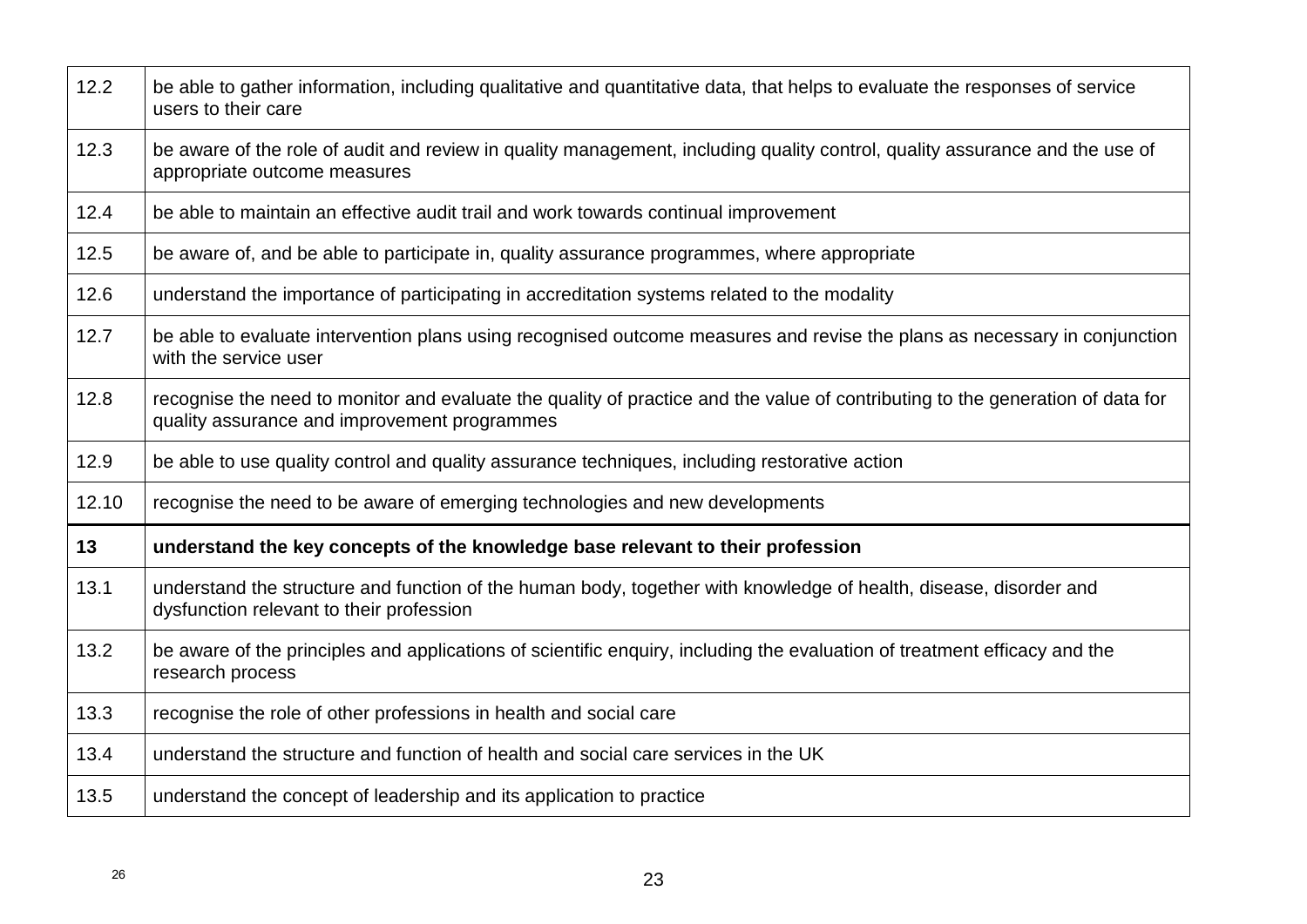| 13.6  | understand the theoretical basis of, and the variety of approaches to, assessment and intervention                                                                                      |
|-------|-----------------------------------------------------------------------------------------------------------------------------------------------------------------------------------------|
| 13.7  | know the basic science underpinning the modality in which they practice, understand relevant basic clinical medicine and be<br>aware of the fundamental principles of clinical practice |
| 13.8  | understand the wider clinical situation relevant to the service users presenting to the speciality                                                                                      |
| 13.9  | understand the clinical applications of the speciality and the consequences of decisions made upon actions and advice                                                                   |
| 13.10 | understand the evidence base that underpins the use of the procedures employed by the service                                                                                           |
| 13.11 | understand the principles associated with a range of techniques employed in the modality                                                                                                |
| 13.12 | know the standards of practice expected from techniques                                                                                                                                 |
| 14    | be able to draw on appropriate knowledge and skills to inform practice                                                                                                                  |
| 14.1  | be able to change their practice as needed to take account of new developments or changing contexts                                                                                     |
| 14.2  | be able to conduct appropriate diagnostic or monitoring procedures, treatment, therapy or other actions safely and effectively                                                          |
|       |                                                                                                                                                                                         |
| 14.3  | know, appropriate to the modality, how to position or immobilise service users for safe and effective interventions                                                                     |
| 14.4  | be able to perform a range of techniques employed in the modality                                                                                                                       |
| 14.5  | understand the need to conform to standard operating procedures and conditions                                                                                                          |
| 14.6  | understand the need to work with accuracy and precision                                                                                                                                 |
| 14.7  | be able to solve problems that may arise during the routine application of techniques                                                                                                   |
| 14.8  | be able to formulate specific and appropriate management plans including the setting of timescales                                                                                      |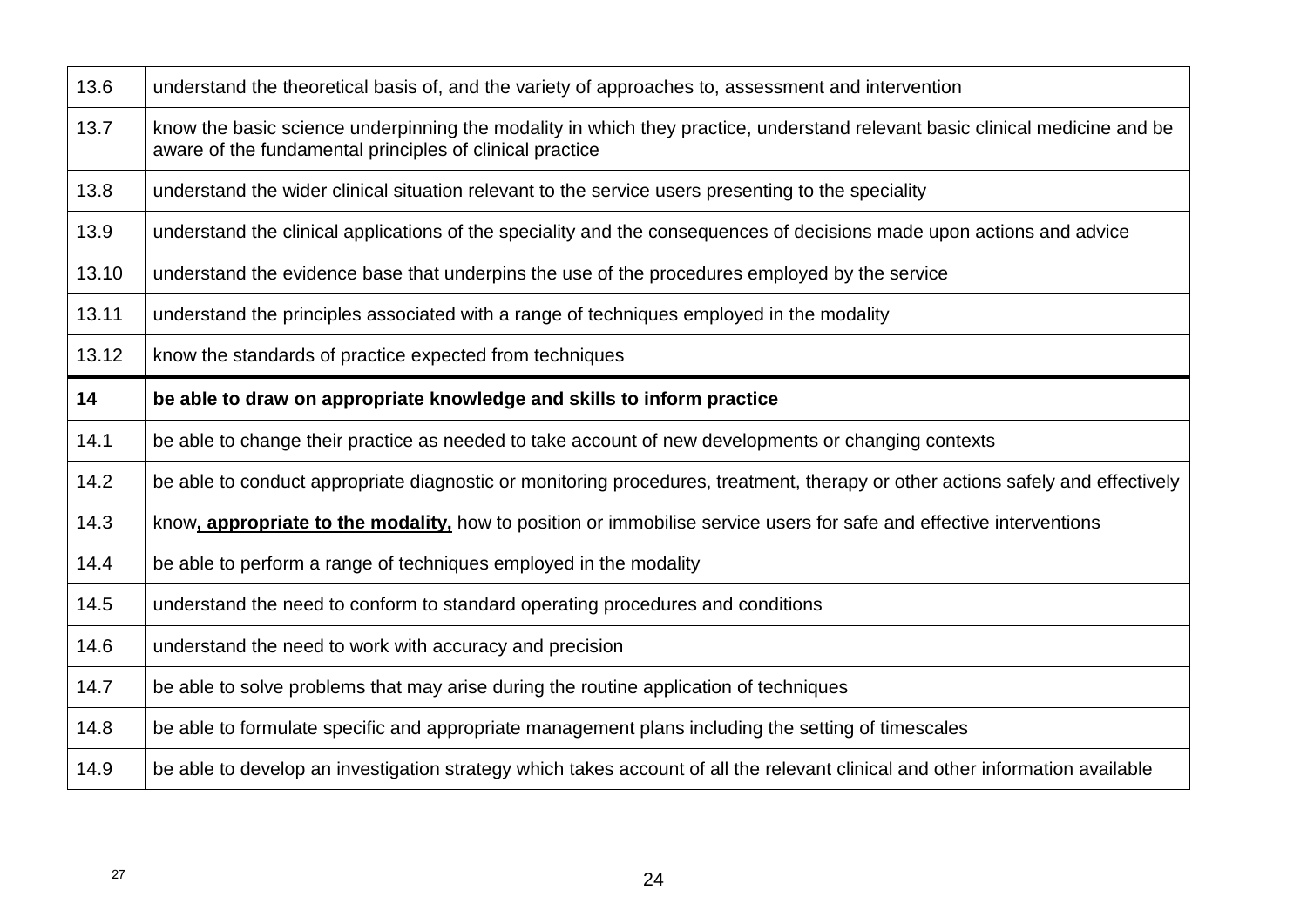| 14.10 | be able to gather appropriate information                                                                                                                                                                    |
|-------|--------------------------------------------------------------------------------------------------------------------------------------------------------------------------------------------------------------|
| 14.11 | be able to identify the clinical decision which the test or intervention will inform                                                                                                                         |
| 14.12 | be able to select and use appropriate assessment techniques                                                                                                                                                  |
| 14.13 | be able to undertake and record a thorough, sensitive and detailed assessment, using appropriate techniques and<br>equipment                                                                                 |
| 14.14 | be able to undertake or arrange investigations as appropriate                                                                                                                                                |
| 14.15 | be able to analyse and critically evaluate the information collected                                                                                                                                         |
| 14.16 | be able to demonstrate a logical and systematic approach to problem solving                                                                                                                                  |
| 14.17 | be able to use research, reasoning and problem solving skills to determine appropriate actions                                                                                                               |
| 14.18 | recognise the value of research to the critical evaluation of practice                                                                                                                                       |
| 14.19 | be aware of a range of research methodologies                                                                                                                                                                |
| 14.20 | be able to evaluate research and other evidence to inform their own practice                                                                                                                                 |
| 14.21 | be able to conduct fundamental research                                                                                                                                                                      |
| 14.22 | be able to interpret data and provide diagnostic and therapeutic opinions, including any further action which the individual<br>directly responsible for the care of the patient or service user should take |
| 14.23 | be able to search and to appraise scientific literature and other sources of information critically                                                                                                          |
| 14.24 | be able to develop the aims and objectives associated with a project                                                                                                                                         |
| 14.25 | be able to develop an experimental protocol to meet these aims and objectives in a way that provides objective and reliable<br>data free from bias                                                           |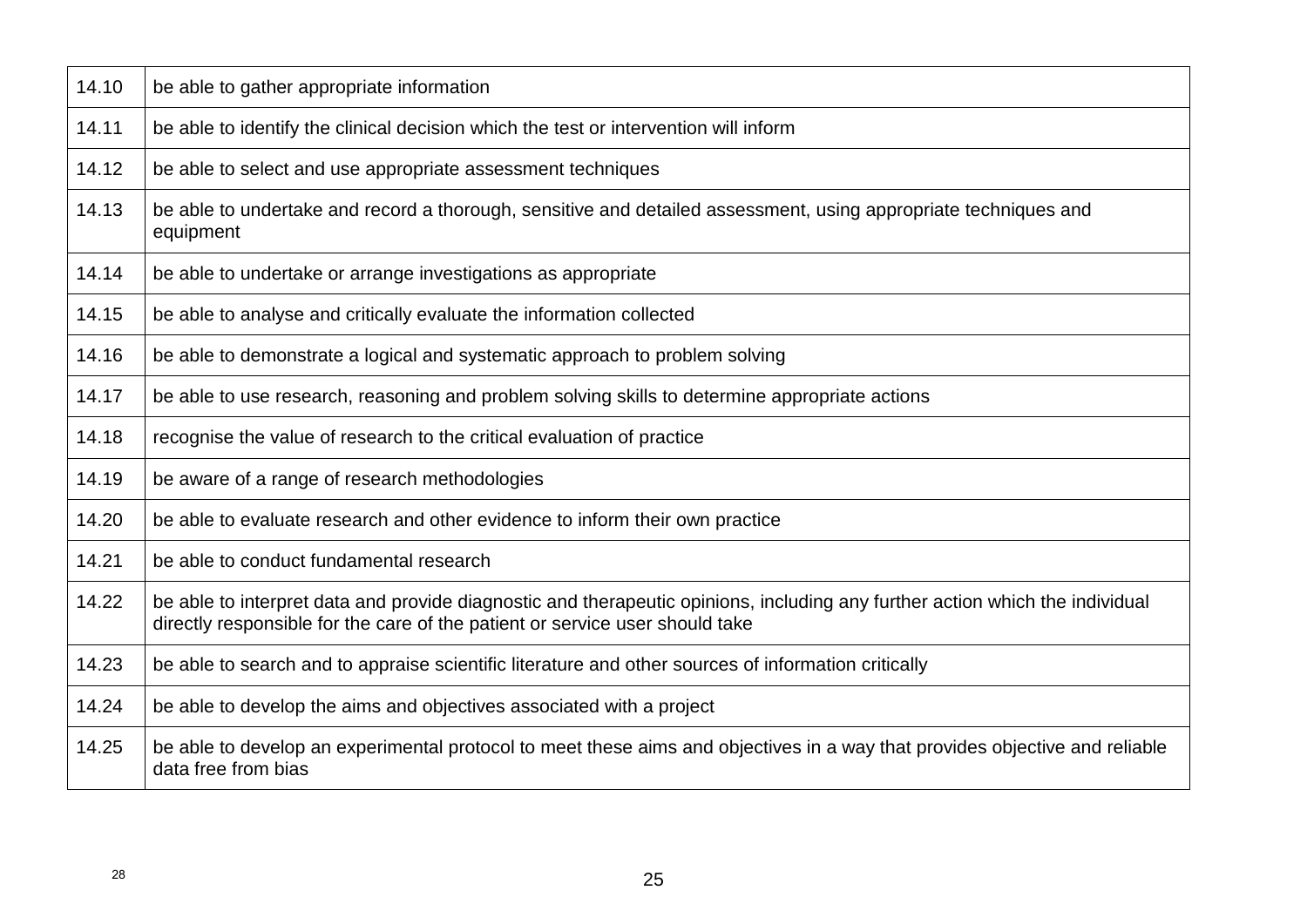| 14.26 | be able to perform the required experimental work and be able to produce and present the results including statistical<br>analysis                                                                                  |
|-------|---------------------------------------------------------------------------------------------------------------------------------------------------------------------------------------------------------------------|
| 14.27 | be able to interpret results in the light of existing knowledge and the hypothesis developed, and be able to formulate further<br>research questions                                                                |
| 14.28 | be able to present data and a critical appraisal of it to peers in an appropriate form                                                                                                                              |
| 14.29 | be able to use information and communication technologies appropriate to their practice                                                                                                                             |
| 15    | understand the need to establish and maintain a safe practice environment                                                                                                                                           |
| 15.1  | understand the need to maintain the safety of both service users and those involved in their care                                                                                                                   |
| 15.2  | be aware of applicable health and safety legislation, and any relevant safety policies and procedures in force at the<br>workplace, such as incident reporting, and be able to act in accordance with these         |
| 15.3  | be able to work safely, including being able to select appropriate hazard control and risk management, reduction or<br>elimination techniques in a safe manner and in accordance with health and safety legislation |
| 15.4  | be able to select appropriate personal protective equipment and use it correctly                                                                                                                                    |
| 15.5  | be able to establish safe environments for practice, which minimise risks to service users, those treating them and others,<br>including the use of hazard control and particularly infection control               |
| 15.6  | understand sources of hazard in the workplace, including specimens, raw materials, clinical and special waste and<br>equipment                                                                                      |
| 15.7  | be aware of immunisation requirements and the role of occupational health                                                                                                                                           |
| 15.8  | know the correct principles and applications of disinfectants, methods for sterilisation and decontamination, and for dealing<br>with waste and spillages correctly                                                 |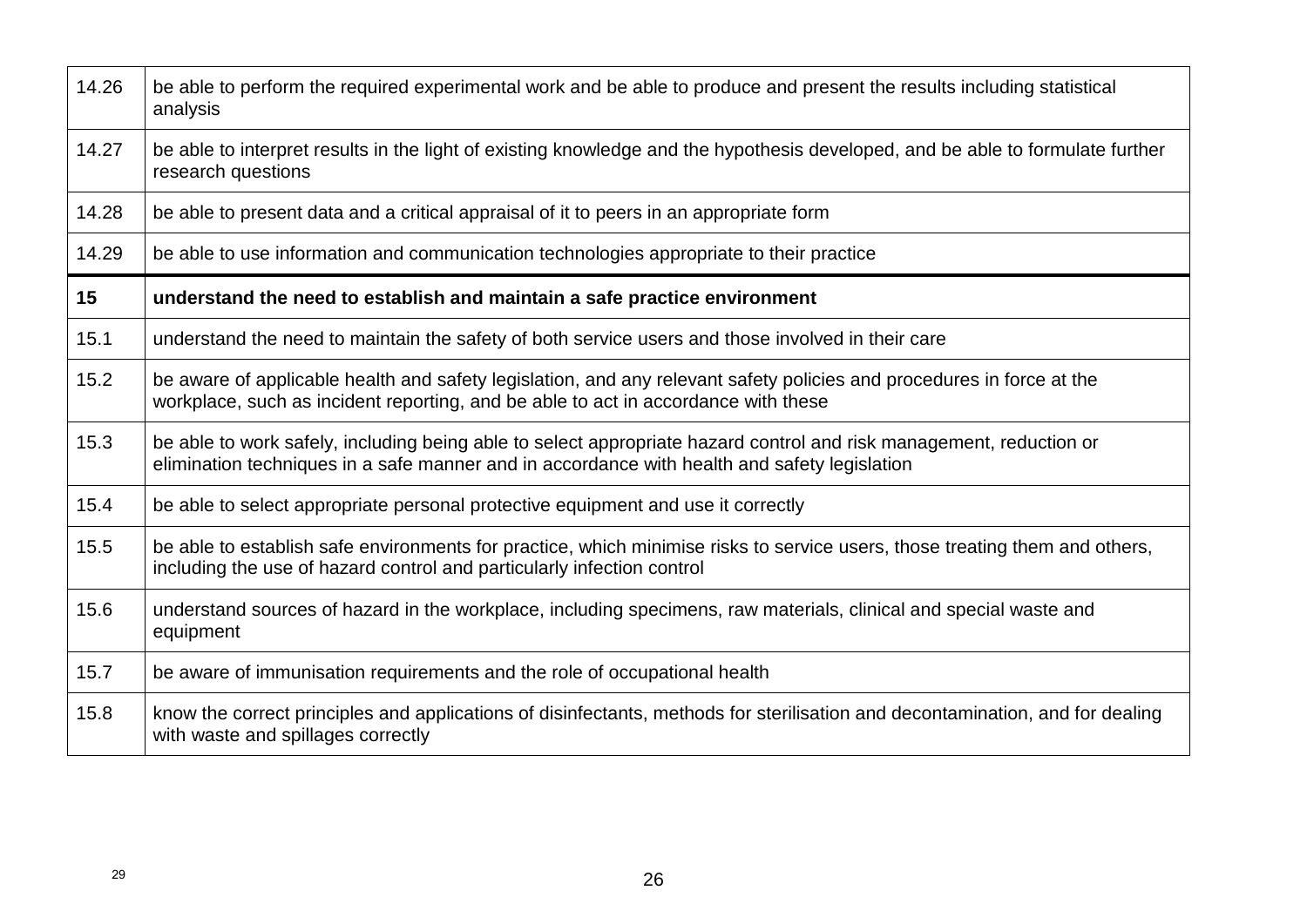# **Appendix 2: Suggested additional standards**

| No.            | <b>Standard</b>                                                                                      | <b>Suggested additional standards</b>                                                                                                                                                                                                                                                                                                            |
|----------------|------------------------------------------------------------------------------------------------------|--------------------------------------------------------------------------------------------------------------------------------------------------------------------------------------------------------------------------------------------------------------------------------------------------------------------------------------------------|
| 1 <sub>1</sub> | be able to practise safely and effectively<br>within their scope of practice                         | Two respondents suggested further areas of consideration for additional<br>standards under this standard. These included:<br>• not working beyond the limits of a registrant's particular competence or<br>scope of practice; and<br>ensuring adequate staffing levels.                                                                          |
| 2.             | be able to practise within the legal and<br>ethical boundaries of their profession                   | Two respondents suggested additional standards under this standard. These<br>included:<br>know how to establish where appropriate consent has been obtained, eg<br>$\bullet$<br>for additional testing; and<br>be able to assess the significance of British, European and International<br>standards of practice.                               |
| 3.             | be able to maintain fitness to practise                                                              | Two respondents suggested additional standards under this standard. These<br>included:<br>engage in learning with, from and about colleagues in other branches of<br>$\bullet$<br>health and social care, to fully understand both their own and other's roles<br>within health and social care; and<br>be an independent self-directed learner. |
| 4.             | be able to practise as an autonomous<br>professional, exercising their own<br>professional judgement |                                                                                                                                                                                                                                                                                                                                                  |
| 5.             | be aware of the impact of culture,<br>equality, and diversity on practice                            |                                                                                                                                                                                                                                                                                                                                                  |
| 6.             | be able to practise in a non-<br>discriminatory manner                                               |                                                                                                                                                                                                                                                                                                                                                  |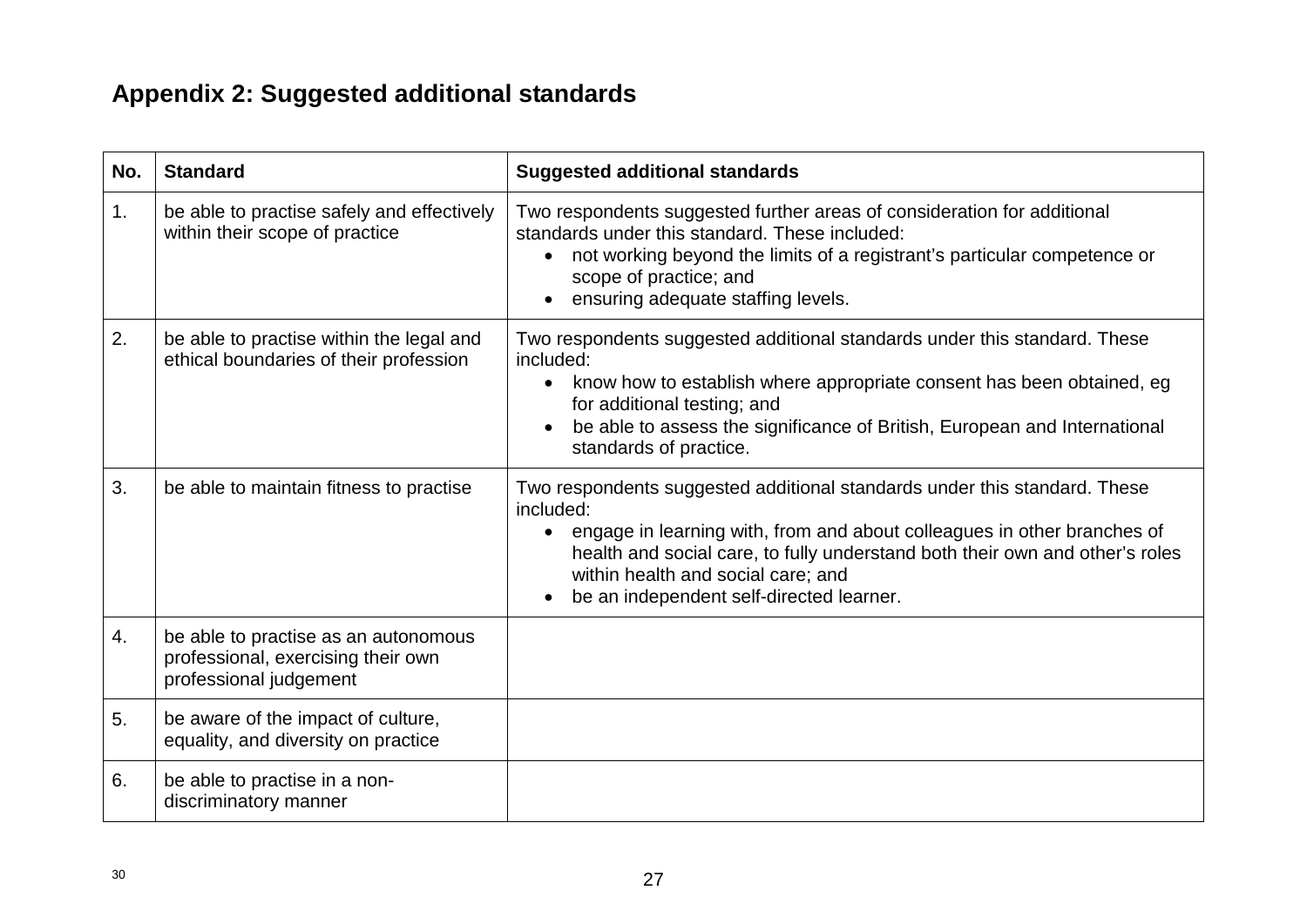| 7.  | Understand the importance of and be<br>able to maintain confidentiality | Two respondents suggested additional standards under this standard. These<br>included:<br>• understand current legislation with regard to consent, record keeping and<br>what to do when a breach of confidentiality occurs; and<br>understand the need to liaise appropriately with colleagues if you have any<br>concerns about confidentiality or safeguarding issues. |
|-----|-------------------------------------------------------------------------|---------------------------------------------------------------------------------------------------------------------------------------------------------------------------------------------------------------------------------------------------------------------------------------------------------------------------------------------------------------------------|
| 8.  | be able to communicate effectively                                      |                                                                                                                                                                                                                                                                                                                                                                           |
| 9.  | be able to work appropriately with others                               | One respondent suggested an additional standard under this standard which had<br>been derived from the biomedical scientists' draft standards of proficiency:<br>be able to assess and communicate the impact of the modality's clinical<br>$\bullet$<br>services on the patient pathway.                                                                                 |
| 10. | be able to maintain records<br>appropriately                            | Two respondent suggested additional standards or areas of further consideration<br>under this standard. One respondent suggested an additional standard:<br>be able to assess the impact and resolution of errors or omissions in<br>$\bullet$<br>requests and results of investigations.<br>Whereas the second respondent supported reference to the importance of       |
|     |                                                                         | traceability in record maintenance.                                                                                                                                                                                                                                                                                                                                       |
| 11. | be able to reflect on and review practice                               | One respondent suggested two additional standards under this standard:<br>be able to assess scientific and medical literature in a critical manner; and<br>be able to challenge established practice appropriately.                                                                                                                                                       |
| 12. | be able to assure the quality of their<br>practice                      | A few respondents suggested additional standards under this standard. These<br>included:<br>be able to develop quality assurance protocols for new developments and<br>emerging technologies;<br>be able to identify one's own training needs and take appropriate steps to<br>address them;                                                                              |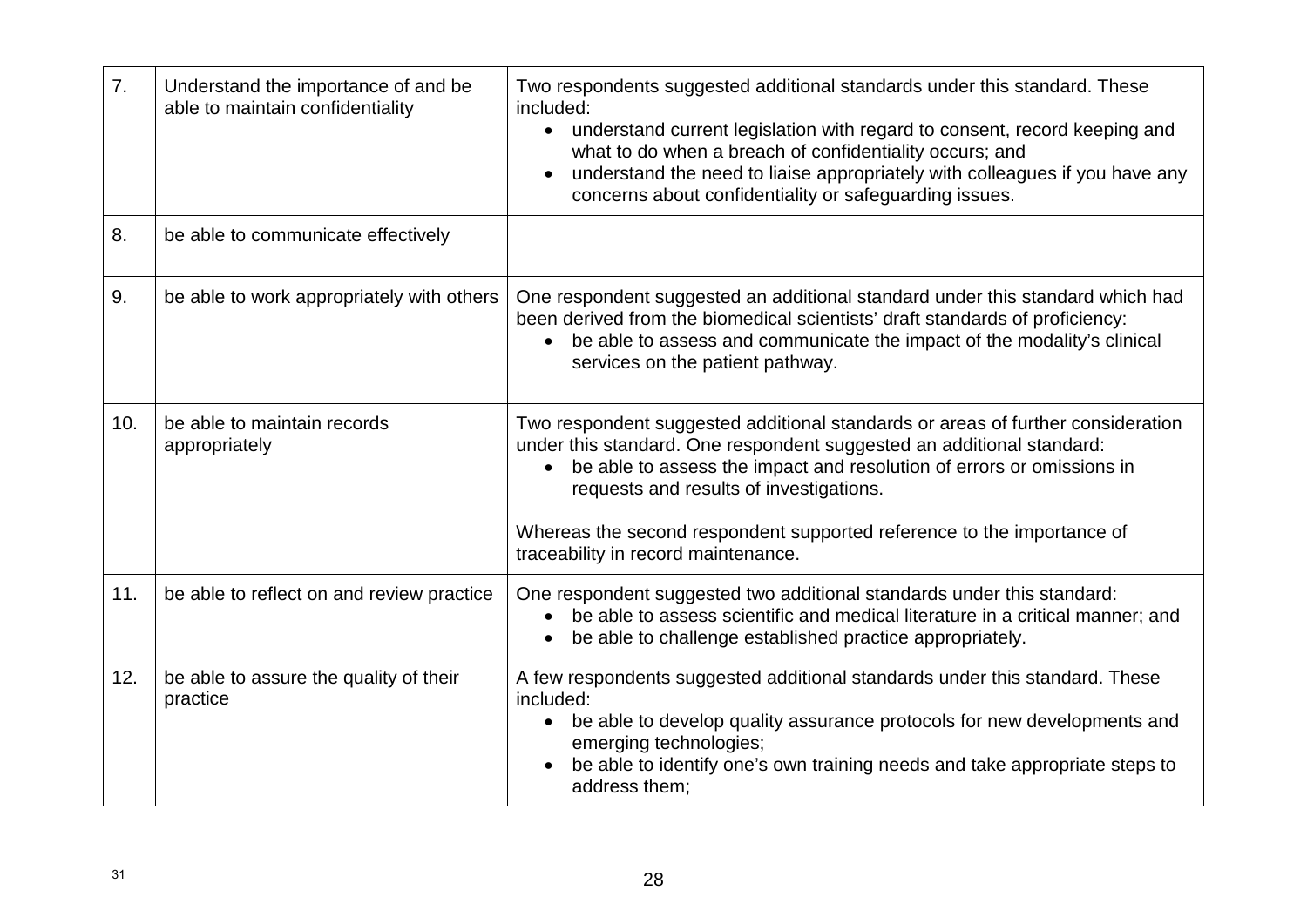|     |                                                                                      | be aware of the role of clinical audit in the assessment of quality and<br>clinical effectiveness of procedures;<br>understand the principles of good governance and have robust governance<br>infrastructure in place;<br>understand the impact of their work not just on a service user's health and<br>experience outcomes in the wider care pathway, but on the flow of patients<br>through various healthcare settings;<br>understand the impact of the work of a clinical scientist on the patient<br>experience; and<br>possess a quality improvement (QI) skill set. |
|-----|--------------------------------------------------------------------------------------|------------------------------------------------------------------------------------------------------------------------------------------------------------------------------------------------------------------------------------------------------------------------------------------------------------------------------------------------------------------------------------------------------------------------------------------------------------------------------------------------------------------------------------------------------------------------------|
|     |                                                                                      | Whereas another respondent identified further areas of consideration for proposed<br>additional standards. These included:<br>reference to the role of clinical scientists in assuring patient safety; and<br>reference to public health and prevention in the standards in order to reflect<br>the movement from an 'illness' to a 'wellness' model for healthcare delivery.                                                                                                                                                                                                |
| 13. | understand the key concepts of the<br>knowledge base relevant to their<br>profession | Two respondents suggested additional standards or areas of further consideration<br>under this standard. One respondent suggested the inclusion of the following<br>standard:<br>be aware of the role of clinical guidelines (national, NICE or local) and be<br>able to assess their significance.<br>Another respondent suggested the inclusion of an additional standard or reference<br>to 'horizon scanning' within the profession-specific standards listed under this<br>standard.                                                                                    |
| 14. | be able to draw on appropriate<br>knowledge and skills to inform practice            | Two respondents suggested additional standards under this standard. These<br>included:<br>understand the process for ethical approval of fundamental research;<br>understand the process for informed consent relating to fundamental<br>research and other clinical investigations; and<br>be able to assess and set appropriate performance targets.                                                                                                                                                                                                                       |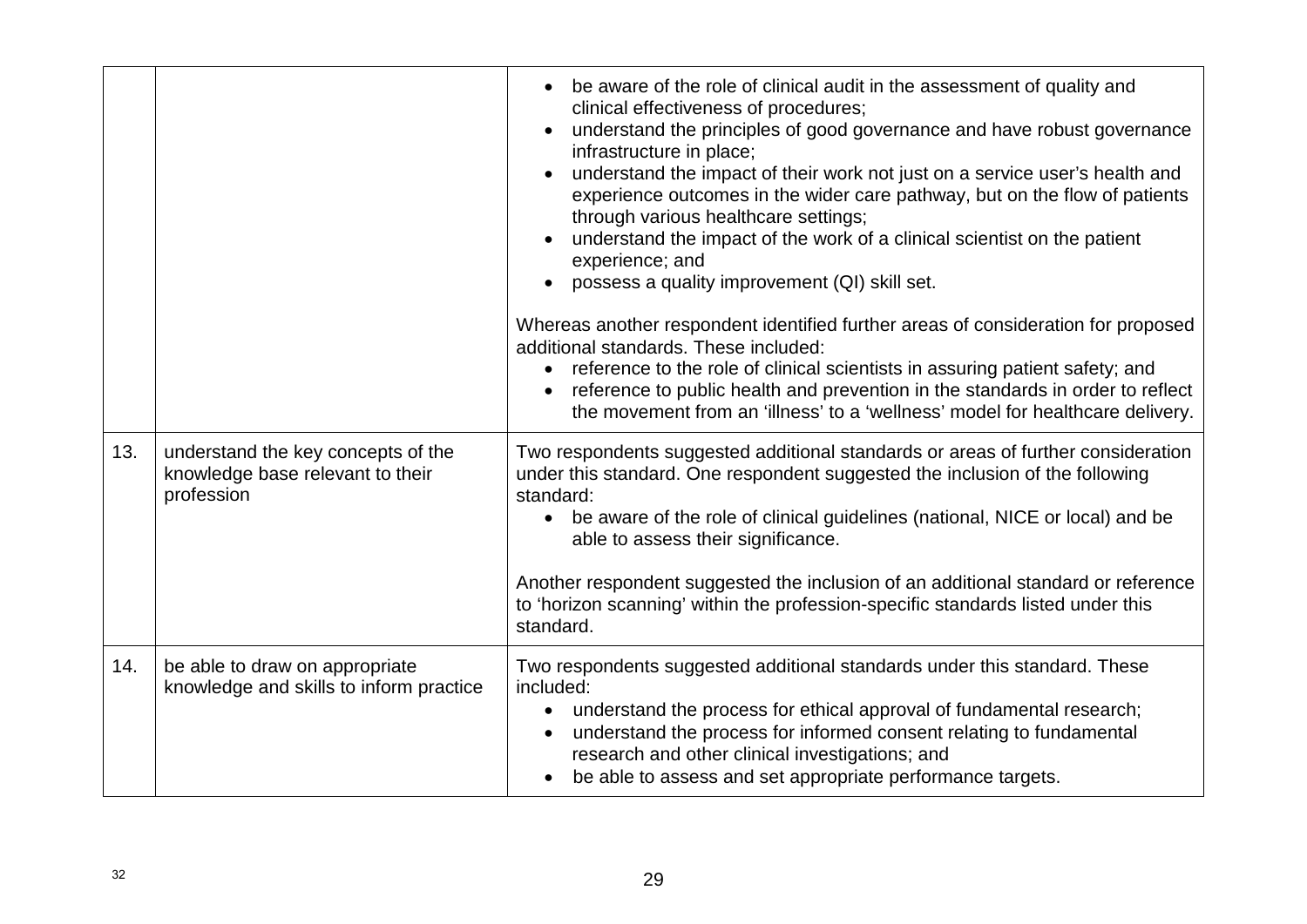| 15. | understand the need to establish and<br>maintain a safe practice environment | One respondent suggested an additional standard under this standard:<br>be able to advise other health professionals on the establishment of safe<br>environments to practise taking into account current guidelines and<br>legislation. |
|-----|------------------------------------------------------------------------------|------------------------------------------------------------------------------------------------------------------------------------------------------------------------------------------------------------------------------------------|
|-----|------------------------------------------------------------------------------|------------------------------------------------------------------------------------------------------------------------------------------------------------------------------------------------------------------------------------------|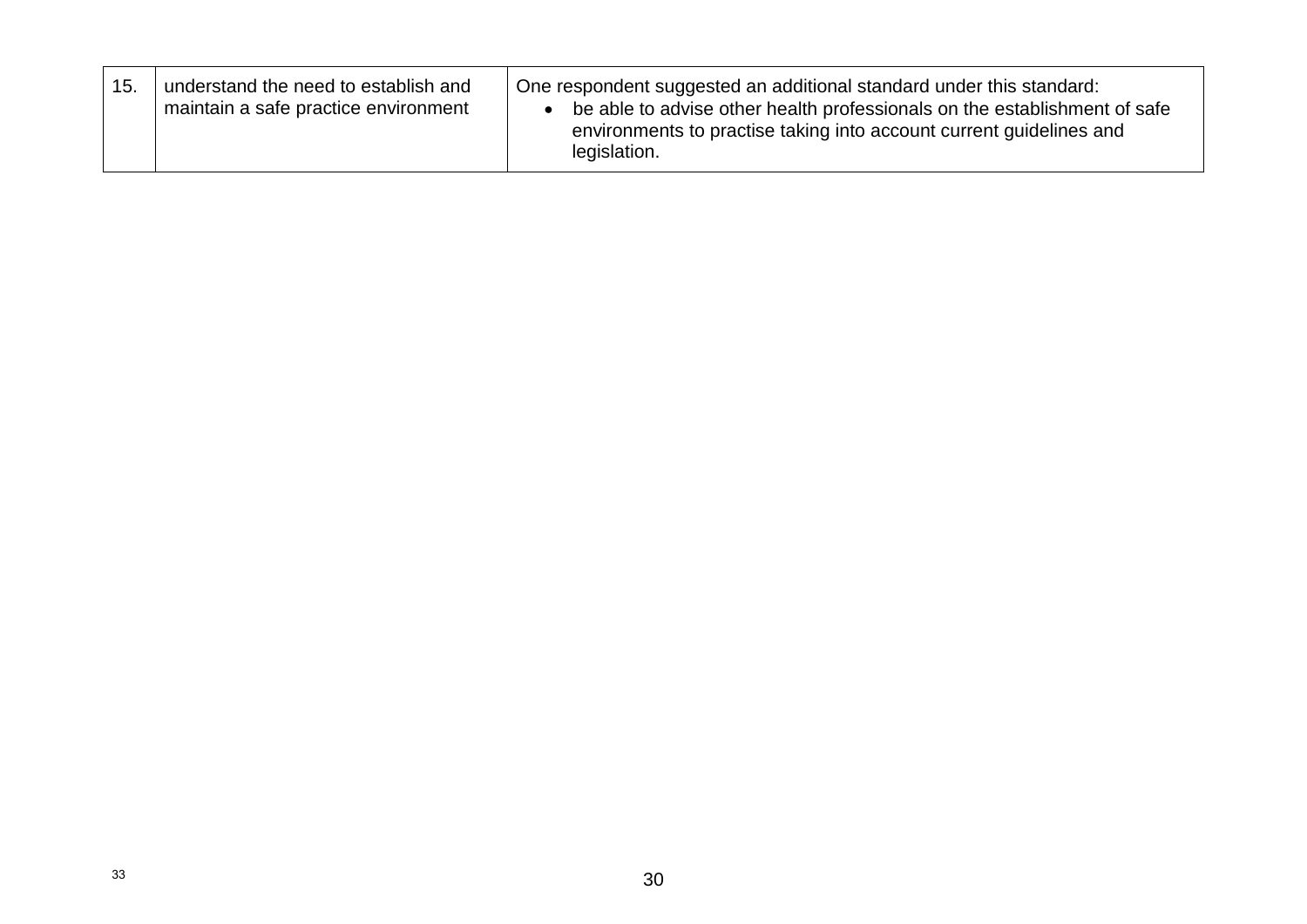# **Appendix 3: Detailed comments on the draft standards**

Respondents' proposed deletions are indicated in the text by strikethrough whilst additions are shown in **bold.**

This section does not include comments received about the generic standards, as they were not within the scope of the consultation.

| No.            | <b>Standard</b>                                                                                                     | <b>Comments</b>                                                                                                                                                                                                                                                                                        |
|----------------|---------------------------------------------------------------------------------------------------------------------|--------------------------------------------------------------------------------------------------------------------------------------------------------------------------------------------------------------------------------------------------------------------------------------------------------|
| 1              | be able to practise safely and effectively within<br>their scope of practice                                        |                                                                                                                                                                                                                                                                                                        |
| 1.1            | know the limits of their practice and when to seek<br>advice or refer to another professional                       |                                                                                                                                                                                                                                                                                                        |
| 1.2            | recognise the need to manage their own workload<br>and resources effectively and be able to practise<br>accordingly | One respondent suggested removing this standard.                                                                                                                                                                                                                                                       |
|                |                                                                                                                     |                                                                                                                                                                                                                                                                                                        |
| $\overline{2}$ | be able to practise within the legal and ethical<br>boundaries of their profession                                  | Two respondents suggested including reference to the 'duty of<br>candour' in this standard. One respondent commented that this area<br>will be included in future Care Quality Commission (CQC)<br>inspections which will also focus on the importance of honesty and<br>transparency in patient care. |
| 2.1            | understand the need to act in the best interests of<br>service users at all times                                   |                                                                                                                                                                                                                                                                                                        |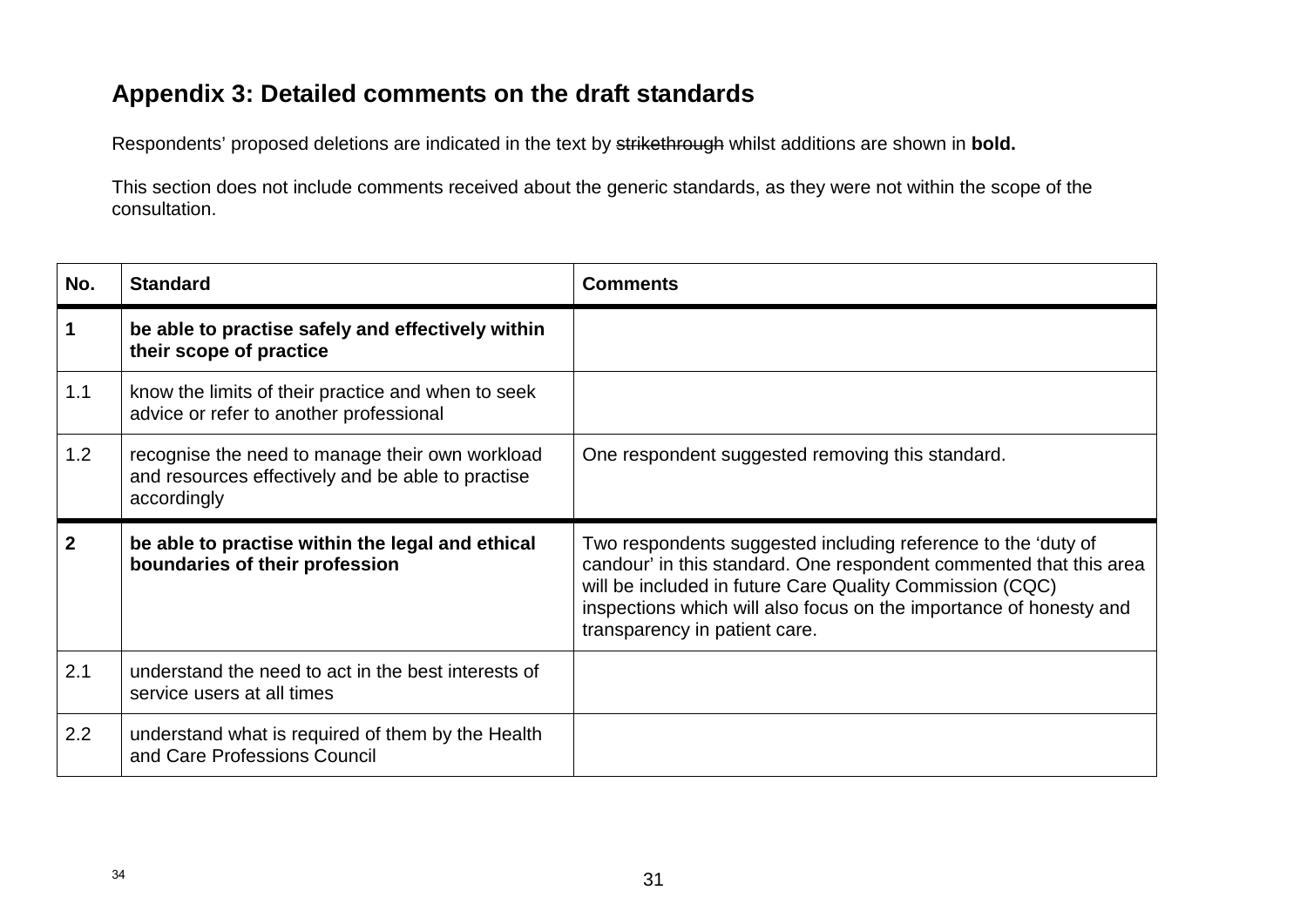| 2.3 | understand the need to respect and uphold the<br>rights, dignity, values, and autonomy of service<br>users including their role in the diagnostic and<br>therapeutic process and in maintaining health and<br>wellbeing |                                                                                                                                                                                                                                                                                                                                                                                                                                                                                                                                                                                                                    |
|-----|-------------------------------------------------------------------------------------------------------------------------------------------------------------------------------------------------------------------------|--------------------------------------------------------------------------------------------------------------------------------------------------------------------------------------------------------------------------------------------------------------------------------------------------------------------------------------------------------------------------------------------------------------------------------------------------------------------------------------------------------------------------------------------------------------------------------------------------------------------|
| 2.4 | recognise that relationships with service users<br>should be based on mutual respect and trust, and be<br>able to maintain high standards of care even in<br>situations of personal incompatibility                     | Two respondents commented on this standard. One respondent<br>suggested amending this standard to the following wording:<br>recognise that relationships with service users should be<br>based on mutual respect and trust, and be able to maintain<br>high standards of care at all times even in situations of<br>personal incompatibility<br>This respondent commented that this is a requirement which should<br>be met at all times, and the current wording may dissuade other<br>colleagues from providing care due to previous issues. Although the<br>second respondent suggested removing this standard. |
| 2.5 | know about current legislation applicable to the work<br>of their profession                                                                                                                                            |                                                                                                                                                                                                                                                                                                                                                                                                                                                                                                                                                                                                                    |
| 2.6 | understand the importance of and be able to obtain<br>informed consent                                                                                                                                                  | Three respondents suggested amending this standard to take<br>account of the difficultly some registrants experience in obtaining<br>informed consent:<br>understand the importance of and be able to obtain informed<br>consent;<br>understand the importance of and be able to obtain informed<br>consent, where appropriate; or<br>understand the importance and limitations of and be able to<br>obtain informed consent and know how to obtain it                                                                                                                                                             |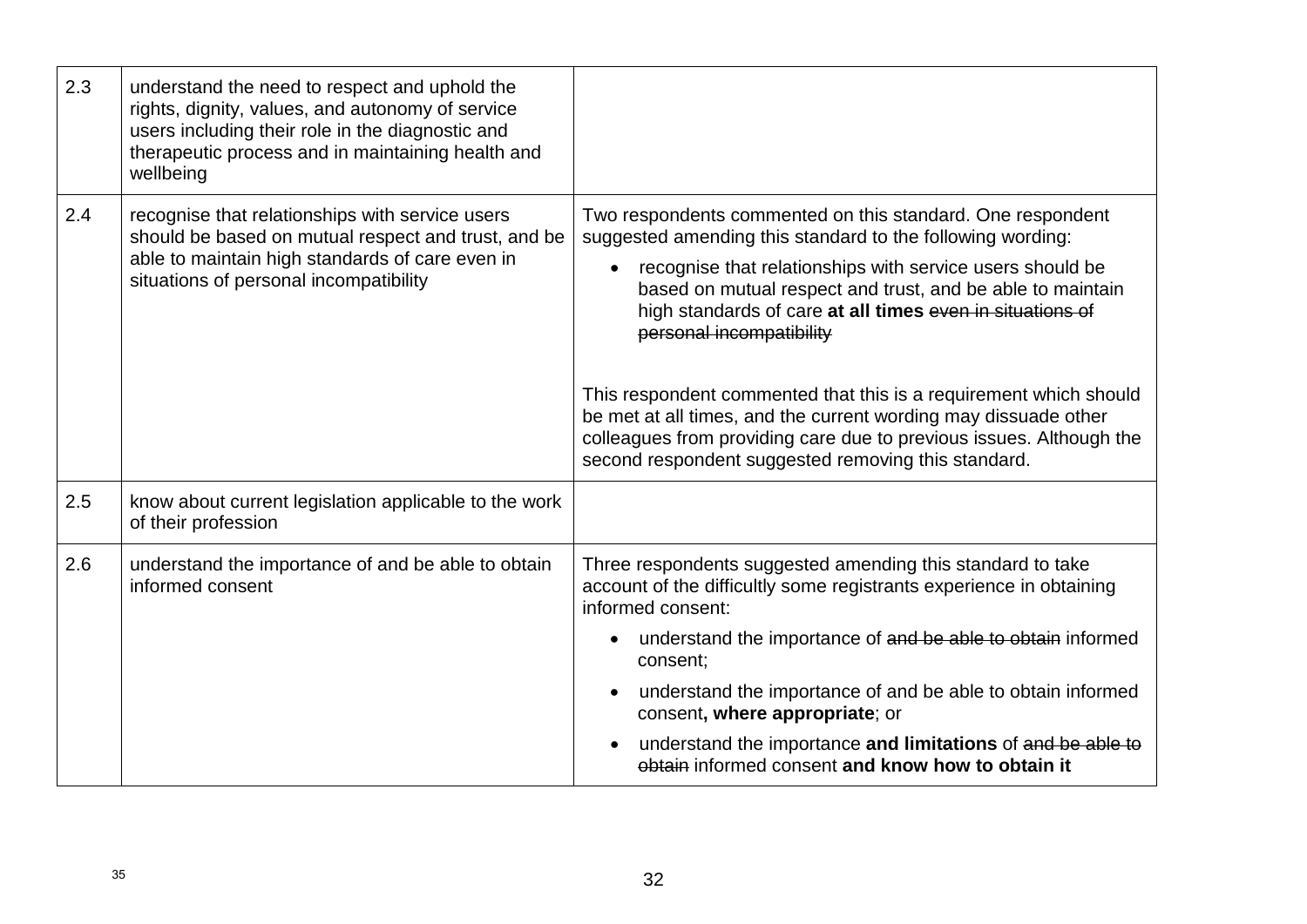| 2.7          | be able to exercise a professional duty of care                                                                                                                                           |                                                                                                                               |
|--------------|-------------------------------------------------------------------------------------------------------------------------------------------------------------------------------------------|-------------------------------------------------------------------------------------------------------------------------------|
| $\mathbf{3}$ | be able to maintain fitness to practise                                                                                                                                                   |                                                                                                                               |
| 3.1          | understand the need to maintain high standards of<br>personal and professional conduct                                                                                                    |                                                                                                                               |
| 3.2          | understand the importance of maintaining their own<br>health                                                                                                                              | One respondent suggested removing this standard.                                                                              |
| 3.3          | understand both the need to keep skills and<br>knowledge up to date and the importance of career-<br>long learning                                                                        | One respondent sought a clearer reference to the importance of<br>continuing professional development (CPD) in the standards. |
| 4            | be able to practise as an autonomous<br>professional, exercising their own professional<br>judgement                                                                                      |                                                                                                                               |
| 4.1          | be able to assess a professional situation, determine<br>the nature and severity of the problem and call upon<br>the required knowledge and experience to deal with<br>the problem        |                                                                                                                               |
| 4.2          | be able to make reasoned decisions to initiate,<br>continue, modify or cease treatment or the use of<br>techniques or procedures, and record the decisions<br>and reasoning appropriately |                                                                                                                               |
| 4.3          | be able to make judgements on the effectiveness of<br>procedures                                                                                                                          |                                                                                                                               |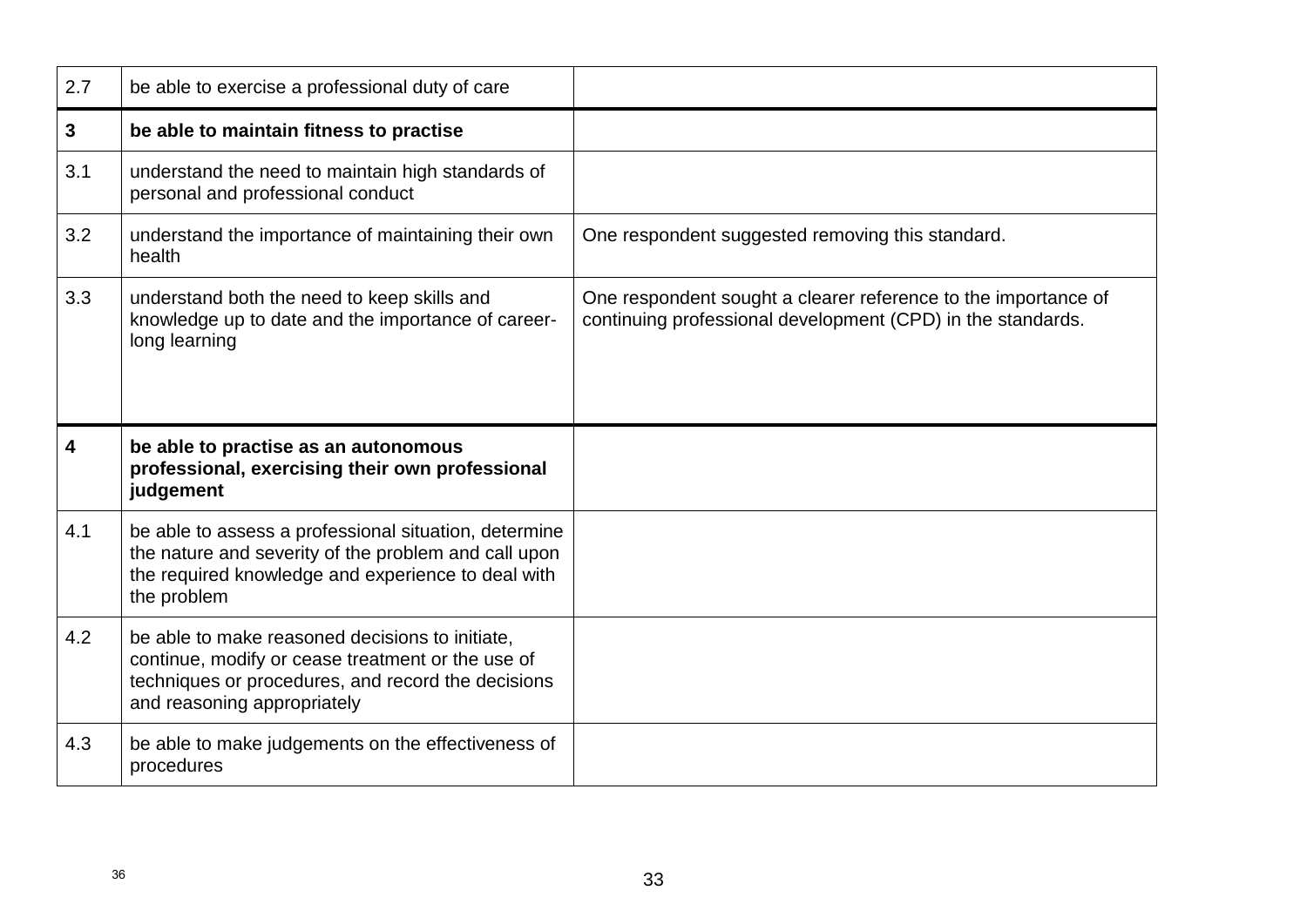| 4.4 | be able to initiate resolution of problems and be able<br>to exercise personal initiative             | Two respondents commented on this standard. One respondent<br>suggested amending this standard to the following wording:<br>be able to recognise when a problem has arisen and be<br>able to initiate resolution of problems and be able to exercise<br>personal initiative.<br>Although the second respondent suggested removing this standard. |
|-----|-------------------------------------------------------------------------------------------------------|--------------------------------------------------------------------------------------------------------------------------------------------------------------------------------------------------------------------------------------------------------------------------------------------------------------------------------------------------|
| 4.5 | recognise that they are personally responsible for<br>and must be able to justify their decisions     |                                                                                                                                                                                                                                                                                                                                                  |
| 4.6 | be able to make and receive appropriate referrals                                                     | Two respondents suggested removing this standard. One of the<br>respondents questioned the standard's applicability for all<br>registrants.                                                                                                                                                                                                      |
| 4.7 | understand the importance of participation in<br>training, supervision and mentoring                  |                                                                                                                                                                                                                                                                                                                                                  |
| 5   | be aware of the impact of culture, equality, and<br>diversity on practice                             |                                                                                                                                                                                                                                                                                                                                                  |
| 5.1 | understand the requirement to adapt practice to<br>meet the needs of different groups and individuals | Two respondents commented on this standard. One respondent<br>suggested amending this standard to the following wording:<br>understand the requirement to adapt practice to meet assess<br>the needs of different groups and individuals and adapt<br>practice accordingly<br>Whereas the second respondent suggested removing this standard.    |
| 6   | be able to practise in a non-discriminatory<br>manner                                                 | One respondent sought a clearer distinction and definition with<br>regard to the required behaviours contained in this standard and<br>how it differentiates from our expectations for registrants under<br>generic standard five.                                                                                                               |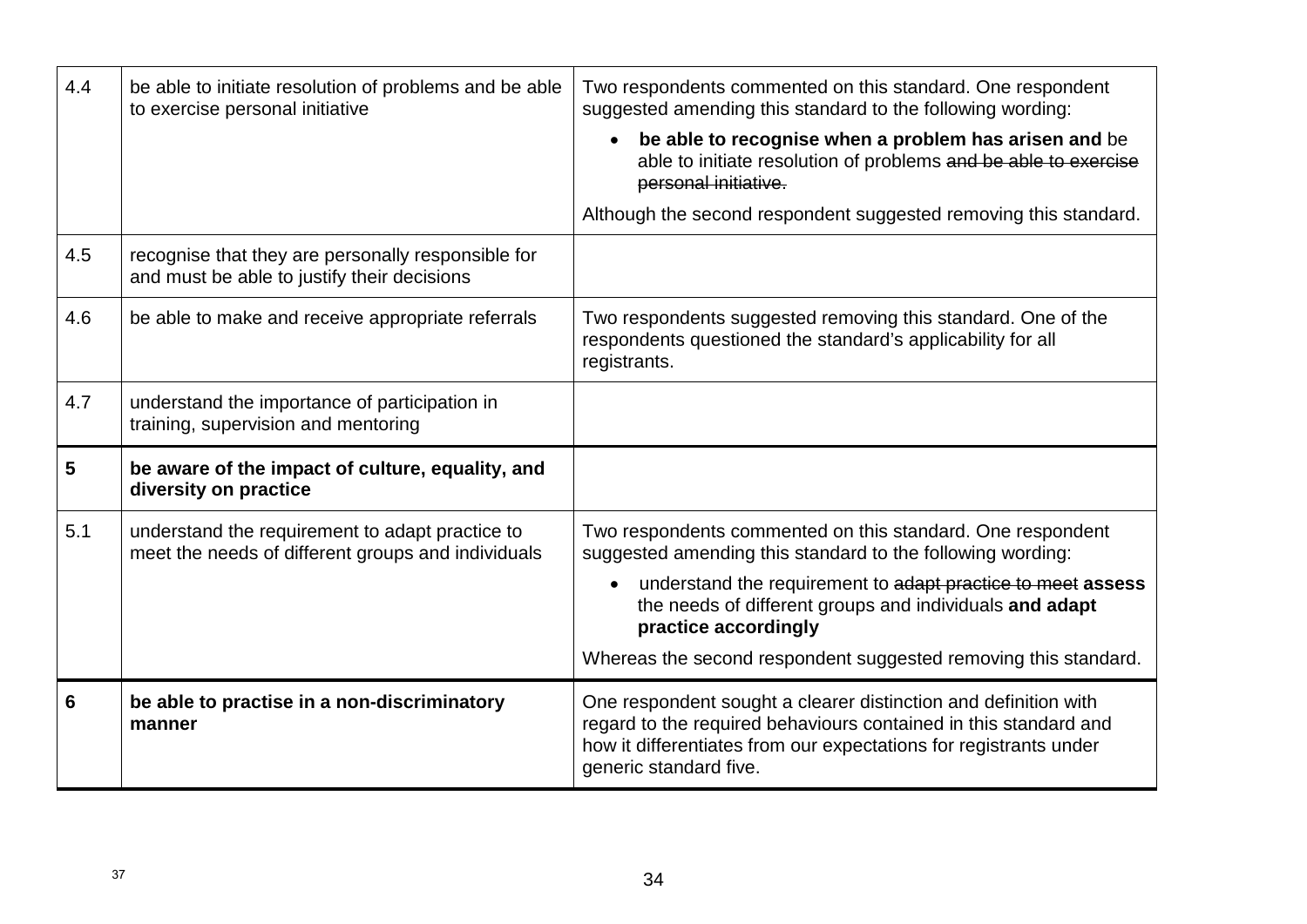|     | understand the importance of and be able to<br>maintain confidentiality                                                                                      |                                                                              |
|-----|--------------------------------------------------------------------------------------------------------------------------------------------------------------|------------------------------------------------------------------------------|
| 7.1 | be aware of the limits of the concept of<br>confidentiality                                                                                                  |                                                                              |
| 7.2 | understand the principles of information governance<br>and be aware of the safe and effective use of health<br>and social care information                   | One respondent supported a reference to data protection in this<br>standard. |
| 7.3 | be able to recognise and respond appropriately to<br>situations where it is necessary to share information<br>to safeguard service users or the wider public |                                                                              |
| 8   | be able to communicate effectively                                                                                                                           |                                                                              |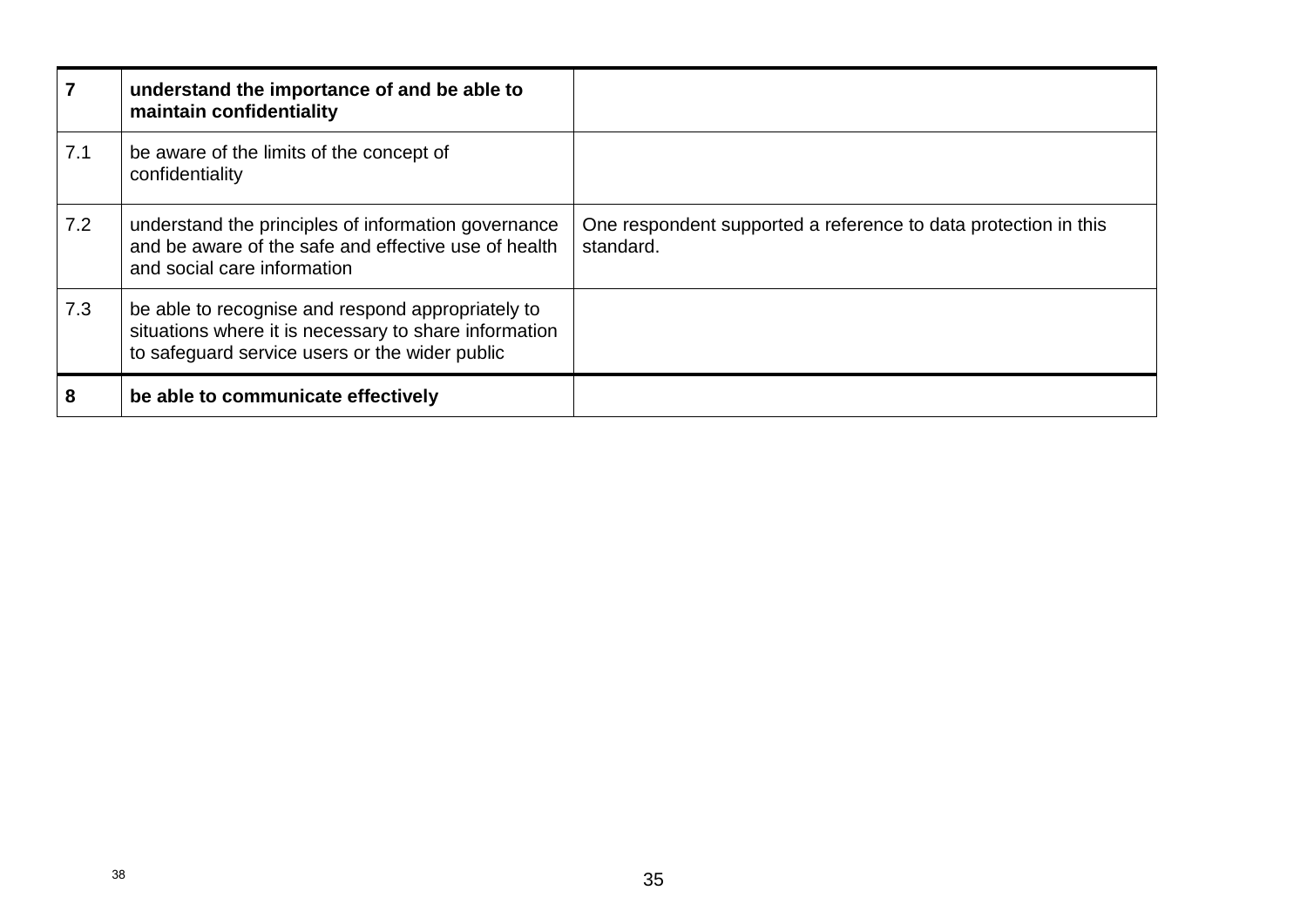| 8.1<br>verbal and non-verbal skills in communicating<br>information, advice, instruction and professional | be able to demonstrate effective and appropriate | Three respondents commented on this standard. Two respondents<br>suggested amending the standard:                                                                                                                                                                                                                                                                                                      |
|-----------------------------------------------------------------------------------------------------------|--------------------------------------------------|--------------------------------------------------------------------------------------------------------------------------------------------------------------------------------------------------------------------------------------------------------------------------------------------------------------------------------------------------------------------------------------------------------|
|                                                                                                           | opinion to service users, colleagues and others  | be able to demonstrate effective and appropriate verbal and<br>non-verbal skills in communicating information, advice,<br>instruction, scientific conclusion and professional opinion<br>to service users, colleagues and others; or                                                                                                                                                                   |
|                                                                                                           |                                                  | be able to demonstrate effective and appropriate verbal and<br>non-verbal skills in communicating information, advice,<br>instruction and professional opinion to patients and carers,<br>clinical service users, colleagues and others.                                                                                                                                                               |
|                                                                                                           |                                                  | As for the former suggestion, this respondent argued that such an<br>amendment would take account of a requirement contained in the<br>Scientists Training Programme (STP) curricula which stresses the<br>importance of being able to communicate clearly both to<br>professional and non-professional audiences. This requires the<br>adoption of different approaches and skills for communication. |
|                                                                                                           |                                                  | Whereas the third respondent sough clarity on the reference to<br>colleagues in this standard which could include from one's own and /<br>or another profession.                                                                                                                                                                                                                                       |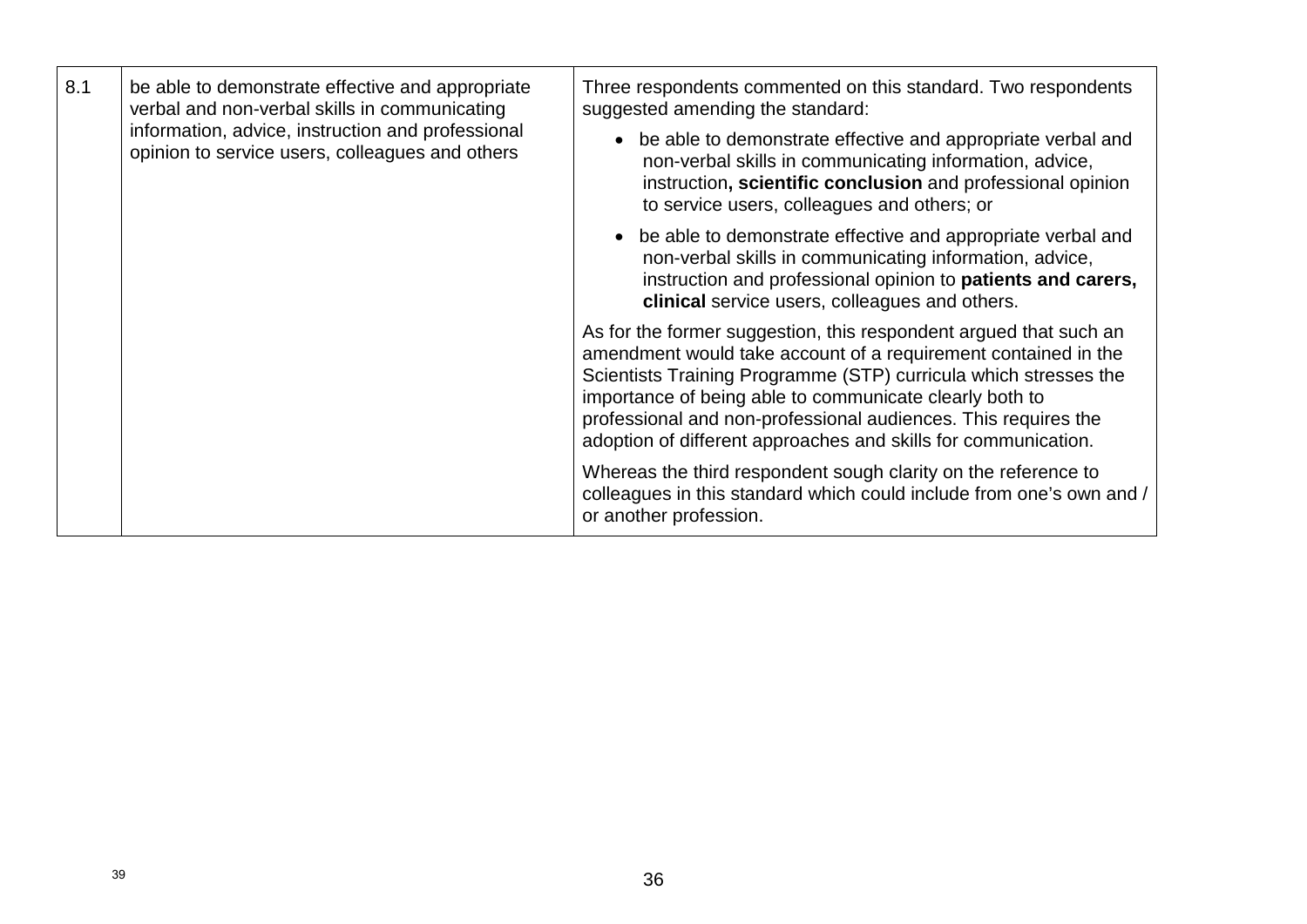| 8.2 | be able to communicate in English to the standard<br>equivalent to level 7 of the International English<br>Language Testing System, with no element below<br>$6.5^{3}$                                                                                                | Three respondents commented on this standard. There was general<br>support for strengthening the English language competency<br>requirements for registrants regardless of their country of<br>qualification. One respondent supported linking the IELTS standard<br>requirement to a relevant website in order that the requirement will<br>remain continuously applicable without having to re-write the<br>standard. Although they also questioned whether the IELTS<br>standards continue to be an adequate benchmark for meeting this<br>requirement. |
|-----|-----------------------------------------------------------------------------------------------------------------------------------------------------------------------------------------------------------------------------------------------------------------------|------------------------------------------------------------------------------------------------------------------------------------------------------------------------------------------------------------------------------------------------------------------------------------------------------------------------------------------------------------------------------------------------------------------------------------------------------------------------------------------------------------------------------------------------------------|
| 8.3 | understand how communication skills affect<br>assessment of, and engagement with, service users<br>and how the means of communication should be<br>modified to address and take account of factors<br>such as age, capacity, learning ability and physical<br>ability | Two respondents commented on this standard. One respondent<br>suggested amending this standard to the following wording:<br>• understand how communication skills affect assessment of,<br>and engagement with, service users and how the means of<br>communication should be modified to address and take<br>account of factors such as age, capacity, co-morbidity,<br>learning ability and physical ability.<br>Whereas the second respondent suggested removing this standard.                                                                         |
| 8.4 | be able to select, move between and use<br>appropriate forms of verbal and non-verbal<br>communication with service users and others                                                                                                                                  | One respondent suggested removing this standard.                                                                                                                                                                                                                                                                                                                                                                                                                                                                                                           |
| 8.5 | be aware of the characteristics and consequences of<br>verbal and non-verbal communication and how this<br>can be affected by factors such as age, culture,<br>ethnicity, gender, socio-economic status and<br>spiritual or religious beliefs                         | One respondent suggested removing this standard.                                                                                                                                                                                                                                                                                                                                                                                                                                                                                                           |

 $\overline{a}$ 

 $^3$  The International English Language Testing System (IELTS) tests competence in the English language. Applicants who have qualified outside of the UK, whose first language is not English and who are not nationals of a country within the European Economic Area (EEA) or Switzerland, must provide evidence that they have reached the necessary standard. Please visit our website for more information.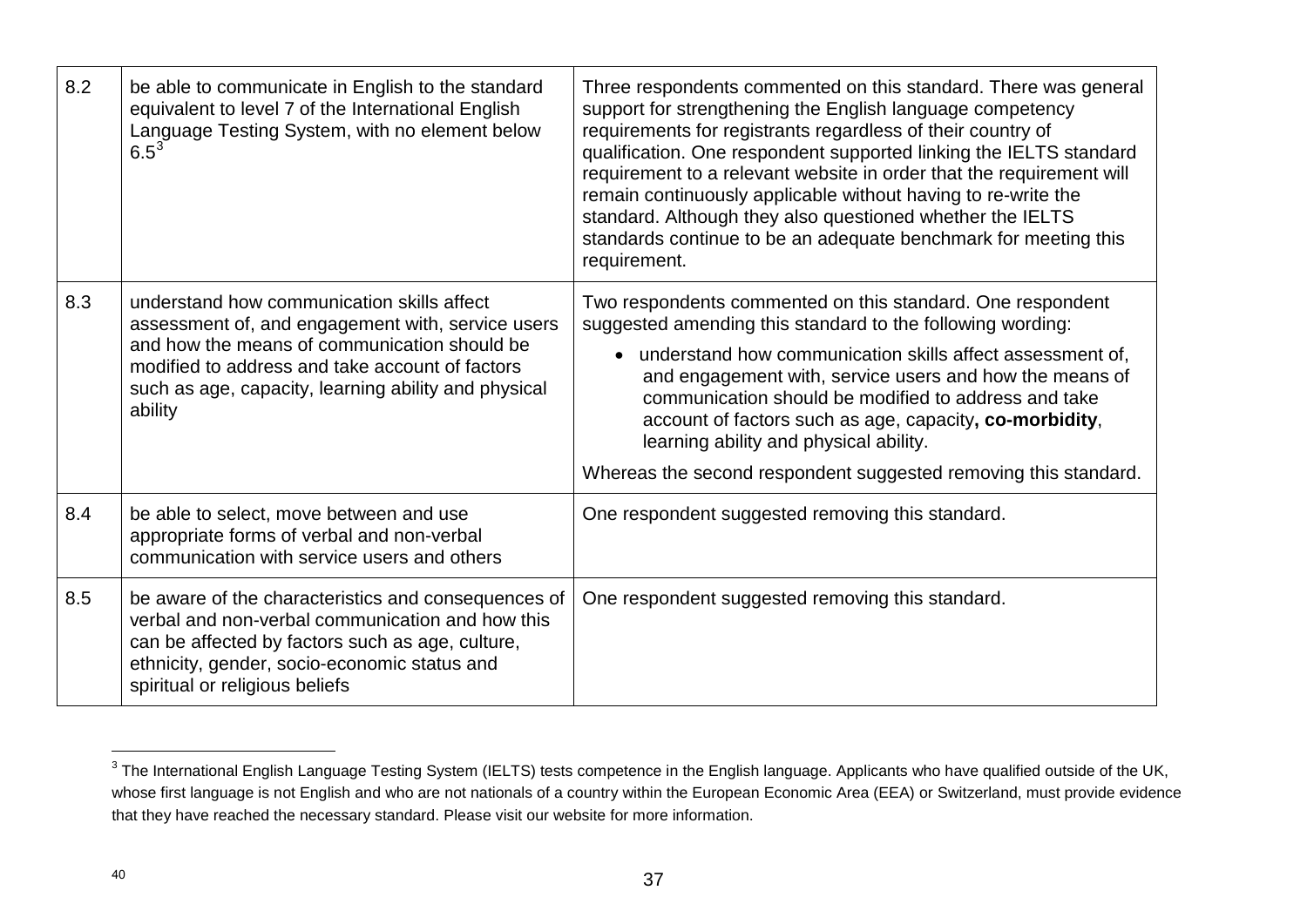| 8.6  | understand the need to provide service users or<br>people acting on their behalf with the information<br>necessary to enable them to make informed<br>decisions | One respondent suggested removing this standard.                                                                                                                                                                                                                                                                                                                                         |
|------|-----------------------------------------------------------------------------------------------------------------------------------------------------------------|------------------------------------------------------------------------------------------------------------------------------------------------------------------------------------------------------------------------------------------------------------------------------------------------------------------------------------------------------------------------------------------|
| 8.7  | understand the need to assist the communication<br>needs of service users such as through the use of<br>an appropriate interpreter, wherever possible           | Two respondents commented on this standard. One respondent<br>suggested amending this standard to the following wording:<br>• understand the need to assist the communication needs of<br>service users such as through the use of an appropriate<br>interpreter and / or assistive technology, wherever<br>possible.<br>Whereas the second respondent suggested removing this standard. |
| 8.8  | recognise the need to use interpersonal skills to<br>encourage the active participation of service users                                                        | One respondent suggested removing this standard.                                                                                                                                                                                                                                                                                                                                         |
| 8.9  | be able to communicate the outcome of problem<br>solving and research and developmental activities                                                              |                                                                                                                                                                                                                                                                                                                                                                                          |
| 8.10 | be able to summarise and present complex scientific<br>ideas in an appropriate form                                                                             |                                                                                                                                                                                                                                                                                                                                                                                          |
| 9    | be able to work appropriately with others                                                                                                                       | One respondent sought to develop this standard further to ensure<br>that working appropriately with others would lead to improved<br>outcomes for patients and others.                                                                                                                                                                                                                   |
| 9.1  | be able to work, where appropriate, in partnership<br>with service users, other professionals, support staff<br>and others                                      | One respondent suggested amending this standard to the following<br>wording:<br>be able to work, where appropriate, in partnership with<br>$\bullet$<br>service users, other professionals, support staff and others.                                                                                                                                                                    |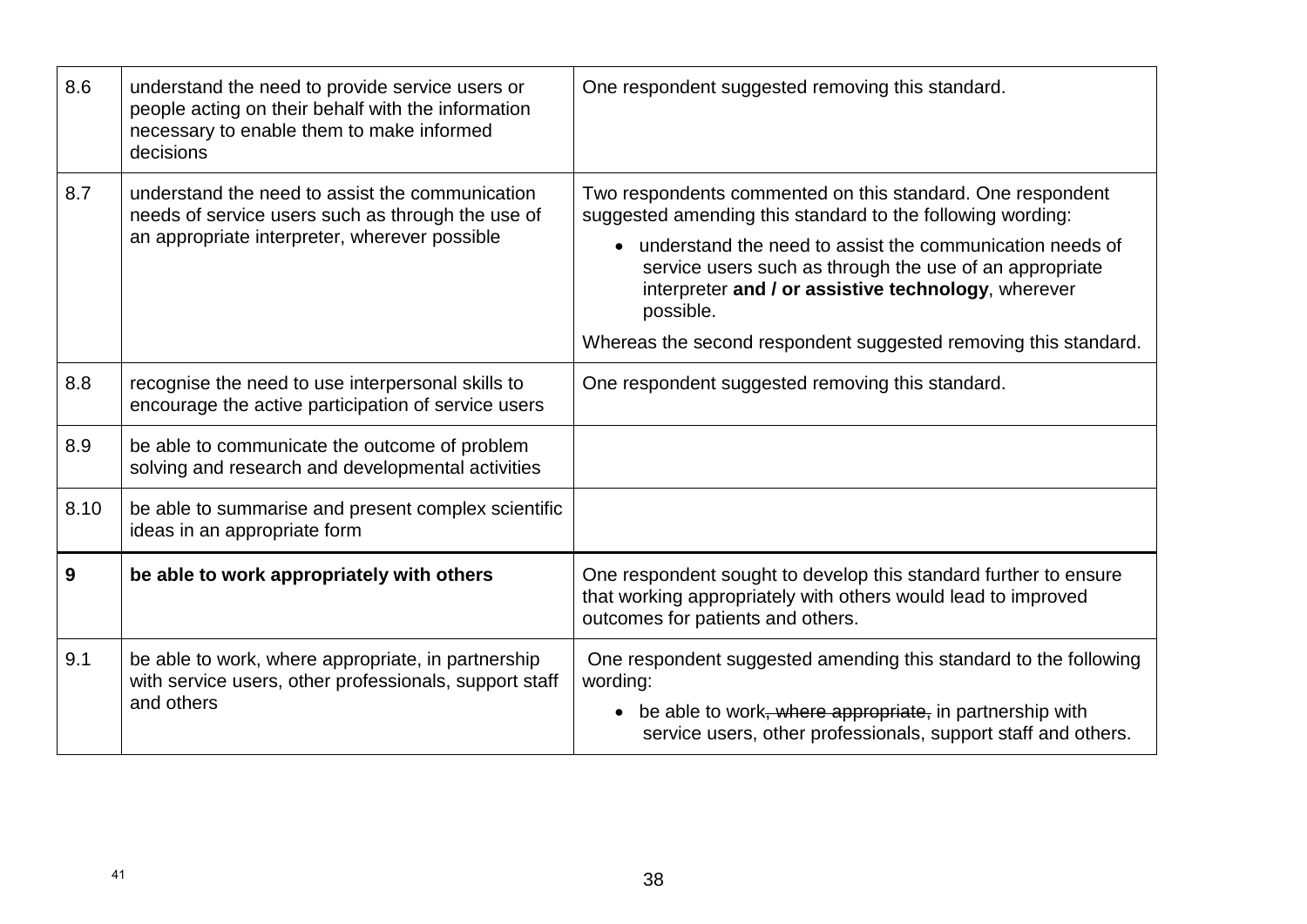| 9.2  | understand the need to build and sustain<br>professional relationships as both an independent<br>practitioner and collaboratively as a member of a<br>team         |                                                                                                                                                                                                                                                            |
|------|--------------------------------------------------------------------------------------------------------------------------------------------------------------------|------------------------------------------------------------------------------------------------------------------------------------------------------------------------------------------------------------------------------------------------------------|
| 9.3  | understand the need to engage service users and<br>carers in planning and evaluating diagnostics,<br>treatments and interventions to meet their needs<br>and goals | One respondent suggested removing this standard.                                                                                                                                                                                                           |
| 9.4  | be able to contribute effectively to work undertaken<br>as part of a multi-disciplinary team                                                                       | One respondent suggested amending this standard to the following<br>wording:                                                                                                                                                                               |
|      |                                                                                                                                                                    | • be able to contribute effectively to work undertaken as part of<br>a multi-disciplinary lead and follow within the inter-<br>professional team, as appropriate                                                                                           |
|      |                                                                                                                                                                    |                                                                                                                                                                                                                                                            |
| 10   | be able to maintain records appropriately                                                                                                                          |                                                                                                                                                                                                                                                            |
| 10.1 | be able to keep accurate, comprehensive and<br>comprehensible records in accordance with<br>applicable legislation, protocols and guidelines                       | One respondent sought reference in this standard to ensuring that<br>records kept by a registrant are accessible to colleagues and to<br>make this requirement more explicit. This respondent suggested<br>amending the standard to the following wording: |
|      |                                                                                                                                                                    | be able to keep accessible, accurate, comprehensive and<br>$\bullet$<br>comprehensible records in accordance with applicable<br>legislation, protocols and guidelines                                                                                      |
| 10.2 | recognise the need to manage records and all other<br>information in accordance with applicable legislation,<br>protocols and guidelines                           |                                                                                                                                                                                                                                                            |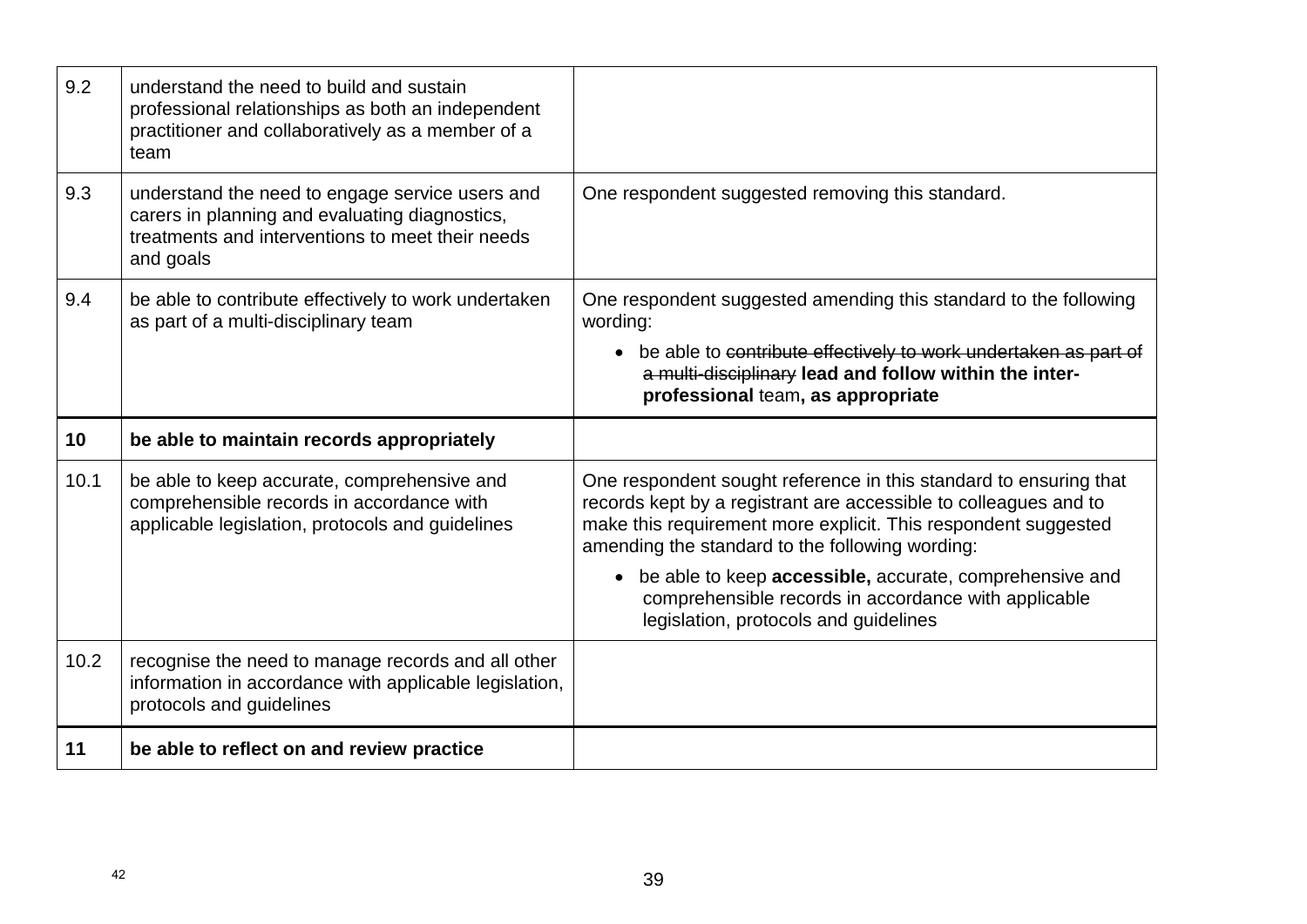| 11.1 | understand the value of reflection on practice and<br>the need to record the outcome of such reflection                                                           |                                                                                                                                                                                                                                                                                                                                                                                                              |
|------|-------------------------------------------------------------------------------------------------------------------------------------------------------------------|--------------------------------------------------------------------------------------------------------------------------------------------------------------------------------------------------------------------------------------------------------------------------------------------------------------------------------------------------------------------------------------------------------------|
| 11.2 | recognise the value of case conferences and other<br>methods of review                                                                                            | Two respondents commented on this standard. One respondent<br>questioned the specific reference to 'case conferences' in this<br>standard. They supported substituting this term with the<br>incorporation of reflection into professional development, for<br>example, clinical supervision and maintaining a professional<br>portfolio. Whereas the second respondent suggested removing this<br>standard. |
| 12   | be able to assure the quality of their practice                                                                                                                   |                                                                                                                                                                                                                                                                                                                                                                                                              |
| 12.1 | be able to engage in evidence-based practice,<br>evaluate practice systematically and participate in<br>audit procedures                                          | One respondent suggested amending this standard to the following<br>wording:<br>• be able to engage in evidence-based practice, evaluate<br>practice systematically and participate in quality and clinical<br>audit procedures                                                                                                                                                                              |
| 12.2 | be able to gather information, including qualitative<br>and quantitative data, that helps to evaluate the<br>responses of service users to their care             |                                                                                                                                                                                                                                                                                                                                                                                                              |
| 12.3 | be aware of the role of audit and review in quality<br>management, including quality control, quality<br>assurance and the use of appropriate outcome<br>measures |                                                                                                                                                                                                                                                                                                                                                                                                              |
| 12.4 | be able to maintain an effective audit trail and work<br>towards continual improvement                                                                            |                                                                                                                                                                                                                                                                                                                                                                                                              |
| 12.5 | be aware of, and be able to participate in, quality<br>assurance programmes, where appropriate                                                                    |                                                                                                                                                                                                                                                                                                                                                                                                              |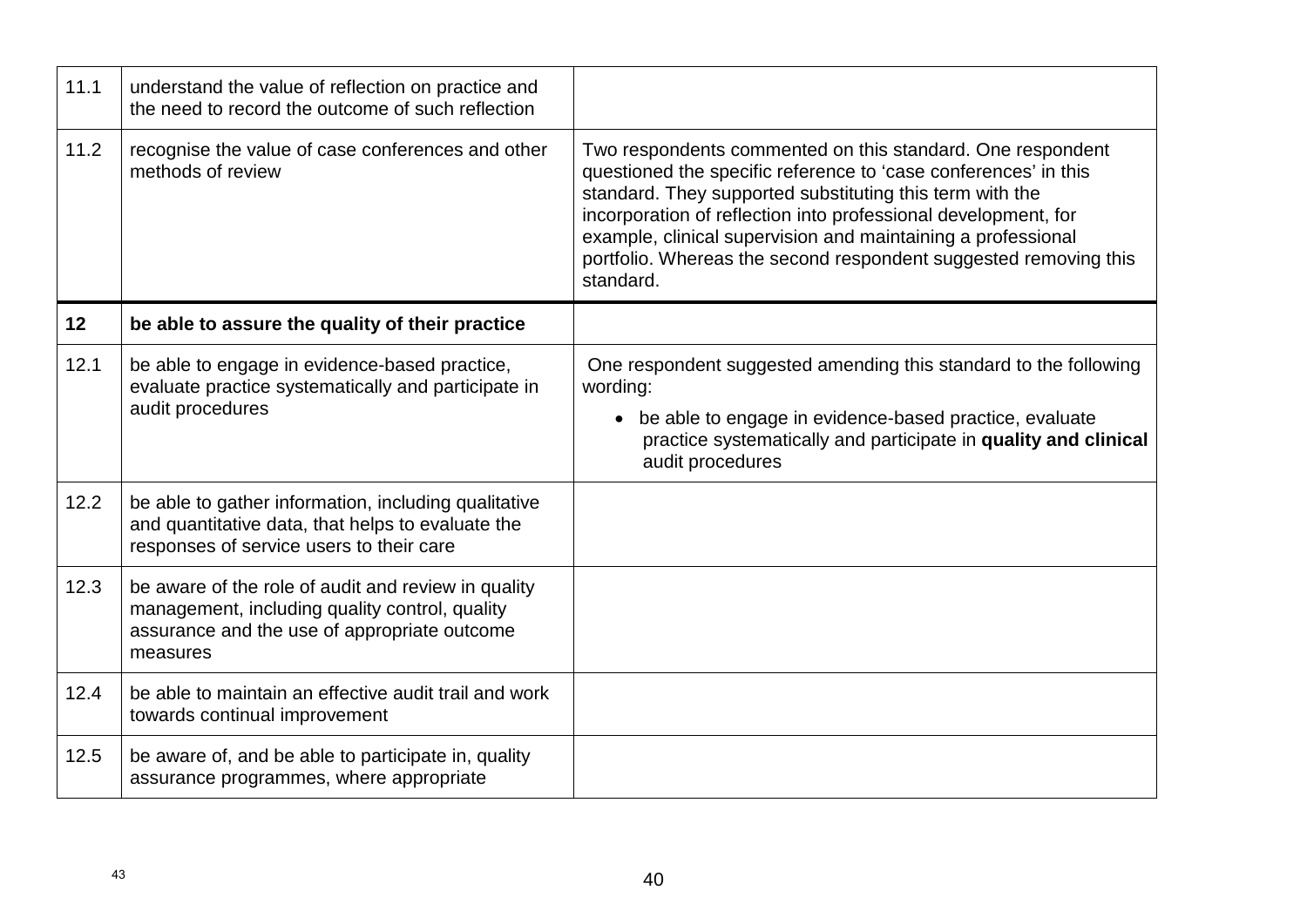| 12.6 | understand the importance of participating in<br>accreditation systems related to the modality                                                                                       |                                                                                                                                                                                                                         |
|------|--------------------------------------------------------------------------------------------------------------------------------------------------------------------------------------|-------------------------------------------------------------------------------------------------------------------------------------------------------------------------------------------------------------------------|
| 12.7 | be able to evaluate intervention plans using<br>recognised outcome measures and revise the plans<br>as necessary in conjunction with the service user                                | One respondent sought further clarification on what 'intervention'<br>plans' were in this standard. This respondent supported the adoption<br>of standardised terminology in the standards such as that used by<br>ISO. |
| 12.8 | recognise the need to monitor and evaluate the<br>quality of practice and the value of contributing to<br>the generation of data for quality assurance and<br>improvement programmes |                                                                                                                                                                                                                         |
| 12.9 | be able to use quality control and quality assurance<br>techniques, including restorative action                                                                                     | One respondent suggested amending this standard to the following<br>wording:                                                                                                                                            |
|      |                                                                                                                                                                                      | be able to use quality control and quality assurance<br>assessment techniques, including to initiate appropriate<br>restorative action                                                                                  |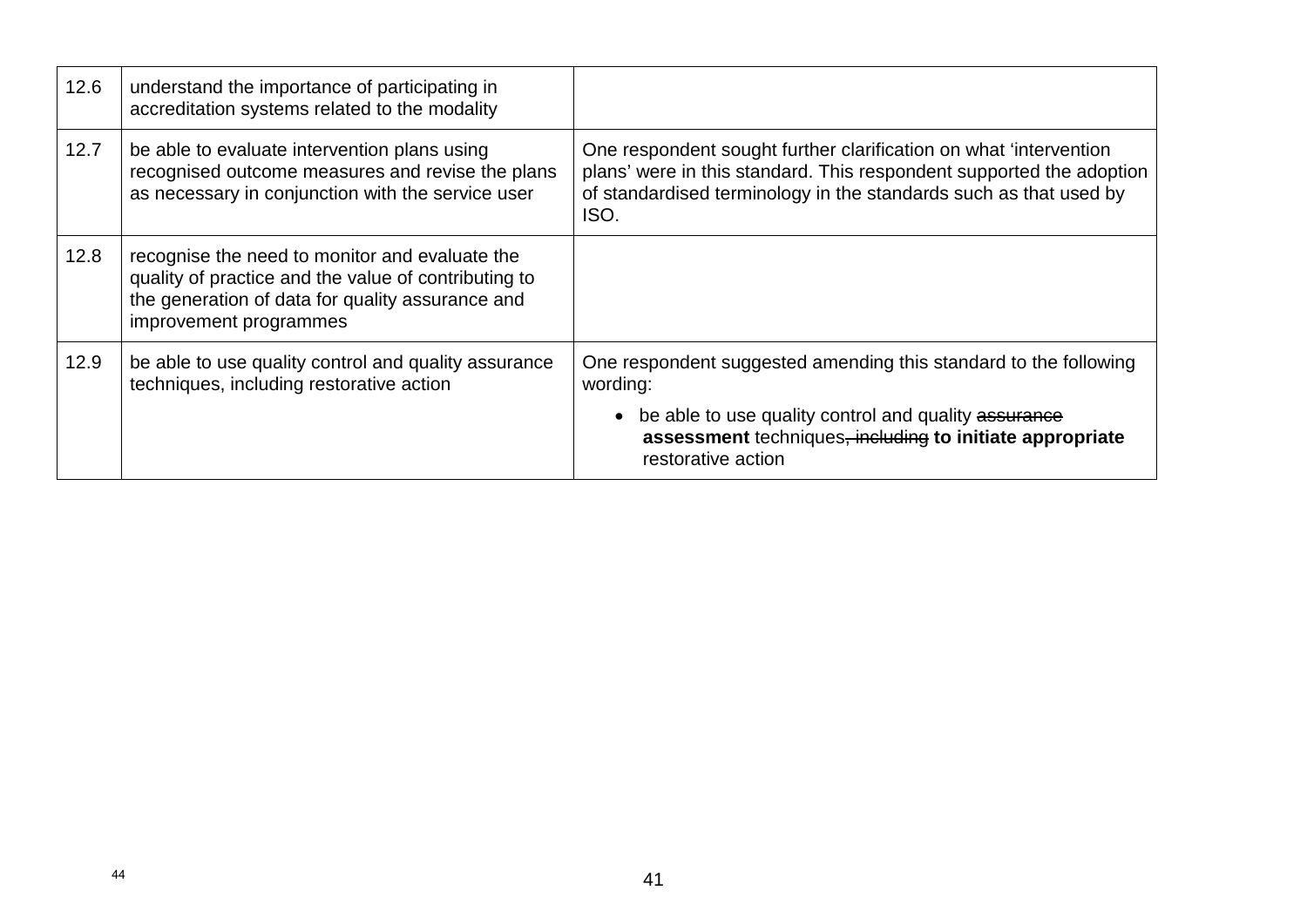| 12.10 | recognise the need to be aware of emerging<br>technologies and new developments                                                                                  | Three respondents commented on this standard. One respondent<br>suggested amending this standard to the following wording:<br>• recognise the need to be aware of and be able to critically<br>evaluate emerging technologies and new developments.                                                                                                                                                                                        |
|-------|------------------------------------------------------------------------------------------------------------------------------------------------------------------|--------------------------------------------------------------------------------------------------------------------------------------------------------------------------------------------------------------------------------------------------------------------------------------------------------------------------------------------------------------------------------------------------------------------------------------------|
|       |                                                                                                                                                                  | The second respondent sought reference to registrants proactively<br>seeking to support change in the practice of colleagues and others.                                                                                                                                                                                                                                                                                                   |
|       |                                                                                                                                                                  | This would include an additional requirement for registrants being<br>not only required to learn and deliver new activities, but also to place<br>an onus on registrants to review their practice to ensure that they<br>are not practising in any out dated ways. Whereas the third<br>respondent supported strengthening the requirement for registrants<br>to require a 'detailed understanding' of new developments in this<br>sphere. |
| 13    | understand the key concepts of the knowledge<br>base relevant to their profession                                                                                |                                                                                                                                                                                                                                                                                                                                                                                                                                            |
| 13.1  | understand the structure and function of the human<br>body, together with knowledge of health, disease,<br>disorder and dysfunction relevant to their profession | One respondent suggested removing this standard due to<br>duplication elsewhere in the revised standards.                                                                                                                                                                                                                                                                                                                                  |
| 13.2  | be aware of the principles and applications of<br>scientific enquiry, including the evaluation of<br>treatment efficacy and the research process                 | Two respondents commented on this standard. One respondent<br>questioned this standard's applicability to all registrants. Whereas<br>the second respondent suggested removing this standard due to<br>duplication elsewhere in the revised standards.                                                                                                                                                                                     |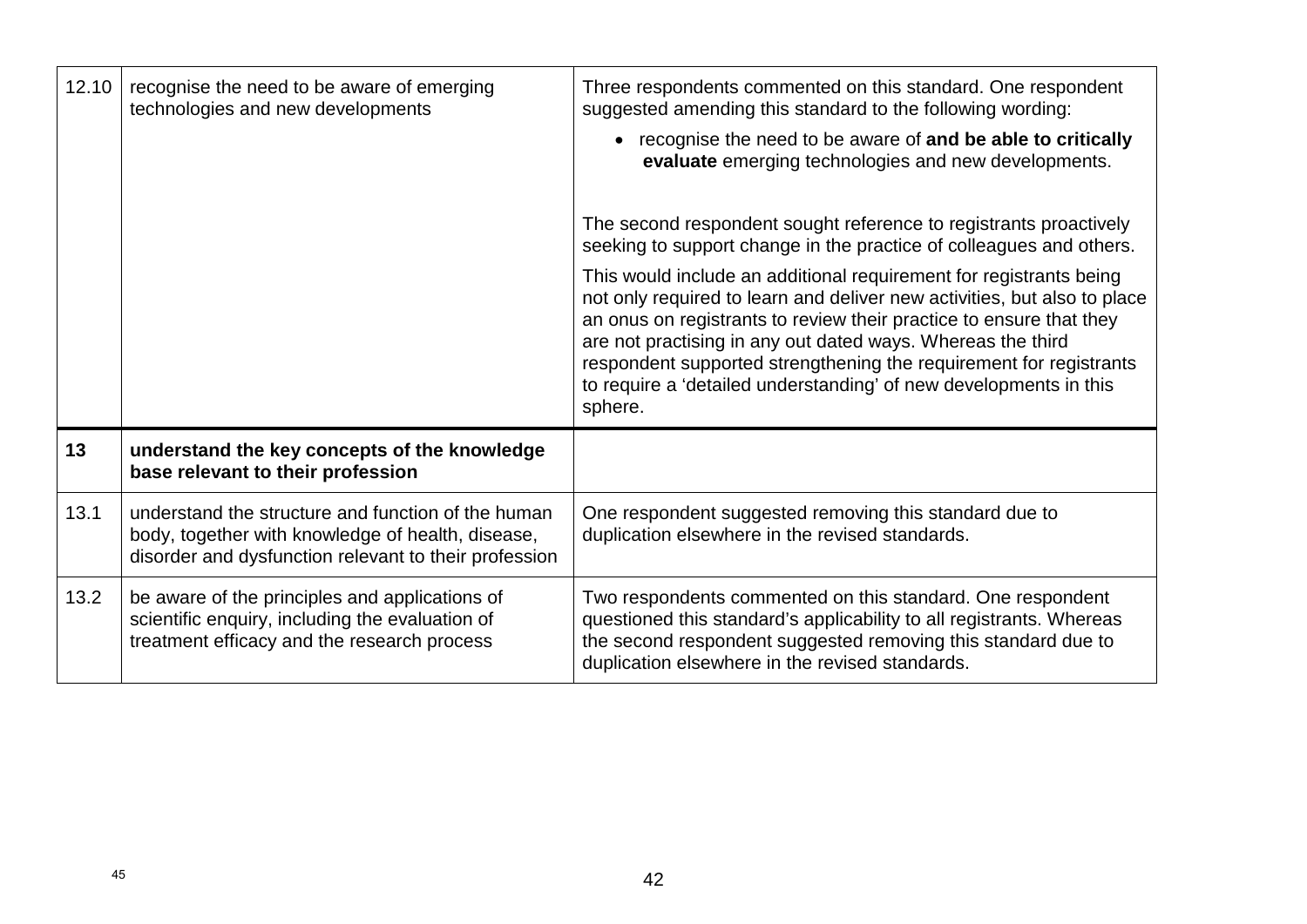| 13.3 | recognise the role of other professions in health and<br>social care                                                                                                                          | Three respondents commented on this standard. One respondent<br>suggested amending this standard to the following wording:<br>• recognise, reflect upon and respect the roles and<br>responsibilities of other professions in health and social<br>care.                                                                                                                                                                 |
|------|-----------------------------------------------------------------------------------------------------------------------------------------------------------------------------------------------|--------------------------------------------------------------------------------------------------------------------------------------------------------------------------------------------------------------------------------------------------------------------------------------------------------------------------------------------------------------------------------------------------------------------------|
|      |                                                                                                                                                                                               | The second respondent suggested widening this standard in order<br>to allow registrants to be able to recognise the role of other health<br>and social care professions and to create a direct link between<br>effective multi-disciplinary learning and improved outcomes for<br>service users. Whereas the third respondent suggested removing<br>this standard due to duplication elsewhere in the revised standards. |
| 13.4 | understand the structure and function of health and<br>social care services in the UK                                                                                                         | One respondent suggested removing this standard due to<br>duplication elsewhere in the revised standards.                                                                                                                                                                                                                                                                                                                |
| 13.5 | understand the concept of leadership and its<br>application to practice                                                                                                                       | Two respondents commented on this standard. One respondent<br>supported more emphasis being placed in the standards on the<br>value and importance of leadership skills. Whereas the second<br>respondent suggested removing this standard due to duplication<br>elsewhere in the revised standards.                                                                                                                     |
| 13.6 | understand the theoretical basis of, and the variety<br>of approaches to, assessment and intervention                                                                                         | One respondent suggested removing this standard due to<br>duplication elsewhere in the revised standards.                                                                                                                                                                                                                                                                                                                |
| 13.7 | know the basic science underpinning the modality in<br>which they practice, understand relevant basic<br>clinical medicine and be aware of the fundamental<br>principles of clinical practice | One respondent suggested removing this standard due to<br>duplication elsewhere in the revised standards.                                                                                                                                                                                                                                                                                                                |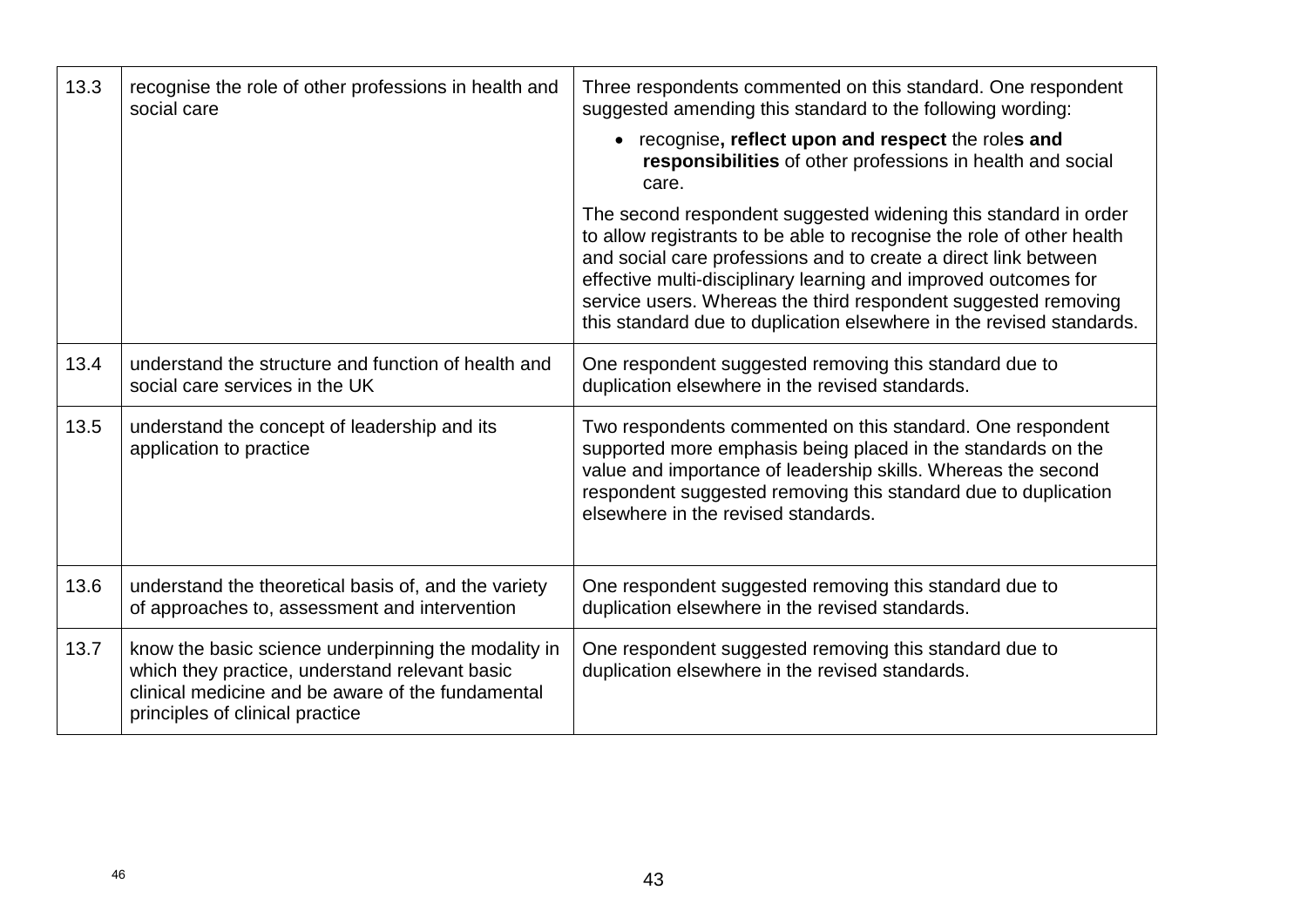| 13.8  | understand the wider clinical situation relevant to the<br>service users presenting to the speciality                       | One respondent suggested removing this standard due to<br>duplication elsewhere in the revised standards.                                                                                                                                                                                                                                                                                                                                                                                                                                                                                            |
|-------|-----------------------------------------------------------------------------------------------------------------------------|------------------------------------------------------------------------------------------------------------------------------------------------------------------------------------------------------------------------------------------------------------------------------------------------------------------------------------------------------------------------------------------------------------------------------------------------------------------------------------------------------------------------------------------------------------------------------------------------------|
| 13.9  | understand the clinical applications of the speciality<br>and the consequences of decisions made upon<br>actions and advice | One respondent suggested removing this standard due to<br>duplication elsewhere in the revised standards.                                                                                                                                                                                                                                                                                                                                                                                                                                                                                            |
| 13.10 | understand the evidence base that underpins the<br>use of the procedures employed by the service                            | One respondent suggested removing this standard due to<br>duplication elsewhere in the revised standards.                                                                                                                                                                                                                                                                                                                                                                                                                                                                                            |
| 13.11 | understand the principles associated with a range of<br>techniques employed in the modality                                 | One respondent suggested removing this standard due to<br>duplication elsewhere in the revised standards.                                                                                                                                                                                                                                                                                                                                                                                                                                                                                            |
| 13.12 | know the standards of practice expected from<br>techniques                                                                  | One respondent suggested removing this standard due to<br>duplication elsewhere in the revised standards.                                                                                                                                                                                                                                                                                                                                                                                                                                                                                            |
|       |                                                                                                                             |                                                                                                                                                                                                                                                                                                                                                                                                                                                                                                                                                                                                      |
| 14    | be able to draw on appropriate knowledge and<br>skills to inform practice                                                   |                                                                                                                                                                                                                                                                                                                                                                                                                                                                                                                                                                                                      |
| 14.1  | be able to change their practice as needed to take<br>account of new developments or changing contexts                      | Two respondents commented on this standard. One respondent<br>sought reference in the standards for registrants proactively seeking<br>to support change in the practice of colleagues and others. This<br>would include an additional requirement for registrants being not<br>only required to learn and deliver new activities, but also to place an<br>onus on registrants to review their practice to ensure that they are<br>not practising in any out dated ways. Whereas the second<br>respondent suggested removing this standard due to duplication<br>elsewhere in the revised standards. |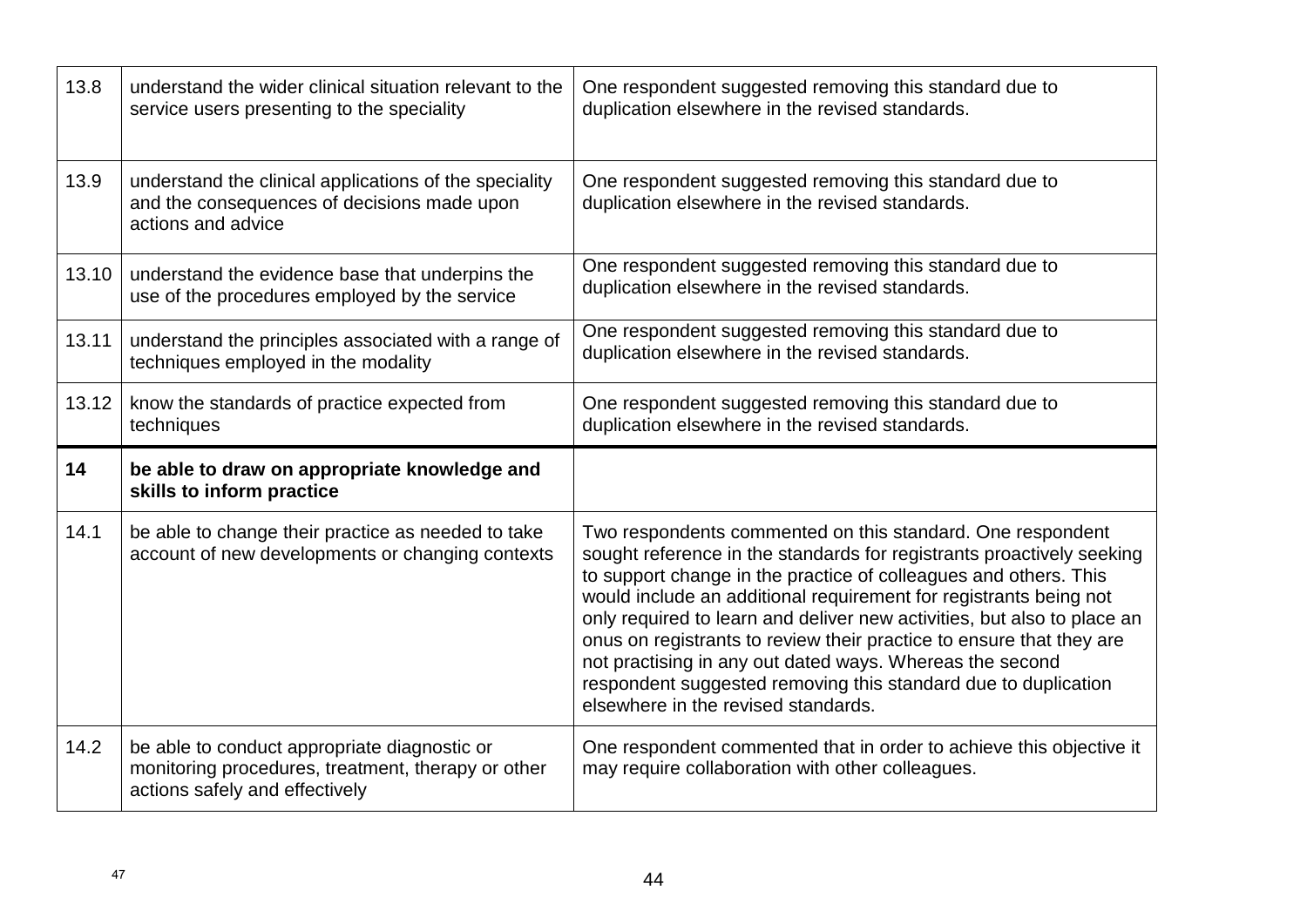| 14.3 | know how to position or immobilise service users for<br>safe and effective interventions | Several respondents commented on this standard. The majority of<br>respondents questioned this standard's applicability for all<br>registrants. Some respondents supported removing the standard or<br>questioned its inclusion in the first instance. Whereas another<br>respondent suggested amending the standard further: |
|------|------------------------------------------------------------------------------------------|-------------------------------------------------------------------------------------------------------------------------------------------------------------------------------------------------------------------------------------------------------------------------------------------------------------------------------|
|      |                                                                                          | • know how to position or immobilise service users for safe and<br>effective interventions where this is within their scope of<br>practice.                                                                                                                                                                                   |
|      |                                                                                          | Other comments with regard to this standard included:                                                                                                                                                                                                                                                                         |
|      |                                                                                          | highlighting that in order to achieve this requirement may<br>require collaboration with colleagues; and                                                                                                                                                                                                                      |
|      |                                                                                          | • voicing concerns that many registrants would not have the<br>knowledge or training required to meet this standard.                                                                                                                                                                                                          |
| 14.4 | be able to perform a range of techniques employed<br>in the modality                     |                                                                                                                                                                                                                                                                                                                               |
| 14.5 | understand the need to conform to standard<br>operating procedures and conditions        | One respondent suggested amending this standard to the following<br>wording:                                                                                                                                                                                                                                                  |
|      |                                                                                          | • understand the need to conform to standard operating<br>procedures and conditions. Be able to recognise when<br>deviation from these is necessary.                                                                                                                                                                          |
| 14.6 | understand the need to work with accuracy and<br>precision                               |                                                                                                                                                                                                                                                                                                                               |
| 14.7 | be able to solve problems that may arise during the<br>routine application of techniques | One respondent suggested amending this standard to the following<br>wording:                                                                                                                                                                                                                                                  |
|      |                                                                                          | • be able to recognise and solve problems that may arise<br>during the routine application of techniques.                                                                                                                                                                                                                     |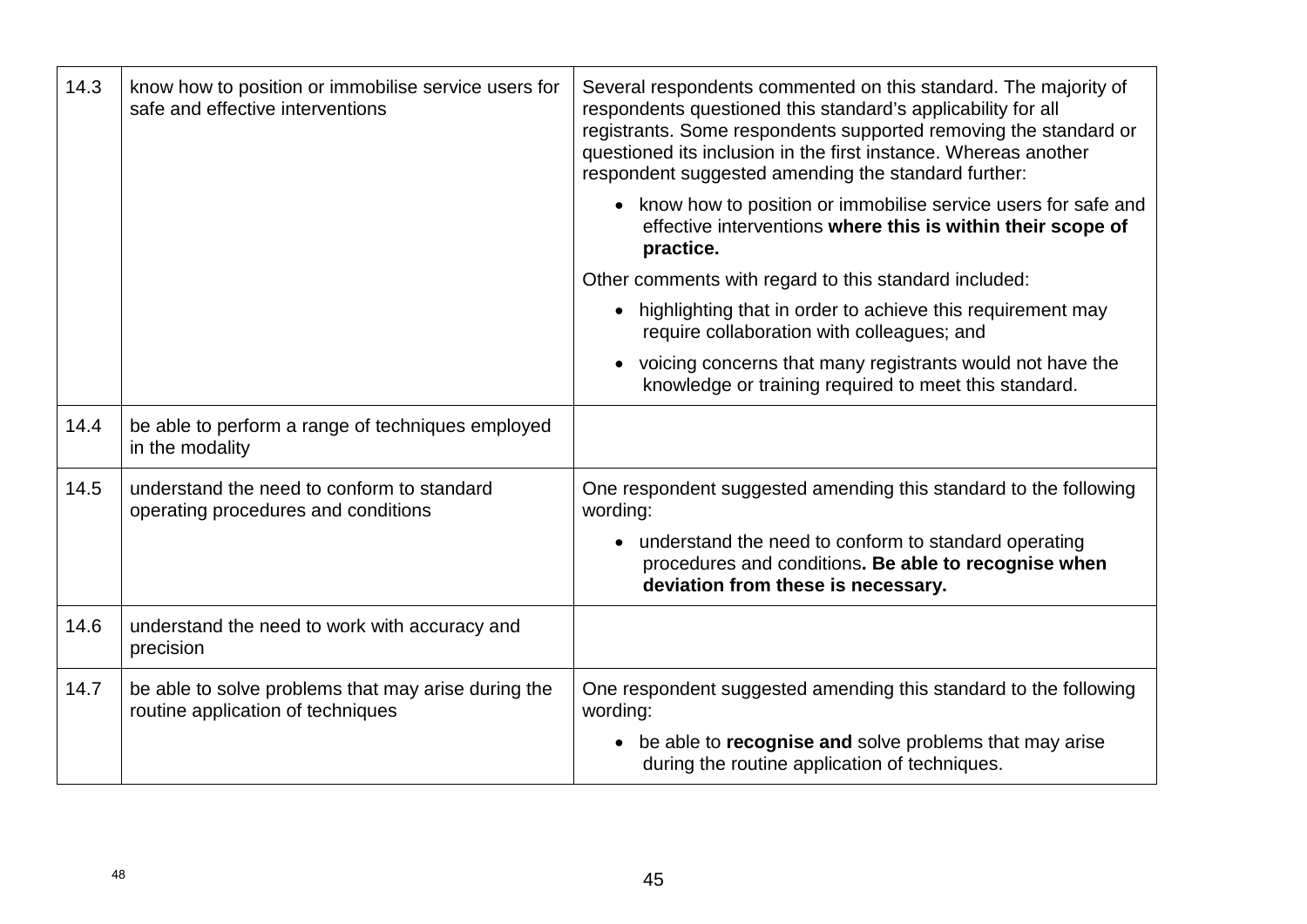| 14.8  | be able to formulate specific and appropriate<br>management plans including the setting of<br>timescales                            |                                                                                                                                                                                                                                                                                                 |
|-------|-------------------------------------------------------------------------------------------------------------------------------------|-------------------------------------------------------------------------------------------------------------------------------------------------------------------------------------------------------------------------------------------------------------------------------------------------|
| 14.9  | be able to develop an investigation strategy which<br>takes account of all the relevant clinical and other<br>information available | One respondent suggested amending this standard to the following<br>wording:<br>• be able to develop an investigation strategy which takes<br>account of all the relevant clinical and other information<br>available. Be able to amend strategies in light of further<br>information obtained. |
| 14.10 | be able to gather appropriate information                                                                                           | Two respondents commented on this standard. One respondent<br>suggested including reference to communicating with colleagues in<br>order to meet this requirement. Whereas the second respondent<br>suggested removing this standard due to duplication elsewhere in<br>the revised standards.  |
| 14.11 | be able to identify the clinical decision which the test<br>or intervention will inform                                             |                                                                                                                                                                                                                                                                                                 |
| 14.12 | be able to select and use appropriate assessment<br>techniques                                                                      | One respondent suggested amending this standard to the following<br>wording:<br>• be able to select and use appropriate assessment techniques<br>and recognise inappropriate ones.                                                                                                              |
| 14.13 | be able to undertake and record a thorough,<br>sensitive and detailed assessment, using<br>appropriate techniques and equipment     |                                                                                                                                                                                                                                                                                                 |
| 14.14 | be able to undertake or arrange investigations as<br>appropriate                                                                    |                                                                                                                                                                                                                                                                                                 |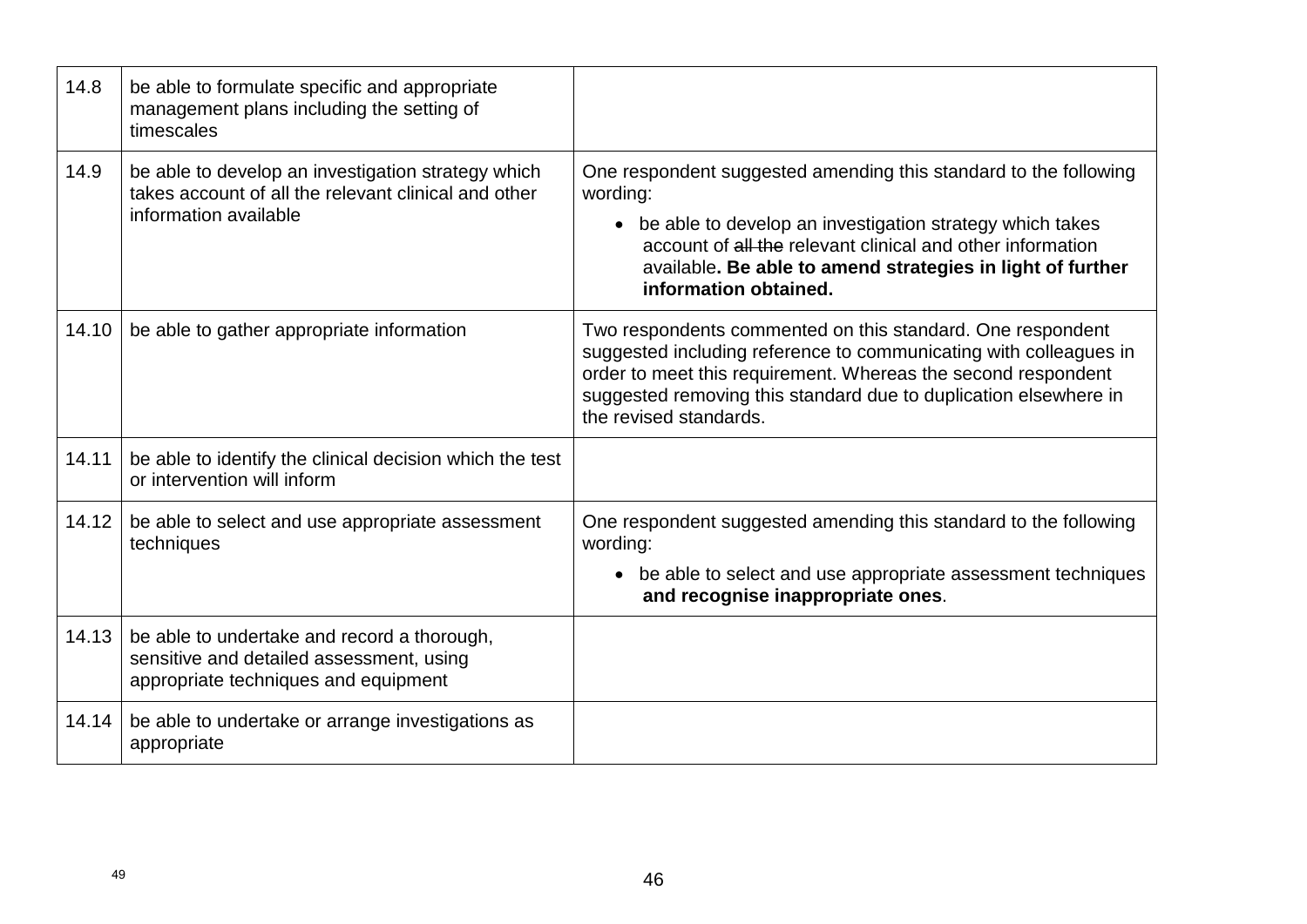| 14.15 | be able to analyse and critically evaluate the<br>information collected                           |                                                                                                                                                                                                                                                           |
|-------|---------------------------------------------------------------------------------------------------|-----------------------------------------------------------------------------------------------------------------------------------------------------------------------------------------------------------------------------------------------------------|
| 14.16 | be able to demonstrate a logical and systematic<br>approach to problem solving                    |                                                                                                                                                                                                                                                           |
| 14.17 | be able to use research, reasoning and problem<br>solving skills to determine appropriate actions |                                                                                                                                                                                                                                                           |
| 14.18 | recognise the value of research to the critical<br>evaluation of practice                         |                                                                                                                                                                                                                                                           |
| 14.19 | be aware of a range of research methodologies                                                     | Two respondents commented on this standard. One respondent<br>suggested amending this standard for clarity:                                                                                                                                               |
|       |                                                                                                   | • be aware of a range of research methodologies and their<br>application.                                                                                                                                                                                 |
|       |                                                                                                   | The other respondent supported reference to innovation in the<br>standards and cited Health Education England's (HEE) recent<br>consultation 'Research and Innovation Strategy: delivering a flexible<br>workforce receptive to research and innovation'. |
| 14.20 | be able to evaluate research and other evidence to<br>inform their own practice                   | One respondent suggested amending this standard to the following<br>wording:                                                                                                                                                                              |
|       |                                                                                                   | • be able to critically evaluate research and other evidence to<br>inform their own practice                                                                                                                                                              |
| 14.21 | be able to conduct fundamental research                                                           | Two respondents commented on this standard. One respondent<br>suggested amending this standard to the following wording:                                                                                                                                  |
|       |                                                                                                   | • be able to conduct fundamental and applied research within<br>the modality.                                                                                                                                                                             |
|       |                                                                                                   | Whereas the second respondent suggested removing this standard<br>due to duplication elsewhere in the revised standards.                                                                                                                                  |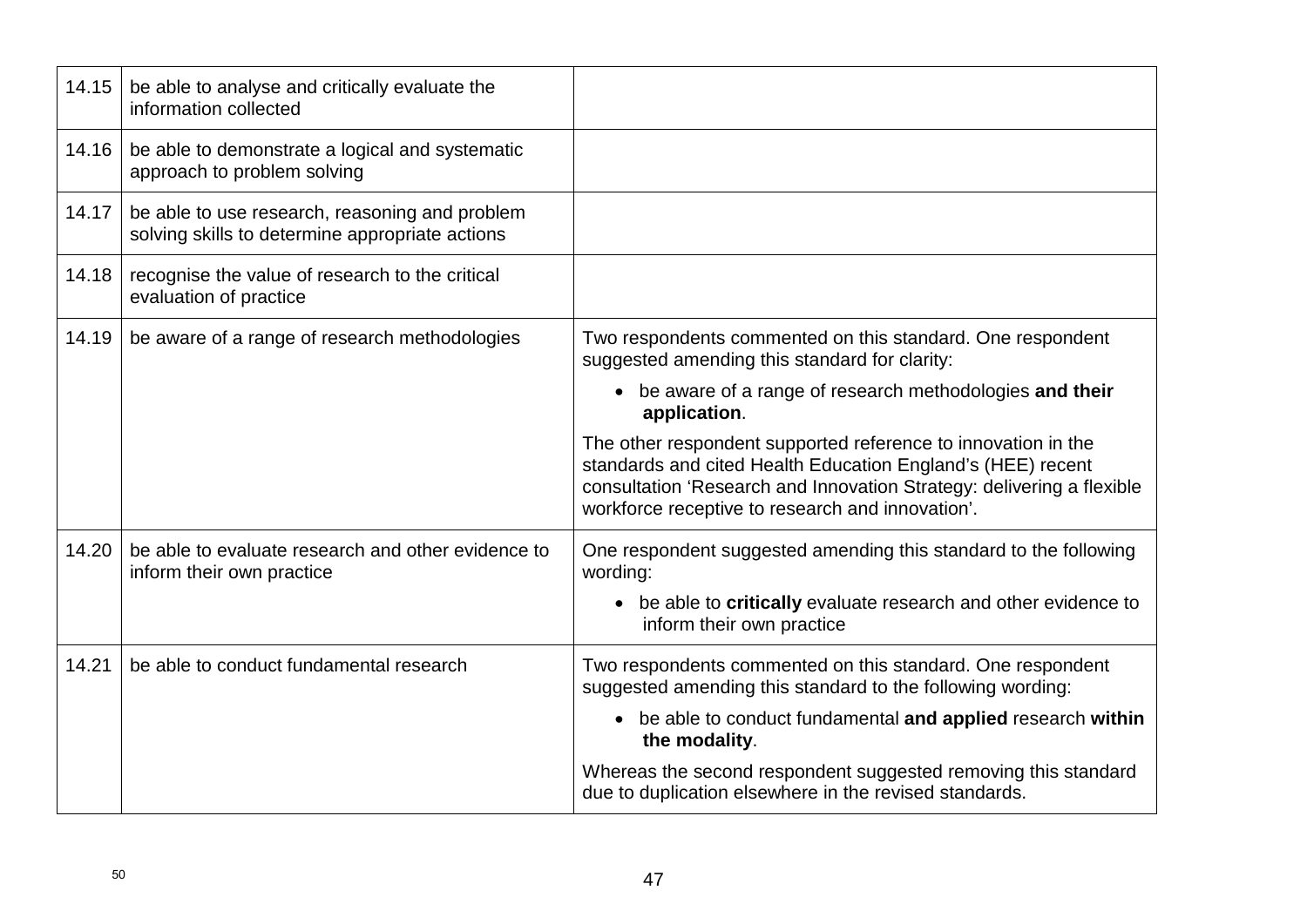| 14.22 | be able to interpret data and provide diagnostic and<br>therapeutic opinions, including any further action<br>which the individual directly responsible for the care<br>of the patient or service user should take | One respondent suggested moving this standard to under standard<br>14.16 as they felt it was more about providing interpretation and<br>clinical advice on the assessments carried out under standard 14.13<br>rather than being part of the standards which focus on research. |
|-------|--------------------------------------------------------------------------------------------------------------------------------------------------------------------------------------------------------------------|---------------------------------------------------------------------------------------------------------------------------------------------------------------------------------------------------------------------------------------------------------------------------------|
| 14.23 | be able to search and to appraise scientific literature<br>and other sources of information critically                                                                                                             |                                                                                                                                                                                                                                                                                 |
| 14.24 | be able to develop the aims and objectives<br>associated with a project                                                                                                                                            |                                                                                                                                                                                                                                                                                 |
| 14.25 | be able to develop an experimental protocol to meet<br>these aims and objectives in a way that provides<br>objective and reliable data free from bias                                                              |                                                                                                                                                                                                                                                                                 |
| 14.26 | be able to perform the required experimental work<br>and be able to produce and present the results<br>including statistical analysis                                                                              |                                                                                                                                                                                                                                                                                 |
| 14.27 | be able to interpret results in the light of existing<br>knowledge and the hypothesis developed, and be<br>able to formulate further research questions                                                            |                                                                                                                                                                                                                                                                                 |
| 14.28 | be able to present data and a critical appraisal of it<br>to peers in an appropriate form                                                                                                                          |                                                                                                                                                                                                                                                                                 |
| 14.29 | be able to use information and communication<br>technologies appropriate to their practice                                                                                                                         |                                                                                                                                                                                                                                                                                 |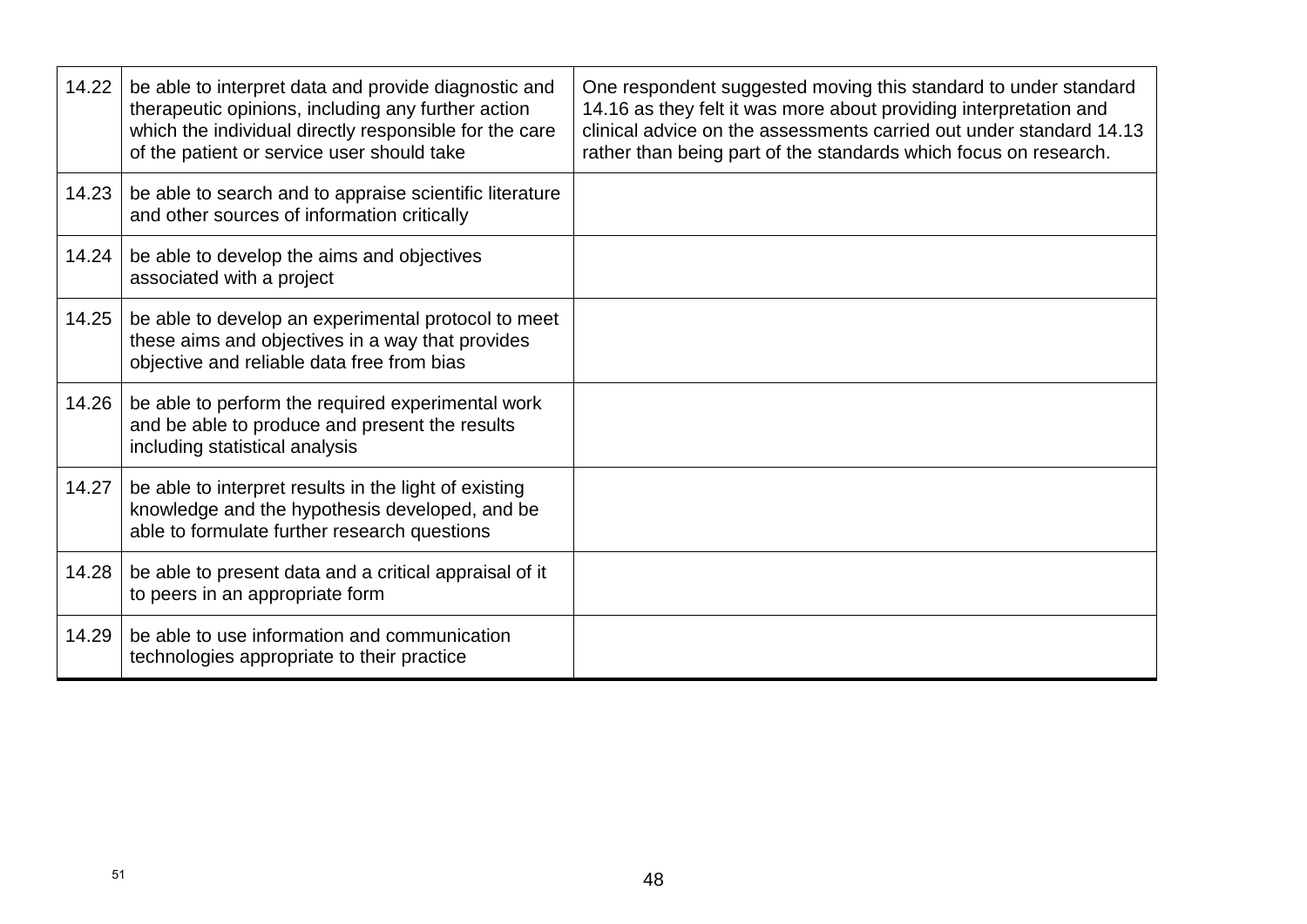| 15   | understand the need to establish and maintain a<br>safe practice environment                                                                                                                                              | Two respondents commented on this standard. One respondent<br>questioned the applicability of some of the profession-specific<br>standards under generic standard 15. In contrast the second<br>respondent supported strengthening the profession-specific<br>standards under generic standard 15 in order to take account of the<br>many registrants who do have direct contact with patients. This<br>respondent also supported the inclusion of standard 14.3 under this<br>generic standard. |
|------|---------------------------------------------------------------------------------------------------------------------------------------------------------------------------------------------------------------------------|--------------------------------------------------------------------------------------------------------------------------------------------------------------------------------------------------------------------------------------------------------------------------------------------------------------------------------------------------------------------------------------------------------------------------------------------------------------------------------------------------|
| 15.1 | understand the need to maintain the safety of both<br>service users and those involved in their care                                                                                                                      | One respondent suggested including reference to carers and other<br>professionals in this standard.                                                                                                                                                                                                                                                                                                                                                                                              |
| 15.2 | be aware of applicable health and safety legislation,<br>and any relevant safety policies and procedures in<br>force at the workplace, such as incident reporting,<br>and be able to act in accordance with these         |                                                                                                                                                                                                                                                                                                                                                                                                                                                                                                  |
| 15.3 | be able to work safely, including being able to select<br>appropriate hazard control and risk management,<br>reduction or elimination techniques in a safe manner<br>and in accordance with health and safety legislation |                                                                                                                                                                                                                                                                                                                                                                                                                                                                                                  |
| 15.4 | be able to select appropriate personal protective<br>equipment and use it correctly                                                                                                                                       |                                                                                                                                                                                                                                                                                                                                                                                                                                                                                                  |
| 15.5 | be able to establish safe environments for practice,<br>which minimise risks to service users, those treating<br>them and others, including the use of hazard control<br>and particularly infection control               |                                                                                                                                                                                                                                                                                                                                                                                                                                                                                                  |